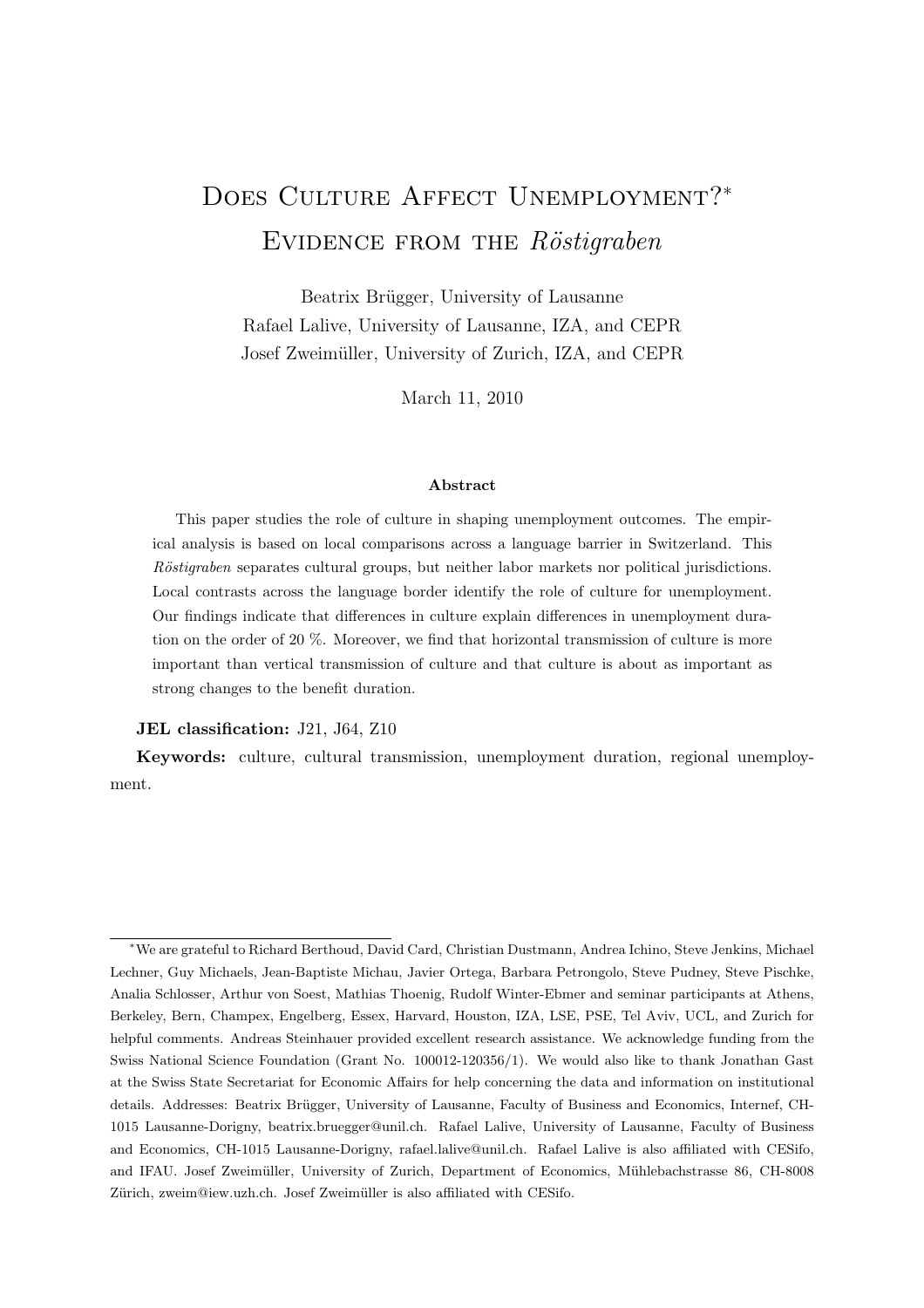# 1 Introduction

Economists have long been interested in understanding the role of culture in explaining economic outcomes. On one hand, there is tremendous variation in culture – the set of beliefs and values – across countries and regions. For instance, Alexis de Tocqueville (1848) was fascinated by the differences between the United States of America and France and Britain in terms of the core values that shape the ways democracies work. On the other hand, important economic decisions and market outcomes also vary tremendously across time and space. Akerlof (1984) argues that social customs regarding the "fair wage" will give rise to equilibrium unemployment. Lindbeck and Nyberg (2006) argue that work norms are central for equilibrium work offer. Yet, it is to date unclear to what extent cultural differences in work norms and values affect unemployment. While labor economics has contributed to understanding the role of institutions in shaping equilibrium unemployment outcomes (Nickell and Layard, 1999), this literature can not rationalize one of the most important facts in unemployment research – the existence of strong differences in unemployment across regions of the same country (OECD 2005).

In this paper, we study how unemployment is affected by differences in culturally determined attitudes towards work within a narrowly defined geographic area. Our focus is Switzerland, a country that is divided into two culturally distinct language regions: "Latin-speaking" (i.e. French, Italian, or Romansh) regions and "German-speaking" regions. These regions are characterized by strong differences in residents' attitudes towards the importance of work. For instance, 78 % of people living in the German speaking part of Switzerland state that "I would work even if I did not need the money", yet only 50 % of French or Italian- speaking survey respondents agree with this statement. What is more, these differences in attitudes towards work also translate into differences in actual voting behavior. Voters living in the Latin-speaking regions tend to support limits to weekly working time much more strongly than people living in the German-speaking regions of the country.

We explore to which extent these cultural differences in work attitudes affect unemployment. The key idea is to focus on unemployment differences at the border between language regions. Swiss language areas are associated with specific cultural traits and the country is divided by an important cultural border: the Röstigraben. This term – referring to the German-Swiss way to prepare potatoes,  $R\ddot{o}sti$  – has become a metaphor for the general cultural divide within the country.<sup>1</sup> The cliché is that German-Swiss are hard working, historically used to spartan living conditions, being proud of their independence and deriving their identity from the founding myth of the Swiss federation. In contrast, Latin-Swiss are bon-vivants enjoying the fruits of their temperate climate and, being a minority in the own country, are much more outwardoriented (towards France and Italy, and the EU as a whole).<sup>2</sup>

<sup>&</sup>lt;sup>1</sup>Many commentators have written about the differences between these two cultural areas and speculated about the implications of this cultural divide for the political and socio-economic stability of the country. For an interesting recent contribution summarizing and taking stock of the debate, see Büchi (2003).

<sup>2</sup>Historically, Switzerland was founded by the German-speaking cantons Schwyz, Uri and Unterwalden, located in the center of the country and was successively enlarged by the entrance of Berne, Zurich, Lucerne and other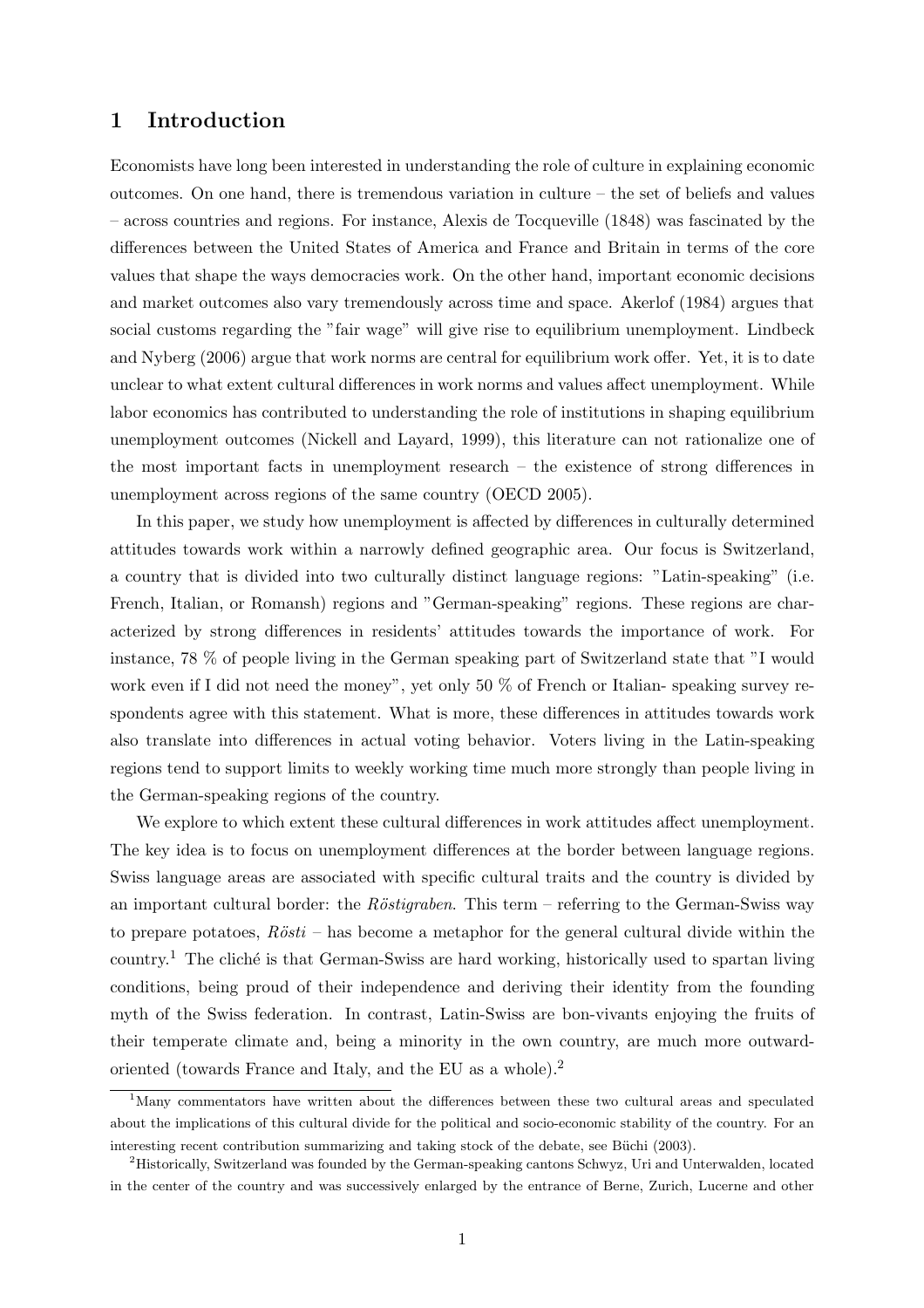There are four features of this language border which are of particular interest in the present context. First, the dominant native language changes sharply at the Röstigraben. Within a geographical distance of 5 kilometers, the fraction of Latin speaking Swiss residents falls from more than 90 percent to less than 5 percent (and vice versa for German native speakers). Second, language is central to the spreading of beliefs and norms and determines an individual's social identity. Consistent with this, we find that support for national work time regulations changes sharply at the language border. The language barrier represents a sharp cultural barrier. Third, important segments of the language border do not coincide with the borders of political jurisdictions, i.e. cantons. This means we can separate effects of culture from effects of institutions. Fourth, an in-depth analysis of key determinants of job search success suggests that these determinants do not vary at the language border to an extent that could rationalize observed differences in unemployment. This suggests that the language border is permeable and markets are integrated. These four aspects allow separating the effects of culture on unemployment from the effects of institutions and markets on unemployment.

To analyze language-border differentials in unemployment outcomes we use data from two sources. The first data source comprises the universe of individuals entering unemployment over the period 1998-2003. The main focus of our analysis is on Swiss men in the age group 25-60 – more than 170,000 unemployment spells. A nice feature of this data set is that it provides information on how the post-unemployment job was found: whether an individual found a new job by own initiative or by placement via the local labor office. This information is helpful in understanding the relative importance of individual search effort as a determinant of observed unemployment differences at the language border. The second data source provides information on all residents' employment status in the year 2000. This data source allows discussing the role of culture in shaping other margins of labor supply – labor force participation and weekly hours worked.

Our empirical results suggest that culture affects unemployment strongly. The first main finding indicates a robust difference in unemployment durations at the language border. Individuals living in Latin-speaking border communities – facing observationally identical labor markets – tend to leave unemployment 7 weeks later than their neighbors living in German speaking communities. This is a very large effect comparable to the impact of a drastic change in the unemployment insurance system.<sup>3</sup> Observed unemployment differences at the Röstigraben are unlikely to reflect differences in labor demand on locally segregated labor markets. On the one hand, commuting times are very similar on either side of the language border. On the other hand, we do not see major differences in unemployment durations at the Röstigraben among

cities of the German speaking part. Until the French invasion at the turn of the 19th century large parts of French Switzerland were ruled by the German-speaking elites of Berne and Fribourg. In 1848, the new constitution with 26 cantons (of which 4 French speaking, 1 Italian speaking, 3 bilingual (French / German), 1 trilingual (German / Italian / Romansh), and 17 German-speaking cantons) was adopted.

<sup>&</sup>lt;sup>3</sup>Katz and Meyer (1990) estimate that a 10 week increase in potential benefit duration increases the average duration of unemployment by about 1 week. Hence the difference in unemployment durations generated at the Röstigraben to an increase in potential benefit duration by more than one year.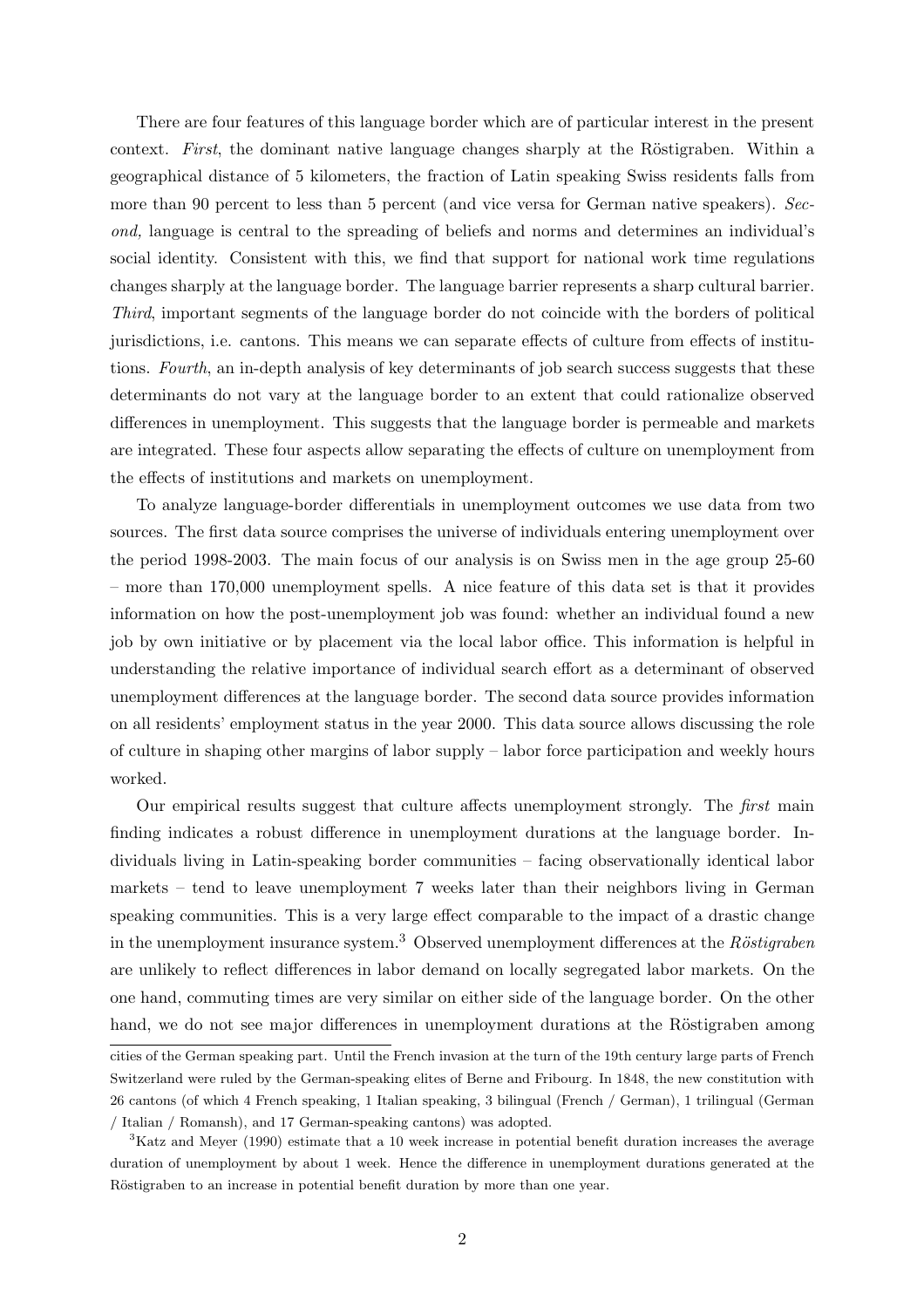migrants who neither speak German nor a Latin language. This group of immigrants is subject to the same local labor market conditions but is unlikely to share native residents' attitudes and norms concerning work effort and job search behavior.

Our second main finding concerns the way in which unemployed individuals find a new job. We find that Latin-speaking job seekers are much less likely to find a job on their own initiative and slightly more likely to find a job mediated by the local labor office than German-speaking job seekers. This result provides further support for the claim that differences in local labor market conditions are unlikely to account for observed unemployment outcomes. It also rules out that discrimination by employers against Latin-speaking job seekers is the main explanation for observed unemployment differences. If lack of jobs and/or discrimination were the main drivers, the two exit channels would both account for the observed unemployment differences. In contrast, if unemployment differences are generated by differential values and norms concerning job seekers' adequate search effort, we will see a direct impact on the probability to find a job by own initiative but no negative impact on the rate of job offers mediated by the public employment office.

Our third main finding concerns the relative importance of vertical versus horizontal transmission of culture. To separate these two channels we contrast the role of the individual's native language to the role of the dominant native language of one's *community* in explaining unemployment duration. An individual's native language is a proxy for the vertical transmission of culture, i.e. values and norms transmitted from parents to their children (conditional on ability to speak the dominant language spoken in the local labor market). In contrast, a community's dominant native language proxies the norms and values prevalent in an individual's place of residence. Our results indicate that cultural attitudes towards work in one's community are more important than individual attitudes. This suggests that the horizontal transmission of cultural values and the impact of attitudes towards work and job search are quantitatively important determinants of unemployment durations.

Our paper is related to a rapidly expanding literature on the role of culture on various labor market outcomes. Alesina, Glaeser and Sacerdote (2006) investigate why Americans work so much more than Europeans. They argue European labor market regulations influenced leisure patterns and created a "leisure culture" through a social multiplier (the returns to leisure are higher when more people are taking longer vacations). A model based on such complementarities in leisure performs better in explaining US-European differences in working hours than a model that is based on differences in taxation (Prescott 2004). Fernández and Fogli (2006, 2009) find that work (and fertility) behavior of married second-generation immigrant women is significantly affected by the country of heritage. This is consistent with the hypothesis that current economic outcomes are affected by the culture of the country of origin. Fernandez (2007) shows that attitudes in the country of ancestry towards women's market work and housework have explanatory power for current labor market participation. The particular role of "family culture" on labor market outcomes are investigated in Algan and Cahuc (2005) and Alesina and Giuliano (2007). These studies find that strong family ties reduce labor force participation. Ichino and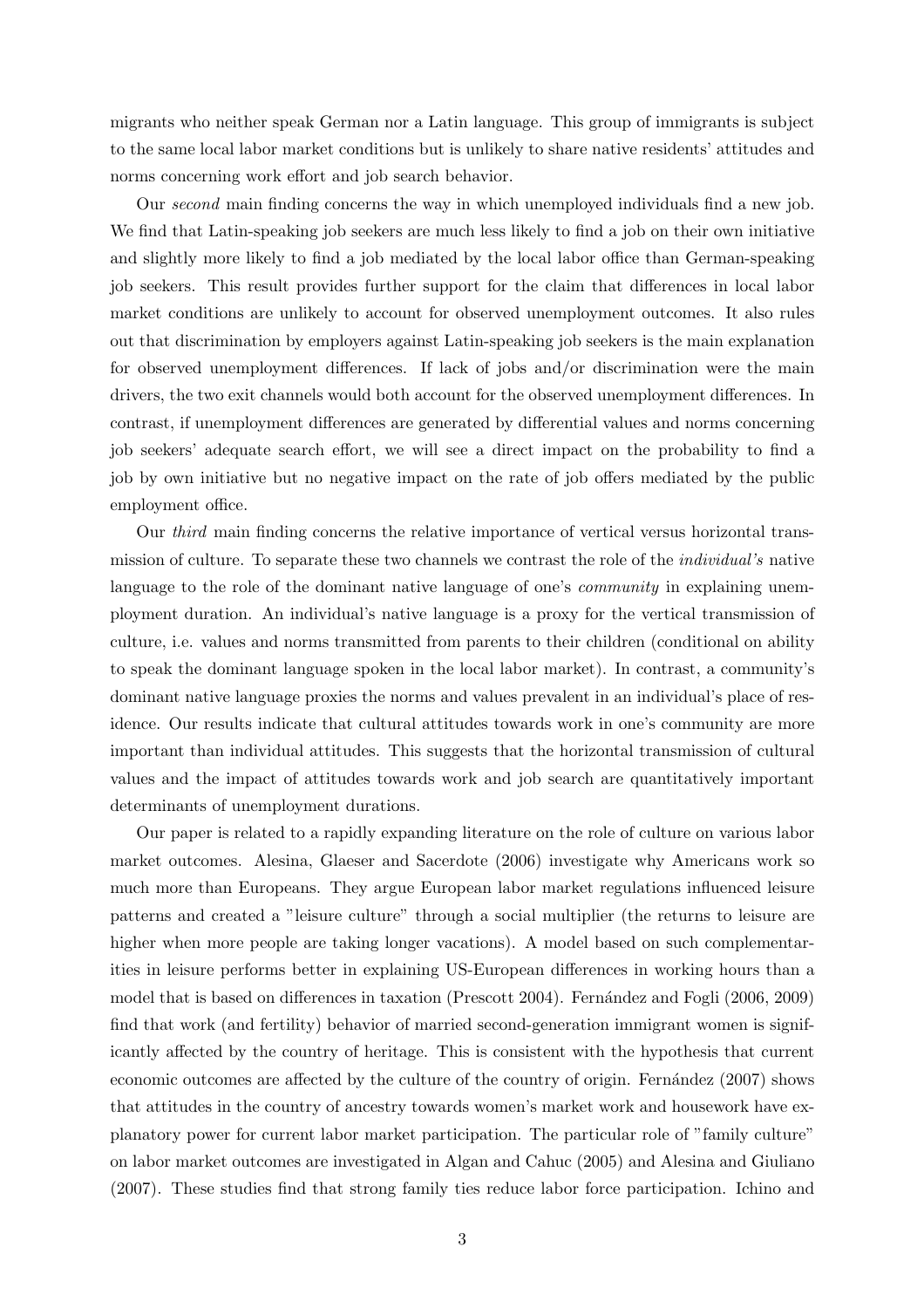Maggi (2000) study cultural differences in the propensity to shirk (absenteeism and misconduct) using data from a large Italian bank. A further related strand of the literature has focused on the emergence and support for labor market institutions such as the unemployment insurance system. Algan and Cahuc (2009) argue that cultural differences can explain why some countries implement different mixes of employment protection and unemployment insurance. Lindbeck et al. (2003), and Lindbeck and Nyberg (2006) consider the dynamics of work ethics and how these dynamics interact with the evolution of welfare state provisions.<sup>4</sup>

This paper contributes to the literature in at least three respects. First, this paper provides novel quasi-experimental evidence on the role of culture for unemployment outcomes. Limiting the empirical analysis to a narrowly defined geographic area helps separating the cultural component of unemployment from other relevant explanations for differences in unemployment. Second, we separate the role of vertical and horizontal transmission. In doing so, we complement the results from the epidemiological approach to studying culture (Fernández, 2007) and results from the IV approach to studying the role of culture (Guiso et al. 2006). Both the epidemiological approach and the IV approach do not discuss the relevance of social spillovers – the fast moving aspect of culture. Understanding this is important from an economic point of view. If cultural differences in individual norms and values do not spill over to other individuals, culture will not be able to rationalize much of the variance in regional unemployment. However, if culturally shaped attitudes towards working spill over to other individuals, small individual differences in attitudes build up to large aggregate differences in behavior. Third, to our knowledge, our paper provides the first study that assesses the causal impact of culture on unemployment. In this sense we shed light on the role of culture in shaping one of the most important socio-economic outcomes which has not been studied so far.

The remainder of this paper is organized as follows. In the next section we provide background on unemployment and the unemployment insurance in Switzerland as well as on the language regions and their cultural differences. Section 3 presents the identification strategy used, namely the spatial regression discontinuity design, and describes the various data sources that we use in the empirical analysis. Sections 4 to 6 detail our empirical strategy to assess the impact of culture on unemployment, present our main empirical results and provide sensitivity analyzes. Section 7 concludes.

<sup>4</sup>Three further strands of the literature are related. First, a theoretical strand considers the transmission of cultural values from parents to children. See e.g. Bisin and Verdier (2000, 2001, 2004) on marriage and religion, Hauk and Saez Marti (2002) on corruption, Doepke and Zilibotti (2008) on class-specific preferences and the industrial revolution. Second, other studies have looked at the role of of culture in explaining the demand for redistribution (Alesina and Fuchs-Schündeln 2007), economic performance (Tabellini 2005), or trade (Guiso et al. 2009), and horizontal spillovers in unemployment outcomes (Clark 2003; Stutzer and Lalive 2004; Kolm 2005). The third strand argues that economic institutions may shape important elements of a group's culture. See Thoenig et al (2009) for a recent study of trade on cultural diversity and Bowles (1998) for a survey on the effects of markets on preferences.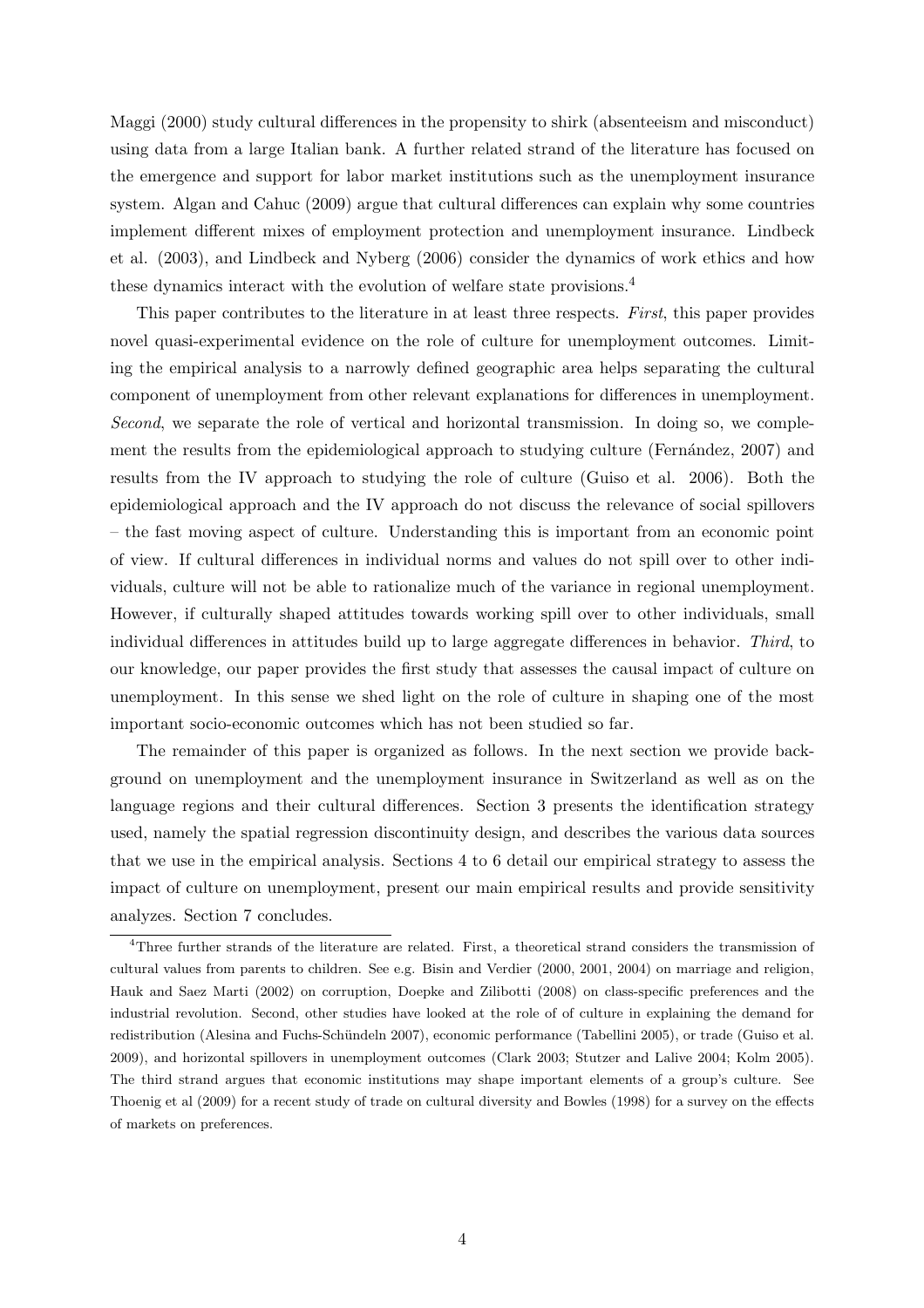# 2 Institutions and Language Regions

#### 2.1 Unemployment and unemployment insurance in Switzerland

One crucial fact, puzzling policy makers and researchers alike, are large and persistent differences in unemployment rates between the German-speaking and the Latin-speaking parts of the country. Figure 1 shows that, during the period 1997-2006, unemployment rates were between 1.5 and 2 times as large in Latin-Swiss as compared to German-Swiss cantons. This difference is to a large extent driven by a longer duration of unemployment spells in Latin-speaking regions. The percentage long-term unemployed – the fraction of individuals being in the unemployment pool since more than a year – has been up to twice as large in Latin-speaking cantons during the period 1997-2006. This suggests that differences in unemployment durations are key to understand differences in unemployment rates between language regions in Switzerland.

Figure 1: Unemployment rates in Latin-speaking versus German-speaking cantons



#### a. Swiss unemployment rates 1997-2006

Source: data from Federal Statistical Office (FSO), Neuchâtel.

To what extent can these differences be rationalized by differences in unemployment insurance? Unemployment insurance is organized at the *national* level. Federal unemployment benefit rules are relatively generous. Maximum benefit duration is 2 years. The marginal replacement rate is 70 % or 80 % depending on the presence of dependent family members and previous income. Job seekers are entitled to these benefits if they have paid unemployment insurance taxes for at least six months in the two years prior to registering at the public employment service (PES) and if they are capable of doing a regular job. Entitlement criteria to unemployment benefits also include compliance with job search requirements and participation in active labor market programs. Potential job offers are supplied by the public vacancy in-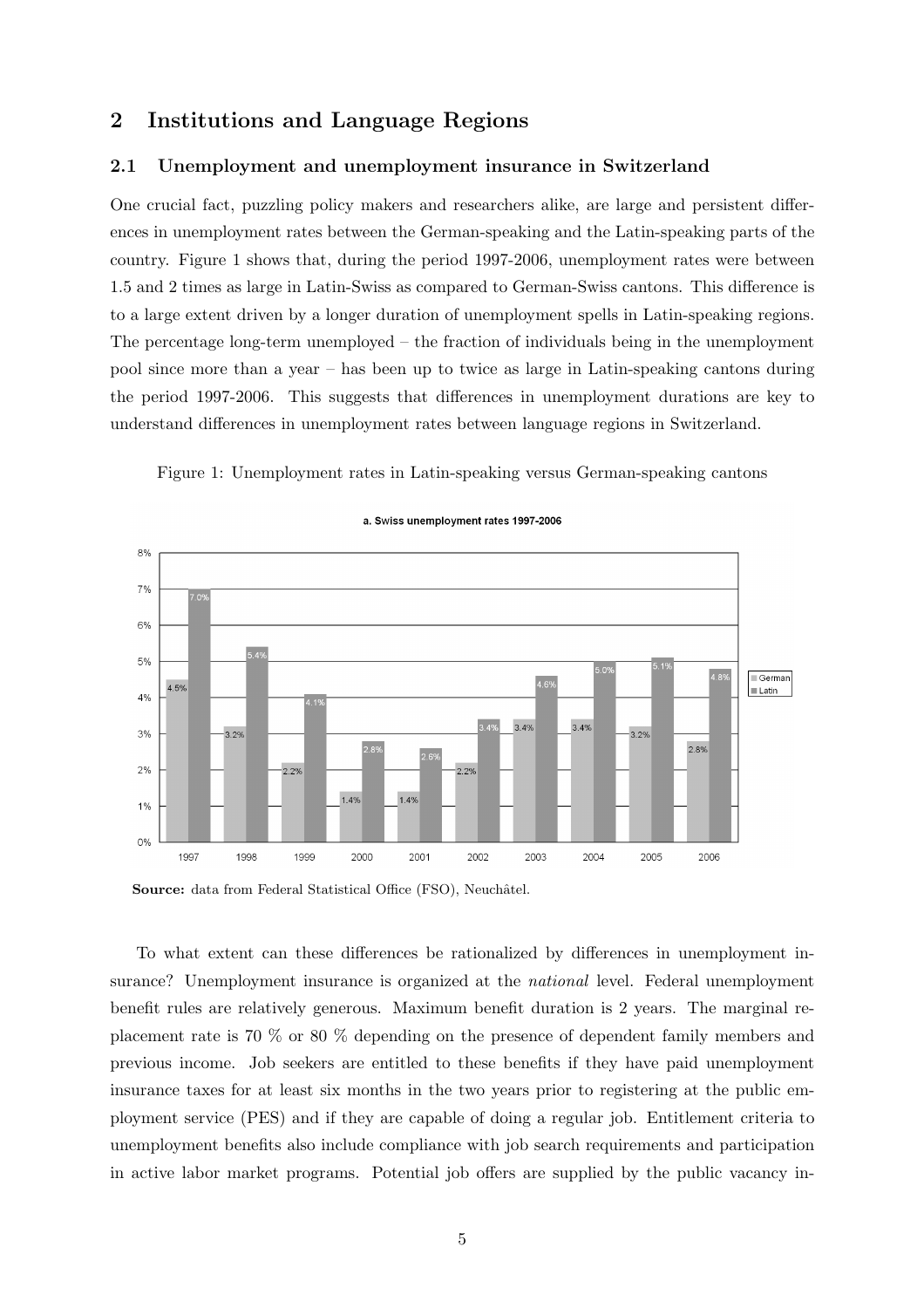formation system of the PES, from private temporary help firms or from the job seeker's own pool of potential jobs. Non-compliance with any of these obligations is sanctioned by complete withdrawal of benefits for a period that can last up to 30 work days (see Lalive et al 2005 for details on the Swiss sanction system). This means that differences in benefit duration and level can not explain differences in regional unemployment. Yet regions have an important role in implementing counseling and monitoring practices thus potentially contributing to regional differences in unemployment (Lalive et al 2005, Gerfin and Lechner 2002, Froelich and Lechner 2004). The empirical analysis will pay particular attention to the role of differences in policy implementation in explaining regional unemployment.

#### 2.2 Language regions and attitudes towards work

To which extent can regional differences in unemployment be explained by cultural differences between language regions? To shed light on this issue we look across language regions. Historically, Switzerland was founded by the German-speaking cantons Schwyz, Uri and Nidwalden, located in the center of the country and was successively enlarged by the entrance of Berne, Zurich, Lucerne and other cities of the German speaking part. Until the French invasion at the turn of the 19th century large parts of French Switzerland were ruled by the German-speaking elites of Berne and Fribourg. In 1848, the new constitution with 26 cantons was established. Four cantons are French speaking, one is Italian speaking, three are bilingual (French / German) cantons (Berne, Valais, and Fribourg), one canton –  $Graubünden$  – is officially trilingual (German, Rhaeto-Romansh, and Italian) and the remaining seventeen are German-speaking cantons.<sup>5</sup> The ruling constitution gives cantons a lot of discretion in political decision making (i.e. in taxation, education, etc.). While federalism leads to a situation where legal rules differ strongly across cantons, this is not the case with respect to labor legislation in general and unemployment insurance in particular which are determined at the federal level.

Switzerland has four official languages. The North East of Switzerland speaks Swiss German, the West speaks French, the South East speaks Italian, and some parts of the East speak Romansh. According to the population census 2000, 72.5 percent of Swiss citizens speak German, 21.0 percent speak French, 4.3 percent speak Italian, 0.6 percent speak Romansh and 1.6 percent speak other languages (Lüdi and Werlen,  $2005$ ).<sup>6</sup> The empirical analysis contrasts the regions speaking languages derived from Latin – French, Italian, Romansh – with the regions speaking German. Figure 1 displays a map of Switzerland shaded according to the language spoken by

 $5$ Multilingual cantons exist for historical reasons. The current border of the canton of Valais traces the ancient border of the Roman catholic diocese of Sion. The current border of the cantons Fribourg and Berne traces the lands acquired by their capitals Fribourg and Berne. The border of the canton of Graubünden traces the borders of the ancient Roman province of Rhaetia.

<sup>&</sup>lt;sup>6</sup>The numbers in the text refer to the Swiss citizens. Roughly 20 percent of residents are immigrants of which 62.3 percent speak either German, French, Italian or Romansh and 37.7 percent have some other first language. Romansh is one of the Rhaeto-Romance languages, believed to have descended from the Vulgar Latin variety spoken by Roman era occupiers of the region, and, as such, is closely related to French, Occitan and North Italian.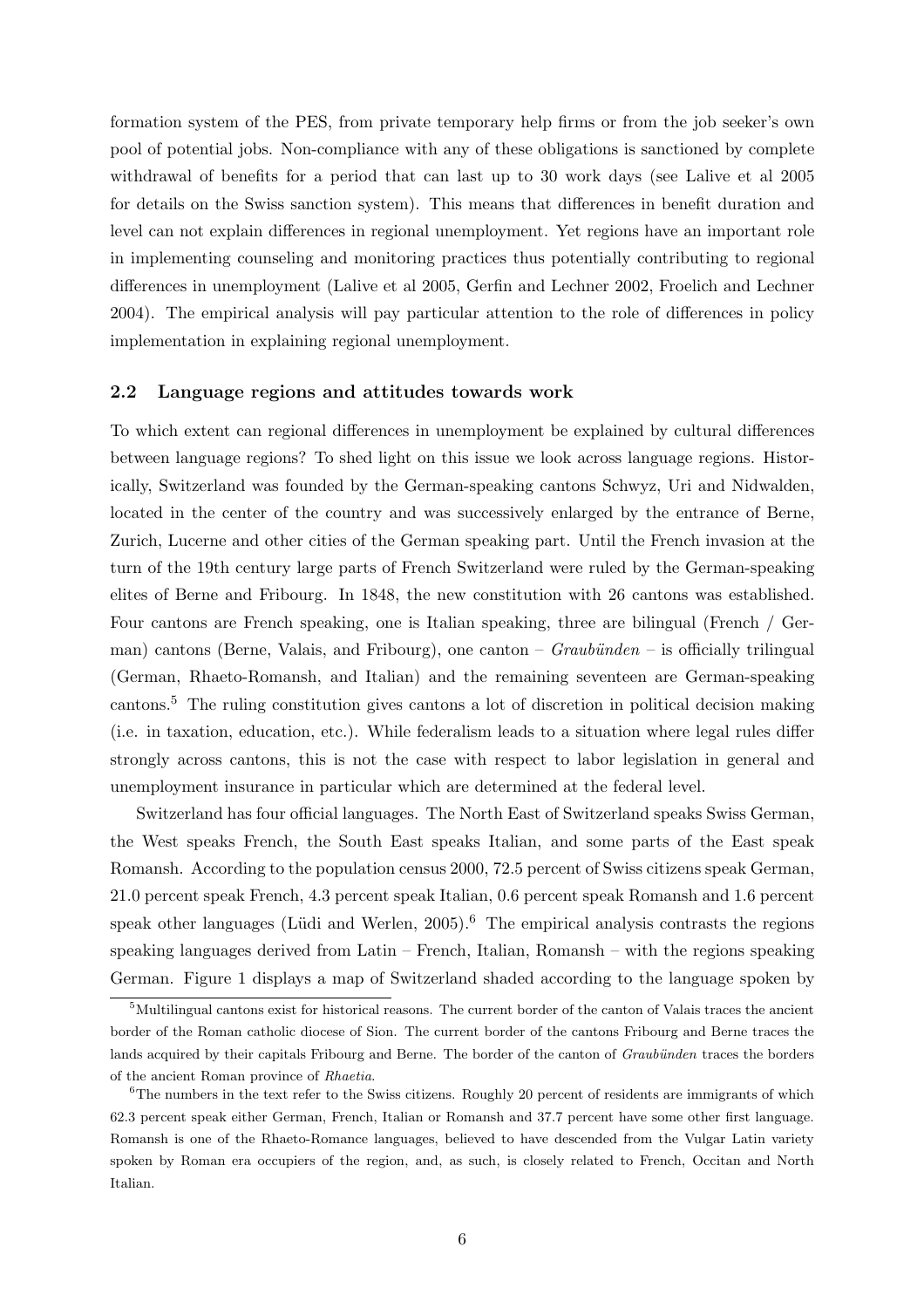a majority of each region's residents. Areas with light shading are areas with majority German speaking populations. Areas with dark shading are those with a majority speaking either French, Italian, or Romansh. Note that dark lines separate the 26 Swiss cantons, i.e. states. The Swiss multilingual situation is supported by its education system. Children learn to speak another "Swiss" language as their second language.<sup>7</sup>





Notes: Dark shading means majority of a community's resident population speak either French (West), Italian (South), or Romansh (East). Light shading means majority of a community's residents speak German. Figures as of census 2000. Dark lines indicate canton borders. Source: data from Federal Statistical Office (FSO), Neuchâtel.

There are two key features of this language barrier. First, important parts of the language border are neither a geographical barrier nor an institutional border. In terms of geography, note that the most important segment of the language border runs from North to South (the border between French-speaking and German-speaking regions) whereas the main geographical barrier, the Alps, are in East-West direction. This fact, together with an efficient (public) transportation system implies that transport costs within language regions are similar to transport costs across language regions (conditional on distance). Second, important segments of the language border do not coincide with borders between cantons (dark lines). This means that people living within these four cantons but on different sides of the language border face the same regional set of policies and institutions.

The key argument of this paper is that linguistic groups in Switzerland have adopted different attitudes towards working. Language is central to this idea for at least three reasons. First,

<sup>7</sup>This translates into good command of the languages spoken in other parts of the country. Around 73 % of the inhabitants of the French speaking regions of Switzerland are able to speak one additional language of the country. The corresponding number is 92 % for the inhabitants of the Italian speaking regions, and 85 % for the inhabitants of the German speaking regions (see Werlen, 2008).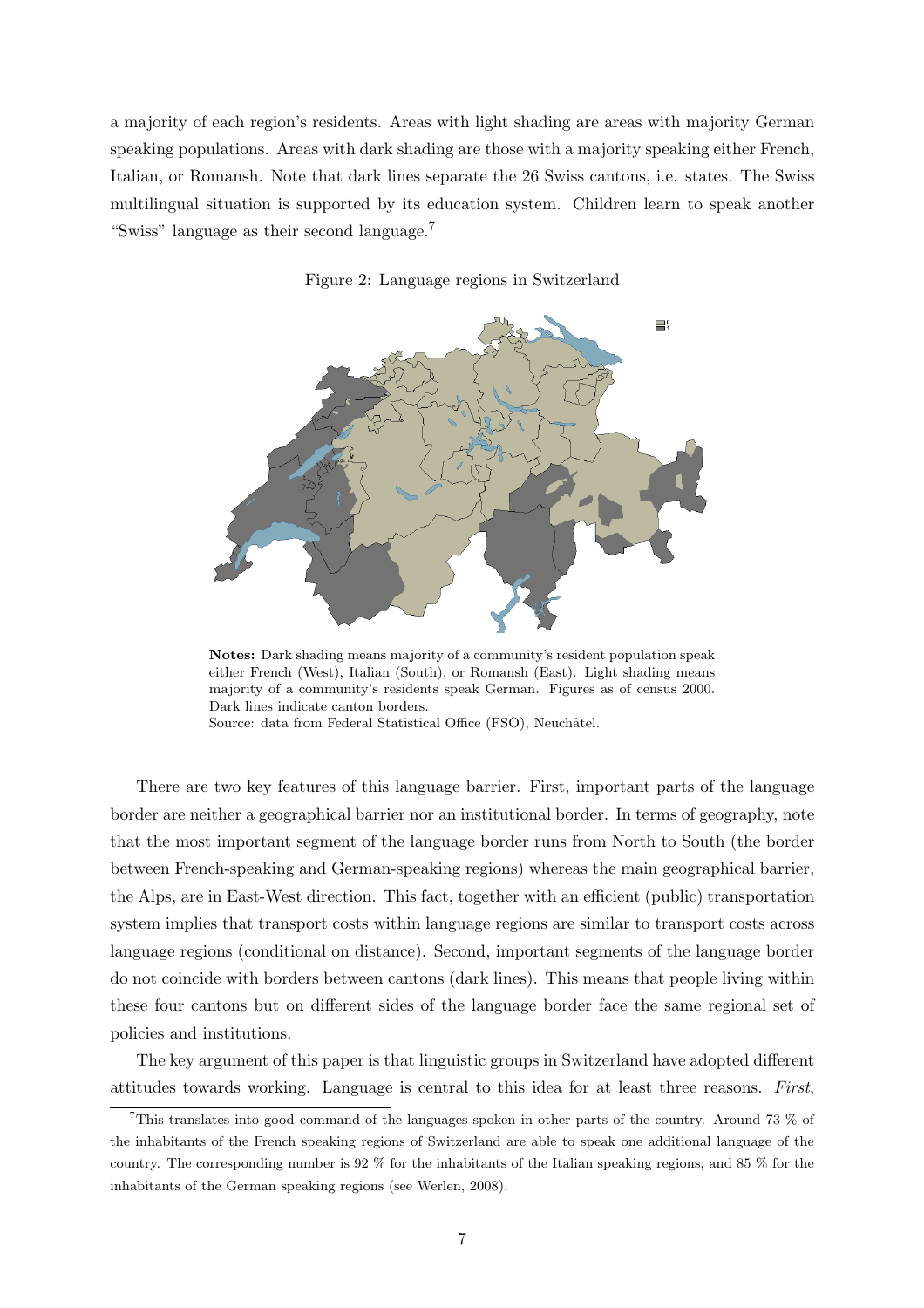language is a key source of identity (Aspachs-Bracons et al. 2008) and language is central to mixing – genetic markers differ more strongly between people living in Latin Swiss area and the German Swiss area than within those regions (Novembre et al. 2008). Second, the Latin Swiss identity is different from the German Swiss identity. Large parts of French-speaking Switzerland have been dominated by the German Swiss oppressors from Berne during 250 years creating a desire for the French Swiss to distinguish themselves from the ruling German elites and their cultural heritage. Third, the French Swiss live in a climate that has always been very forthcoming. In contrast, the German Swiss nourish the founding myth of the mountain peasant working hard to survive in remote areas of the Alps. The Latin Swiss lean towards their large neighbors whereas the German Swiss emphasize neutrality and independence.<sup>8</sup>

Is there any evidence of cultural differences in attitudes towards work? The Swiss module of the International Social Survey Programme provides information on the importance of work (ISSP 1997 and 2005). ISSP data contains information on the extent to which survey respondents agree with the statement "I would enjoy a paid job even if I did not need the money". Breaking responses down by interview language, Table 1 shows that German speaking respondents indicate much stronger support for the statement than respondents speaking French, Italian or Romansh. Moreover, support for this statement is stronger in the German speaking region both during a recession (1997 unemployment rate 5.1 %) as well as in a period of economic upswing (2005 unemployment rate 3.8 %).

Year Latin German Difference Enjoy a paid job even if I did not need the money<sup>a</sup> 1997 3.26 2.60 0.65<sup>\*\*\*</sup> Enjoy a paid job even if I did not need the money<sup>a</sup> 2005 2.58 2.26 0.32<sup>\*\*\*</sup>

Table 1: Importance of Work across Language Groups

Notes:  $a_1 = s$  1 = strongly agree, 2="agree", 3="indifferent", 4="disagree", 5="strongly disagree". This table reports the average disagreement with the statement "I would enjoy a paid job even if I did not need the money" by interview language.

Source: ISSP 1997 and 2005, own calculations.

These differences in attitudes towards work as measured in the ISSP data translate into actual voting behavior. The Swiss direct democratic system provides us with the possibility to test the hypothesis that in Latin-speaking parts of the country individuals have different attitudes towards work time regulations than in the German-speaking parts of the country. Voter initiatives are a crucial part of the political system and have a long tradition in Switzerland. Basically, anyone who collects more than 100,000 signatures can force the parliament to subject her or his change to the constitution to the popular vote.

Since 1980, the year when voting outcomes started to be registered electronically, various voter initiatives – related to working time regulations (the "intensive" margin) – were held at the national level. In 1985, all Swiss nationals aged 18 years or older – the voting age population – were asked to vote on whether to increase paid vacations to a minimum of 4 weeks; in 1988

<sup>8</sup>This pattern is clearly evident in the voting decisions in a referendum on joining the European Economic Area (1992). Whereas the Latin Swiss overwhelmingly supported integration, the German Swiss did not.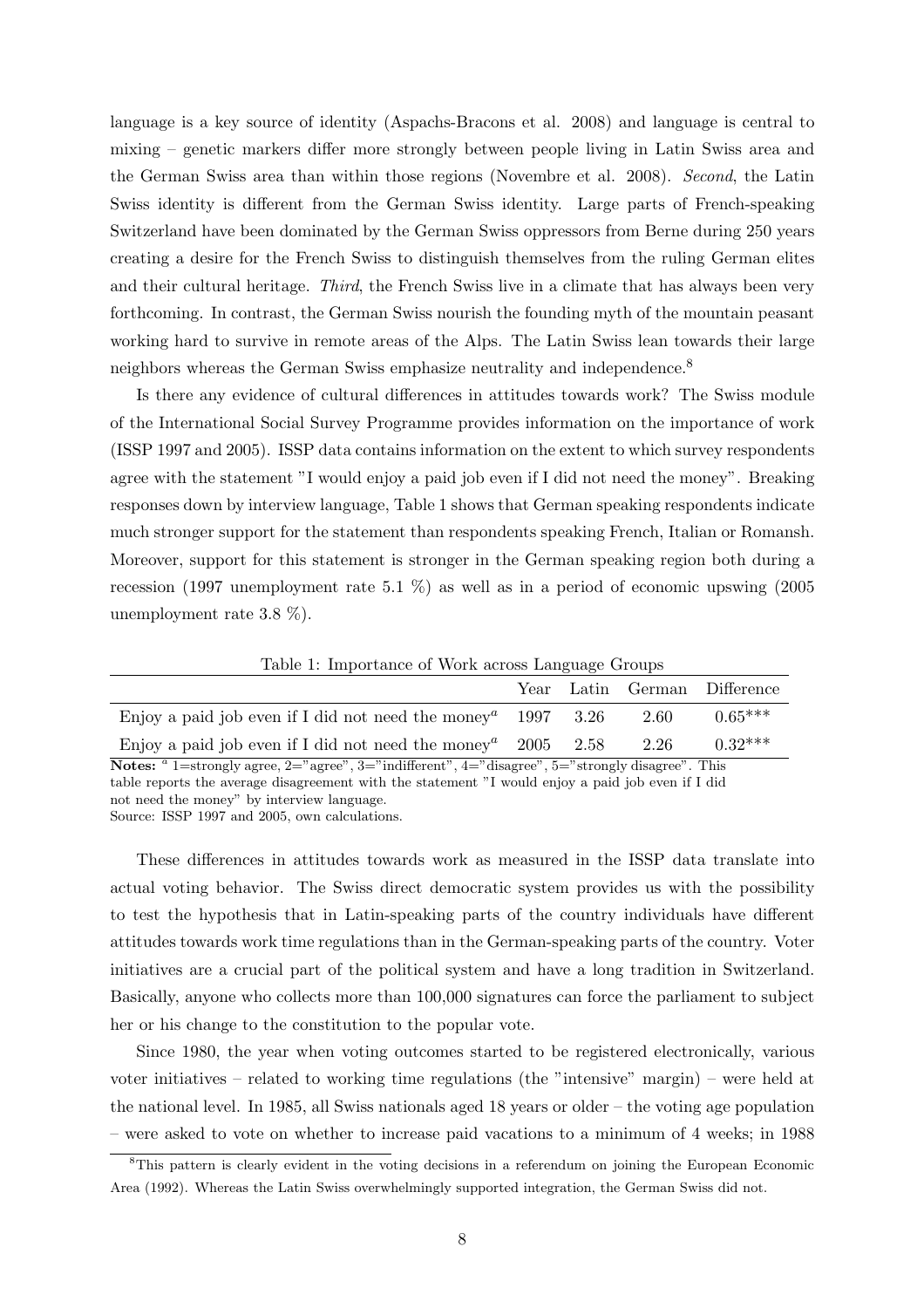whether to reduce regular weekly working time to 40 hours; and in 2002 whether to reduce weekly working time to 36 hours. Moreover, there were three referenda related to lifetime work regulations (the "extensive" margin): in 1988 the population had to vote whether to reduce the statutory retirement age from 65 to 62 for men and from 62 to 60 for women; in 2000 whether to make early retirement more attractive to all workers; and in another vote in 2000 whether to leave the statutory retirement age for women at age 62 (rather than increasing it to 65 years). Table 1 displays the voting results of these six votes, separately for German-speaking and for Latin-speaking cantons.

| $\cdots$                                       |              |               |         |
|------------------------------------------------|--------------|---------------|---------|
|                                                | % Yes in     | $%$ Yes in    | $%$ Yes |
|                                                | Latin Region | German Region | Total   |
| Panel A, "intensive margin"                    |              |               |         |
| Longer vacations (1985)                        | 0.444        | 0.314         | 0.348   |
| Less working hours (1988)                      | 0.436        | 0.311         | 0.343   |
| Less working time $(2002)$                     | 0.354        | 0.226         | 0.259   |
| Panel B, "extensive margin"                    |              |               |         |
| Reduce retirement age (1988)                   | 0.463        | 0.310         | 0.350   |
| Downward flexible retirement age (2000)        | 0.625        | 0.402         | 0.460   |
| No increase of retirement age for women (2000) | 0.562        | 0.336         | 0.394   |

|  |  |  |  |  |  | Table 2: Voting results by language region of six votes on working time regulations |
|--|--|--|--|--|--|-------------------------------------------------------------------------------------|
|  |  |  |  |  |  |                                                                                     |

Notes: This table shows mean approval for a series of national voter initiatives regarding the duration of work differentiated by the language spoken by the majority of residents in the community. German  $=$  cantons with a German speaking majority, Latin  $=$  cantons with a French or Italian speaking majority. Voter turnout has been 34.97% for vote 1, 52.86% for vote 2, 58.26% for vote 3, 42.04% for vote 4, 41.71% for vote 5, 41.66% for vote 6. There are no differences in turnout accross language regions.

Source: Community level data from Federal Statistical Office (FSO), CH-2010 Neuchâtel.

Table 2 shows that there are strong differences in voting results between the two language regions and that the Latin-speaking cantons are consistently much more in favor of regulations that allow workers to enjoy more leisure. For instance, in the 1985 referendum, 44.4 percent of the population in Latin-speaking cantons voted in favor of longer vacations whereas only 31.4 percent were in favor of such a regulation in the German speaking cantons. The 1988 and 2002 votes on weekly working time reductions show very similar differences. The same picture emerges when we look at differences in voting behavior on issues related to (early) retirement rules. Over all six referenda, the percentage yes-votes is between 1.4 and 1.7 times as large in the Latin-speaking regions as opposed to the German-speaking regions. We consider this as first evidence consistent with a higher prevalence of a "leisure culture" in Latin-speaking regions as opposed to "workaholic" attitudes in German-speaking regions.

Local unemployment may clearly also affect support for work time reductions – through the "lump of work fallacy", for instance. How important is this reverse channel of causation? We discuss this by contrasting the votes that took place in the late 1980s where the unemployment rate stood below 1 % and with the three votes that took place in 2000 (unemployment rate  $2\%$ )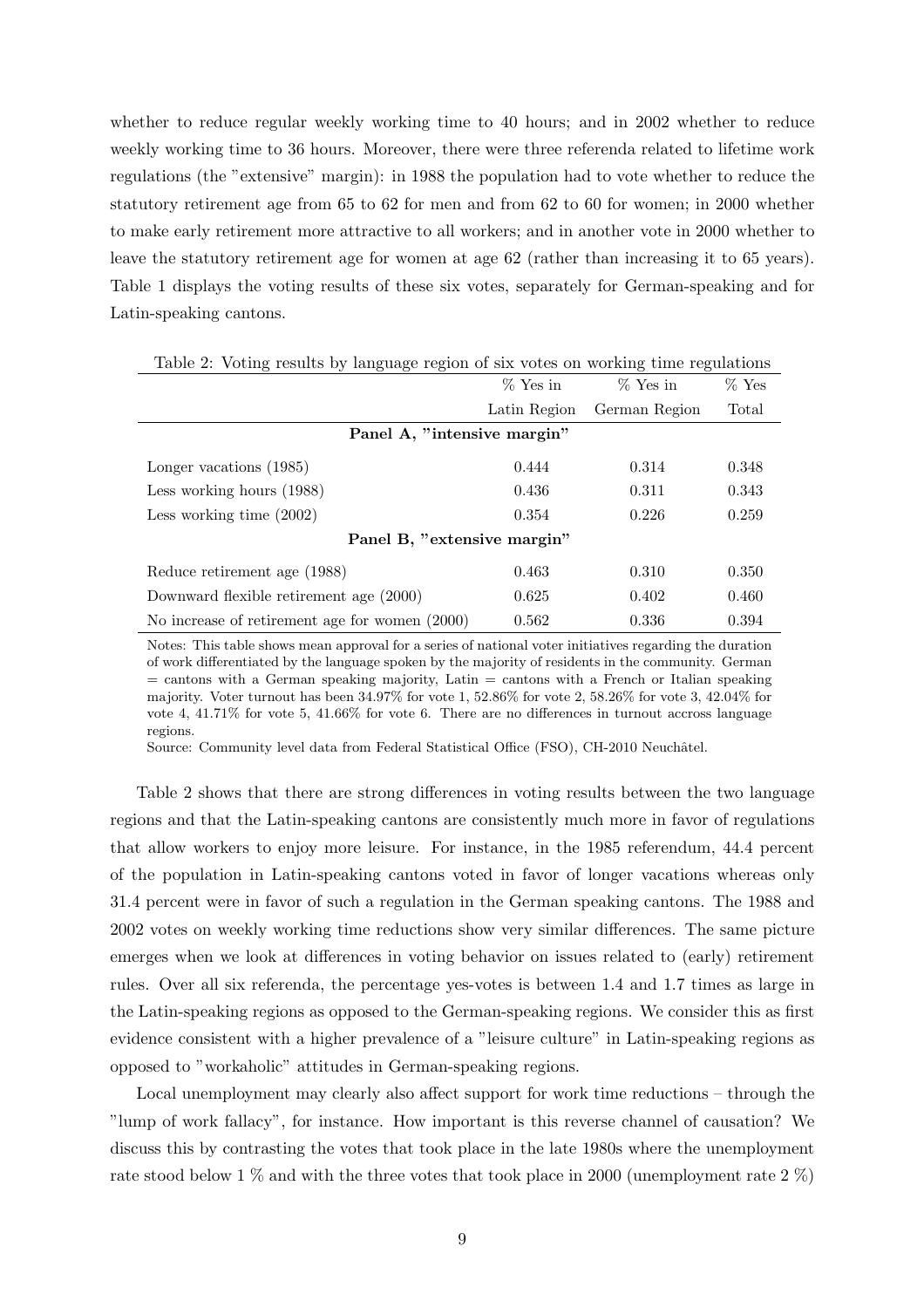and 2002 (unemployment rate 2.5 %), respectively. The language region differential in support for weekly work time reductions amounts to roughly  $12 - 13$  % regardless of the aggregate unemployment rate. In contrast, support for proposals to reduce the retirement age is much higher in early 2000 than in 1988 suggesting that voting on early retirement is sensitive to unemployment. Nevertheless, the strong differences in voting on work time reductions are also likely to reflect strong differences in cultural attitudes towards working across Swiss language regions.

# 3 Data and Identification

#### 3.1 Data

Data on unemployment duration and level is drawn from two sources. We use *unemployment* register data from the years 1998-2003 collected by the local public employment service. Once a job seeker files a claim for unemployment benefits, the case worker enters this claim into the so-called AVAM/ASAL system of the ministry of labor. This system registers the date the claim starts as well as a wealth of information on the individual. Job seekers then see the caseworker on a regular basis and any new information is updated in the system. A job seeker leaves the database either when he or she finds a new job or for "unknown reasons" (does not show up any more; has moved to a different region; or has exhausted unemployment benefits). A nice feature of the AVAM/ASAL database is information on the way a job seeker found a new job: (i) by own initiative or (ii) by placement via the local labor office. This information will be of particular importance in the empirical analysis below. We use 2000 census data to construct a survey based measure of labor force participation and full vs part time employment. In the decennial census, respondents are asked to provide information on their employment status. We can therefore re-construct a snapshot of the Swiss labor force in December 2000 – the (biblical) reference date for the census. Moreover, census data allows discussing whether the unemployment data from administrative sources agree with survey data on labor supply.

Our unemployment inflow analysis is based on Swiss men aged 25 - 60 because female labor supply may be affected by both differences in work culture and family culture. The lower age bound is set to ensure that the unemployed in our sample have (mostly) finished their education. The upper bound is set to avoid any unemployment spells that directly allow for early retirement. We also restrict attention to people in our sample who are registered as full-time unemployed who are entitled to unemployment benefits. This selection does not critically lower the number of unemployment spells in our sample but it does ensure a homogeneous sample. The census analysis is based on Swiss men aged 15-64 years in the census. We also focus on younger and older age groups to discuss labor market entry and exit.

Both data sources contain information on the socio-economic background of job seekers and census respondents as well as information on the place of residence. Whereas the census data contains information on place of work, the unemployment register data neither informs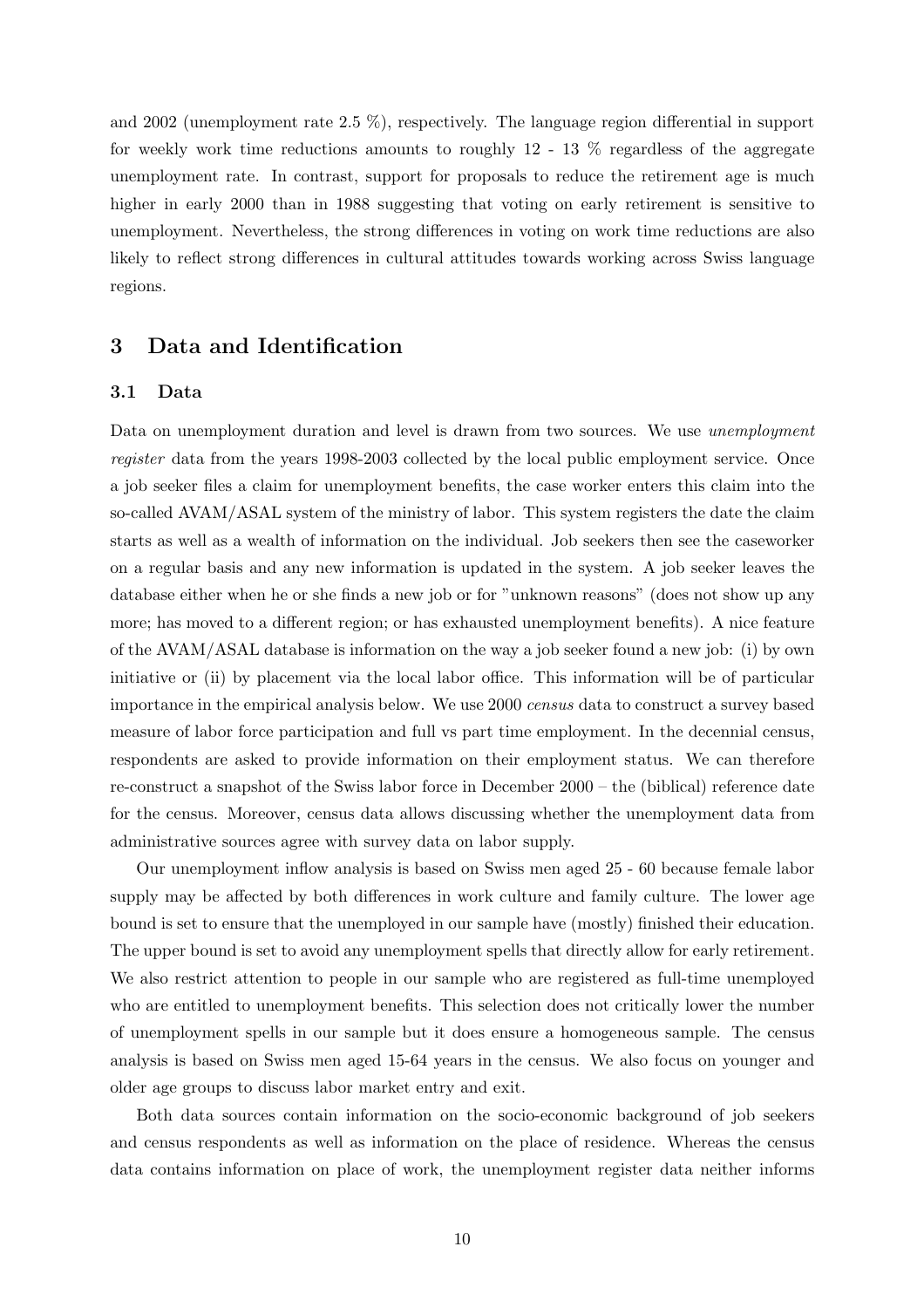on where job seekers worked before entering unemployment nor where they work after leaving unemployment. We supplement these data sources with important information characterizing the socio-demographic structure of the community of residence, information on labor demand, and on the implementation of labor market policy. Individual controls include socio-economic characteristics as reported in the AVAM/ASAL data base as well as information on previous employment: age, marital status, number of dependent family members, willingness to commute or move, education, qualification, the sector of previous employment (agriculture, manufacturing, construction, services, tourism, other), previous insured earnings, and the assessment of the caseworker w.r.t. the ease of finding a suitable job. Community controls are taken from the Swiss population census 2000 and consist of: structure of population/employment by 5-year age groups, 5 education groups, and three sectors as well as the percentage of men and immigrants living in the respective community, the total number of inhabitants, and if the community belongs to an agglomeration area or not. Labor demand controls are measured at the community level and include the number of vacancies posted from January to June 2000 per employed resident in the working age population, the 1998 number of jobs, the 1998-2001 changes in both the number of jobs and the number of firms, and the median wage of each community. This information is based on the Swiss firm censuses 1998 and 2001. Finally, ALMP controls include monthly time varying entry rates into four types of active labor market programs (basic course, training programs, employment programs, subsidized jobs) and the benefit sanction rates drawn from the AVAM/ASAL database.

#### 3.2 Identification

Comparing unemployment rates in Latin-speaking versus German-speaking cantons as in Figure 1 is suggestive for a potential role of culture for unemployment, but we can not interpret this evidence as causal. Attitudes towards work appear to differ between ethnic groups delineated by language in Switzerland (Tables 1 and 2) but a simple comparison of these groups is unlikely to be informative on the effects of culture on unemployment. Regional differences in industry structure, education, or shocks to labor demand are clear confounders.

To discuss the identification problem and discuss our approach to solve the problem, let  $Y_{ic}$  be the duration of unemployment experienced by individual i living in community  $c - a$ geographically contiguous and politically independent area with a varying number of inhabitants. We discuss identification and provide main results contrasting "Latin" (i.e. French, Italian or Romansh) speaking individuals or areas with German speaking individuals or areas. The key cultural rift is between German and Latin rather than within the Latin area. We also discuss separate results by language area in a sensitivity analysis. So, let  $L<sub>i</sub> = 1$  if job seeker i is a native French or Italian or Romansh speaker, and  $L_i = 0$  if job seeker i is a native German speaker. Let  $PL_c \equiv E_c(L_i)$  denote the fraction of Latin speakers in the community of residence c of individual i. The following model captures both the effect of individual values on unemployment, and the effects of cultural values in the group on the individual (i.e. the community).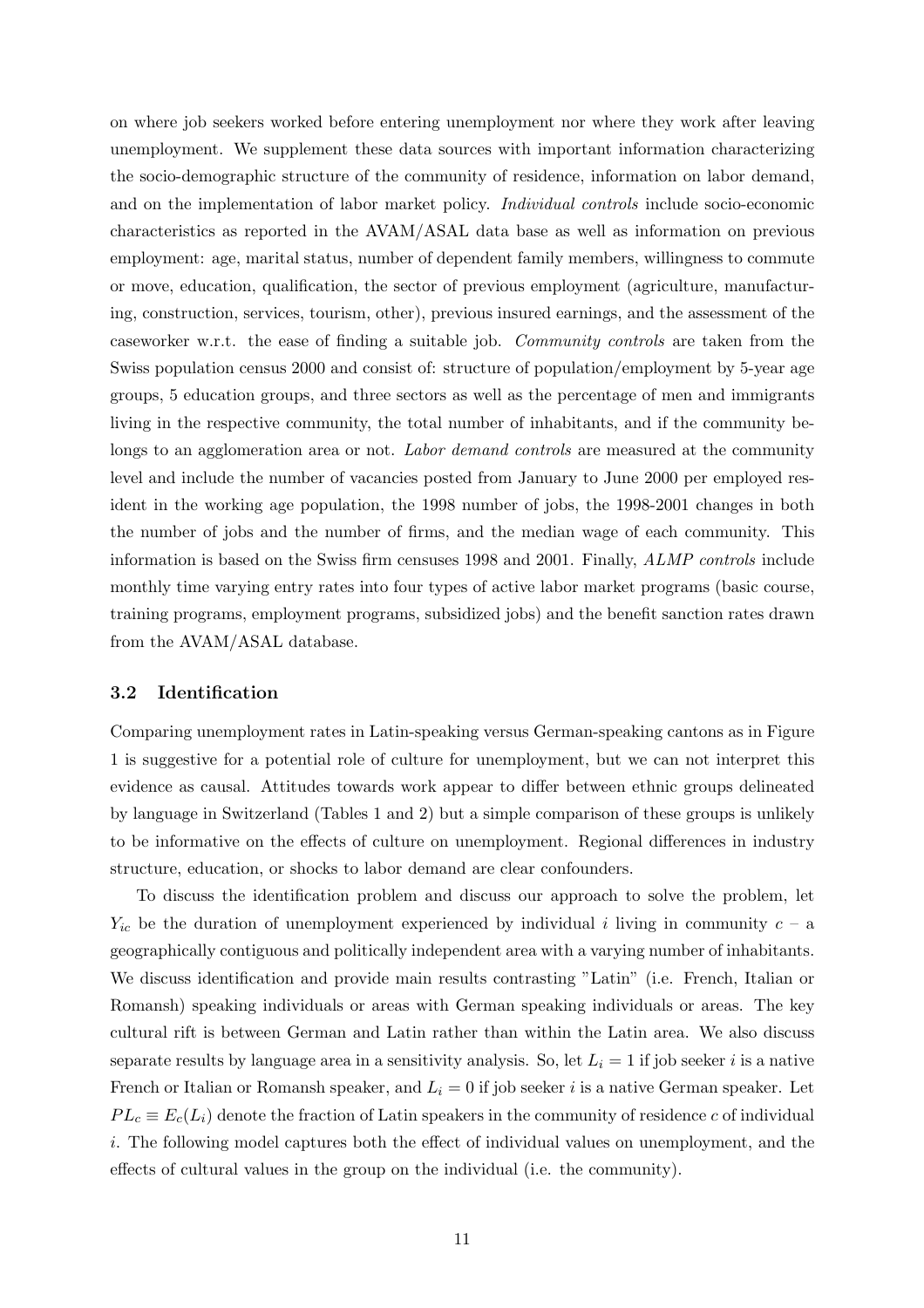$$
Y_{ic} = \alpha + \beta L_i + \gamma PL_c + \nu_{ic}
$$
\n<sup>(1)</sup>

The parameter  $\beta$  captures the role of individual culture for unemployment. The idea is that individuals who have been raised in different cultural environments may have different attitudes towards work which in turn shape their job search behavior when unemployed. Thus  $\beta$  measures the role of work values that are transmitted from parents to their children – the vertical channel of cultural transmission. In contrast, the parameter  $\gamma$  captures the role of work culture prevailing in the community of residence of the individual. Why may community culture be important? There are at least three reasons for why a horizontal channel of transmission may be important. First, social interactions between job seekers and other job seekers may lead to spillovers.<sup>9</sup> These interactions may be endogenous – job seekers are unemployed longer because other's are seeking for work longer – or contextual – job seekers are directly affected by cultural (language) composition of their community. Second, culturally shaped attitudes towards working give rise to work norms which are enforced via social sanctions. Third, the extent to which information on job openings is shared between workers and job seekers may vary across cultural groups.

Clearly, simple least squares identification of the parameters will fail since language skills are important in job finding, and language groups tend to be located in different geographical regions with different markets and institutions.<sup>10</sup> How can we identify the role of work culture on unemployment?

We address the key identification problem by analyzing labor market behavior on either side of the language border. The key idea of spatial regression discontinuity is that geographic proximity preserves differences in culture but lets differences in employment opportunities and institutions vanish. In other words, observed differences in unemployment at the  $R\ddot{o}stiqraben$ reflect differences in behavior generated by differences in norms and values rather than by differences in labor markets and/or institutions. Local contrasts at the language border identify the effect of culture on unemployment if this assumption is satisfied.

Specifically, to apply the spatial regression discontinuity design, we calculate  $S_c$ , the driving distance in kilometers to get from community  $c$  to the closest community on the other side of the language border. To reflect both distance and language region, we code the distance measure negatively for communities in the German-speaking regions and positively for the Latin-speaking regions, so  $S_c > 0$  identifies a community in the Latin speaking part and  $S_c < 0$  is a community

<sup>9</sup>Note that the reduced form model 1 may be derived from a standard linear-in-means model of social interactions where group unemployment and group language structure affects individual unemployment, i.e.  $Y_i = \alpha' + \beta' L_i + \gamma' E_c(Y_i) + \delta' PL_c + \nu'_{ic}$ , where  $E_c(Y_i)$  is the peer group average unemployment outcome. The parameters in model (1) then represent the reduced form parameters obtained by replacing  $E_c(Y_i)$  in the linear-in-means model and solving for the underlying determinants. In particular  $\alpha = \alpha'/(1-\gamma')$ ,  $\beta = \beta'$ ,  $\gamma = (\delta' + \gamma' \beta')/(1 - \gamma'),$  and  $\nu_{ic} = \nu'_{ic} + \gamma'/(1 - \gamma')E_c(\nu'_{ic}).$ 

 $10$ Note that specification (1) imposes a homogeneity assumption on the treatment effect. Relaxing this assumption does not lead to fundamentally different conclusions regarding the conditions needed for identification but it does change the interpretation of the identified effects (Hahn et al 2001).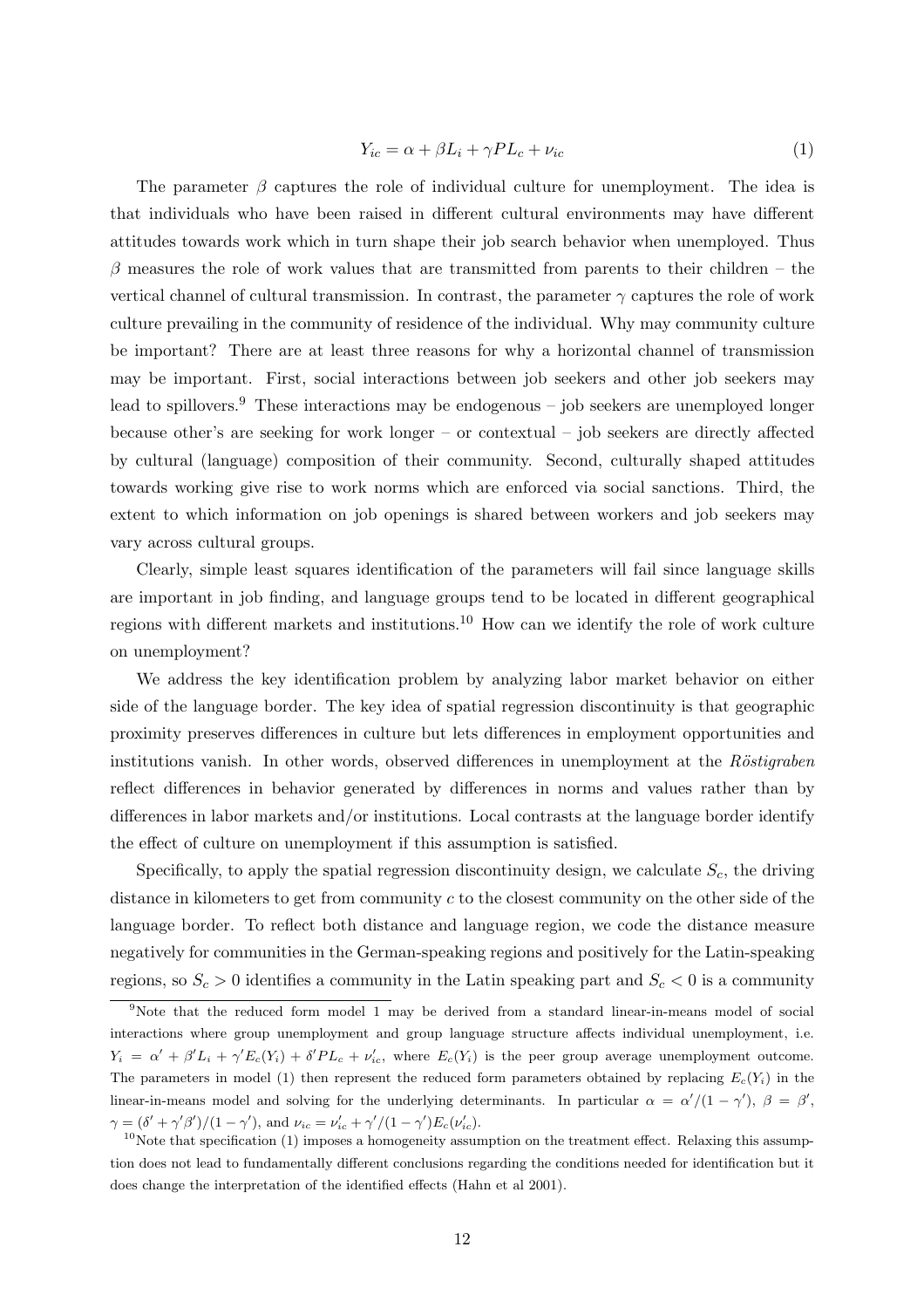on the German speaking side of the language border.<sup>11</sup> Let  $E_{+}(Y)$  denote the limit of the expectation of Y on the Latin side of the language border, i.e.  $E_{+}(Y) \equiv \lim_{\epsilon \to 0} E(Y|S_{c} = \epsilon)$ , with  $E_{-}(Y)$  denoting the corresponding expectation when approaching the language border from the German side. Contrasting unemployment outcomes as defined in equation (1) at the border, we find that the border contrast is composed of three components

$$
E_{+}(Y_i) - E_{-}(Y_i) = \beta[E_{+}(L_i) - E_{-}(L_i)] + \gamma[E_{+}(PL_c) - E_{-}(PL_c)] + [E_{+}(\nu_{ic}) - E_{-}(\nu_{ic})]
$$
(2)

This analysis shows two key results. The first result is that we can identify whether culture plays any role or not by investigating whether labor market outcomes are discontinuous at the language border. The key idea in this result is that a language barrier separates culture (giving rise to discontinuities in own culture and other's culture) without separating markets. Thus, the key underlying identifying assumption for (2) to provide valid causal evidence on any role of culture is that the error term  $\nu_{ic}$  is mean independent of the language region at the language border. In other words, the identifying assumption is that there are no unobserved differences in regional labor market development at the language border. There are three important concerns with this assumption: unemployment differences could simply reflect (i) regional differences in labor market opportunities; (ii) regional differences in how unemployment insurance is implemented; and/or (iii) sorting across the language border. Section 4 below discusses the validity of these concerns in detail.

Lee and Lemieux (2009) discuss that the estimand (2) can be measured in the context of a spatial regression discontinuity regression. Let  $L_c = 1$  if more than 50 % of Swiss residents of community c speak French, Italian, or Romansh, and  $L_c = 0$  if the majority's language is German. Consider the following linear regression

$$
Y_i = \pi_0 + \pi_1 L_c + \pi_2 S_c + \pi_3 L_c S_c + X'_{ic} \delta + \nu_{ic}
$$
\n(3)

where  $X_{ic}$  is a vector of variables that capture differences between individuals, communities, markets, and local labor market policies. Furthermore, the vector  $X_{ic}$  contains a full set of canton and time dummies to account for unobserved differences between states and over time. The terms in  $S_c$  and  $L_cS_c$  capture a two sided linear trend between unemployment duration and distance to language border. The parameter estimate for  $\pi_1$  is a consistent estimate of (2), provided that our specification appropriately captures differences in unemployment outcomes across regions.

 $11$ For instance, Geneva – the Westernmost city – is located  $+150$  km away from the barrier, St. Gallen, the largest city in the East is –170 km away from the border. Zurich is –100 km away and Lausanne is +65 km away from the language barrier. The city of Fribourg (capital of the bilingual canton Fribourg) is located exactly on the language barrier. In the job seeker data, the average distance to the language border is 69.3 kilometers for job seekers in French or Italian or Romansh speaking areas, and 80.6 kilometers for job seekers who live in German speaking areas. Focusing on job seekers who live in bilingual cantons (Berne, Fribourg and Valais) reduces mean distance to border to 28.8 kilometers on the French, Italian or Romansh speaking side, and to 32.7 kilometers on the German speaking side.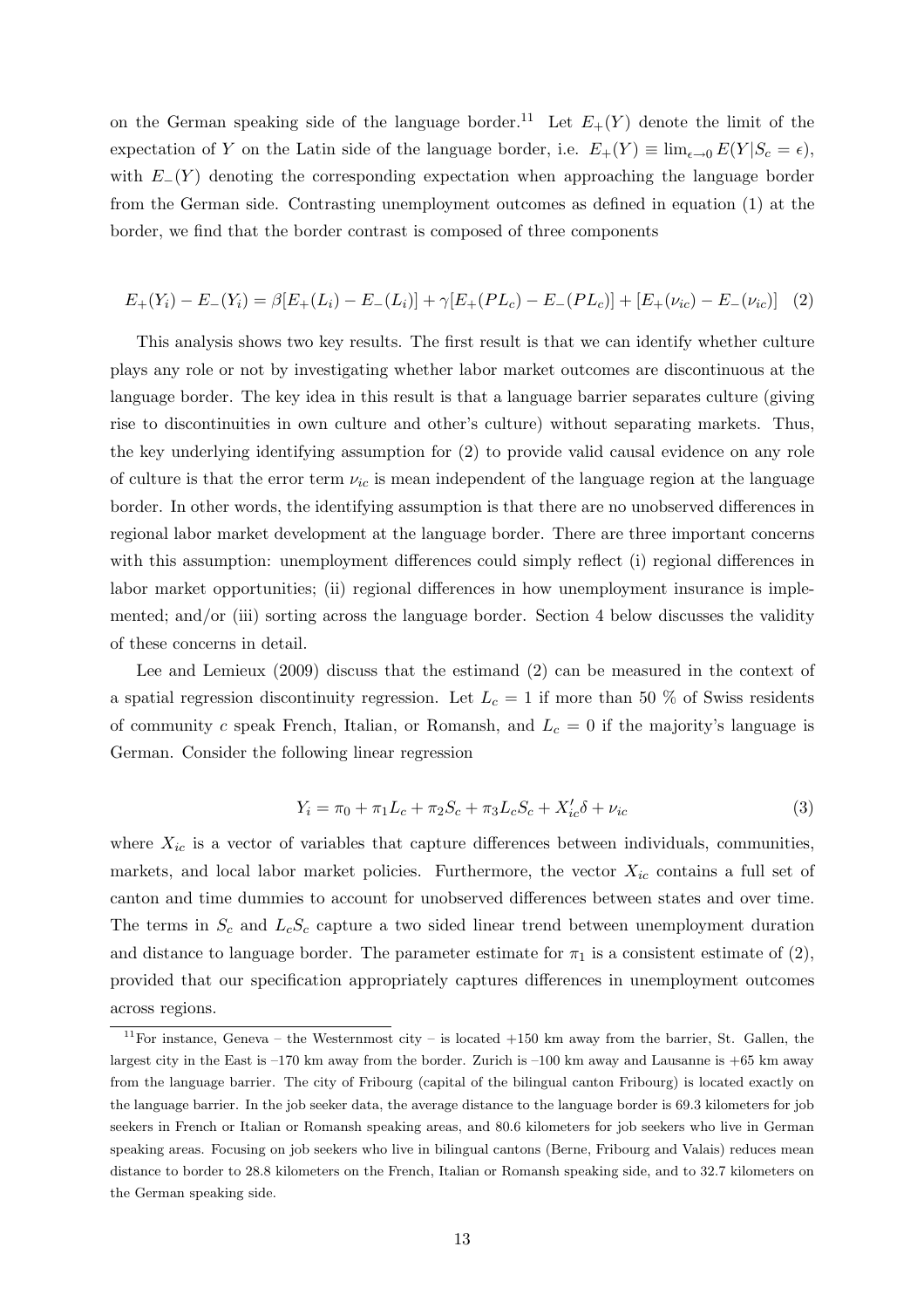The second result of the analysis (2) is that contrasting unemployment outcomes does not allow differentiating between vertical and horizontal transmission of culture. Because both individual language and the community's language change discontinuously at the language border, the parameter  $\pi_1$  measures the overall effect of culture on unemployment. How can we disentangle the effects of one's own cultural values from the effect of one's neighbors culture? Understanding the role of vertical cultural transmission requires shutting down the channel of horizontal cultural transmission, i.e. contrasting individuals with different native languages  $L_i$ in the same language region  $L_c$  – as is common in the epidemiological approach to identifying culture (Fern´andez 2007). In principle, this is possible because there is within region variation in native language. About 6 % of all job seekers who live in the Latin speaking region are native German speakers, and about 3 % of all job seekers in the German speaking region are native French, Italian or Romansh speakers. This means that we can augment regression (3) with information on job seeker  $i$ 's native language and separate horizontal transmission of culture from vertical transmission of culture.

The key problem with this identification strategy is that it requires comparing people who do not live in the region speaking their native language (movers) with job seekers who live in a region that speaks their language (stayers). There are at least two reasons why these two groups might differ. First, not speaking the region's language may harm labor market success. Second, movers tend to be a selected sub-group of the overall population.

How relevant are these concerns? First, note that we can measure the role of vertical transmission of values both in the Latin speaking and the German speaking region. If there is a region independent disadvantage to one's first language not being the local language, we would detect this in terms of an asymmetric estimate of the role of vertical transmission  $\beta$ .<sup>12</sup> Second, note that self-selection is common to all studies adopting the epidemiological approach. Culturebased selective migration will tend to decrease the importance of vertical cultural transmission. By consequence, our analysis provides a *lower* bound on the importance of the vertical channel of cultural transmission. Moreover, the presence of a large bilingual city – the city of Fribourg – allows us to go one step further. Fribourg is a setting with two cultural groups residing in the same geographic location in a non-segregated fashion. This suggests that residents of Fribourg are similarly affected by horizontal transmission of culture allowing us to study the role of vertical transmission without adaptation and selection.

Our empirical identification strategy to separate vertical and horizontal transmission proceeds as follows. We control for language skills by adding the information on one's native

 $12$ To see this, note that comparing Latin to German speaking job seekers in the Latin region provides information on  $E(Y_i|L_i = 1, L_c = 1) - E(Y_i|L_i = 0, L_c = 1) = \beta + E(\nu_{ic}|L_i = 1, L_c = 1) - E(\nu_{ic}|L_i = 0, L_c = 1)$ whereas comparing Latin to German speaking job seekers in the German speaking region of Switzerland measures  $E(Y_i|L_i = 1, L_c = 0) - E(Y_i|L_i = 0, L_c = 0) = \beta + E(\nu_{ic}|L_i = 1, L_c = 0) - E(\nu_{ic}|L_i = 0, L_c = 0)$ . These contrasts only measure the same parameter if there is no stayer mover difference in labor market skills, or if there is a stayer advantage in the Latin region but a stayer disadvantage in the German region – or vice versa. Asymmetric stayer advantage in labor market success is not plausible because language skills are likely to favor stayers in both language regions.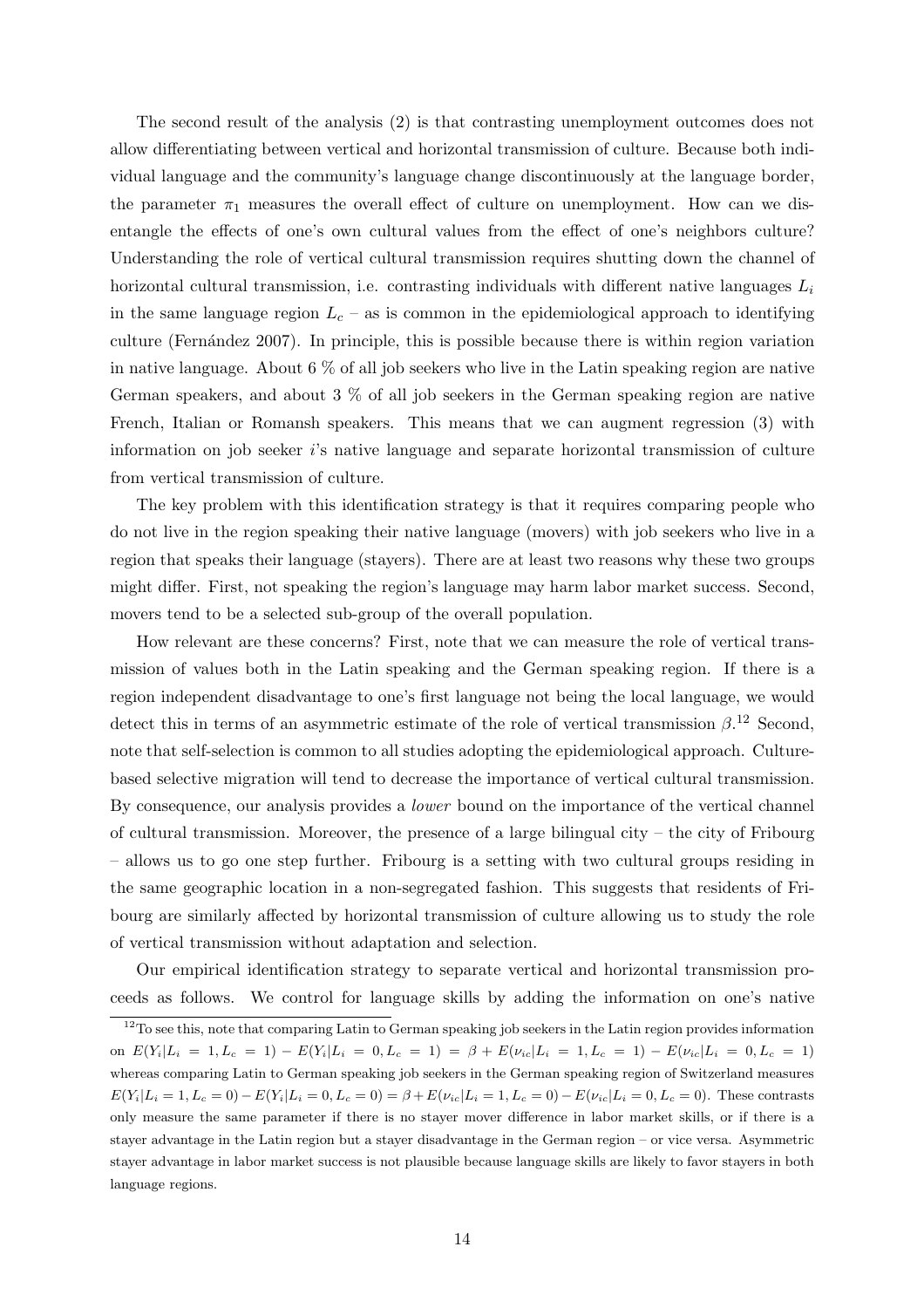language not being equal to the language spoken by the majority in the community, i.e.  $N_{ic} \equiv$  $L_i \neq L_c$ . This variable captures the extent to which individuals whose native language is not identical to the local language experience differential unemployment durations than individuals who are able to speak the local language perfectly. Specifically, we modify equation (3) as follows

$$
Y_i = \alpha + \beta L_i + \pi_1 L_c + \delta N_{ic} + \pi_2 S_c + \pi_3 L_c S_c + X'_{ic} \delta + \nu_{ic}
$$
 (4)

the parameter  $\beta$  measures vertical transmission, the parameter  $\pi$  measures horizontal transmission generated by the change in the percentage latin speakers at the language border, and the parameter  $\delta$  measures the pure effect of not speaking the local language. Note that  $L_c$  can be used as an instrument for  $PL_c$  (conditional on the spatial trends) to identify the parameter  $\gamma$  (Lee and Lemieux, 2009).

## 4 Assessing discontinuities at the  $R\ddot{o}stigraben$

In this section we assess whether there exist significant discontinuities in unemployment durations at the Röstigraben. We start by documenting the significance of the Röstigraben as a language barrier and show that one key element – support for work regulations – changes across different language regions. We then assess the extent to which unemployment durations change at the language border. Under the assumption that geographic proximity to this language barrier preserves differences in culture but does not imply a segmentation of labor markets and the institutional environment, observed differences in unemployment outcomes can be interpreted as the causal effect of culture on unemployment. To check the plausibility of this identifying assumption we proceed as follows. We address in detail the key concern that the Röstigraben is a barrier that segments labor markets. We then go one step further and provide detailed regression analyzes that check to which extent observed language-border differences can be attributed to standard explanations commonly associated with differences in unemployment outcomes.

#### 4.1 Assessing discontinuities in language, voting, and unemployment

We start by exploring how sharply the dominant native language changes at the  $R\ddot{o}stigraben$ . Figure 3 shows the percentage unemployed with Latin (i.e. French or Italian) native language by distance to the language border. The figure clearly demonstrates that the  $R\ddot{o}stigraben$  is a sharp language barrier. In the German-speaking parts of the country (negative distance measure) the percentage of Latin native speakers is very small, considerably less than 10 percent. More importantly, the percentage native Latin speakers does not show a clear trend when we approach the Röstigraben. At the language border, there is a sudden jump from about 20 percent Latin-speakers on the side of the German language area to more than 80 percent on the Latindominated side. Notice that this change occurs within a distance of 10 km, the grid adopted in the Figure. Hence we conclude that the language border delineates quite sharply the two language regions.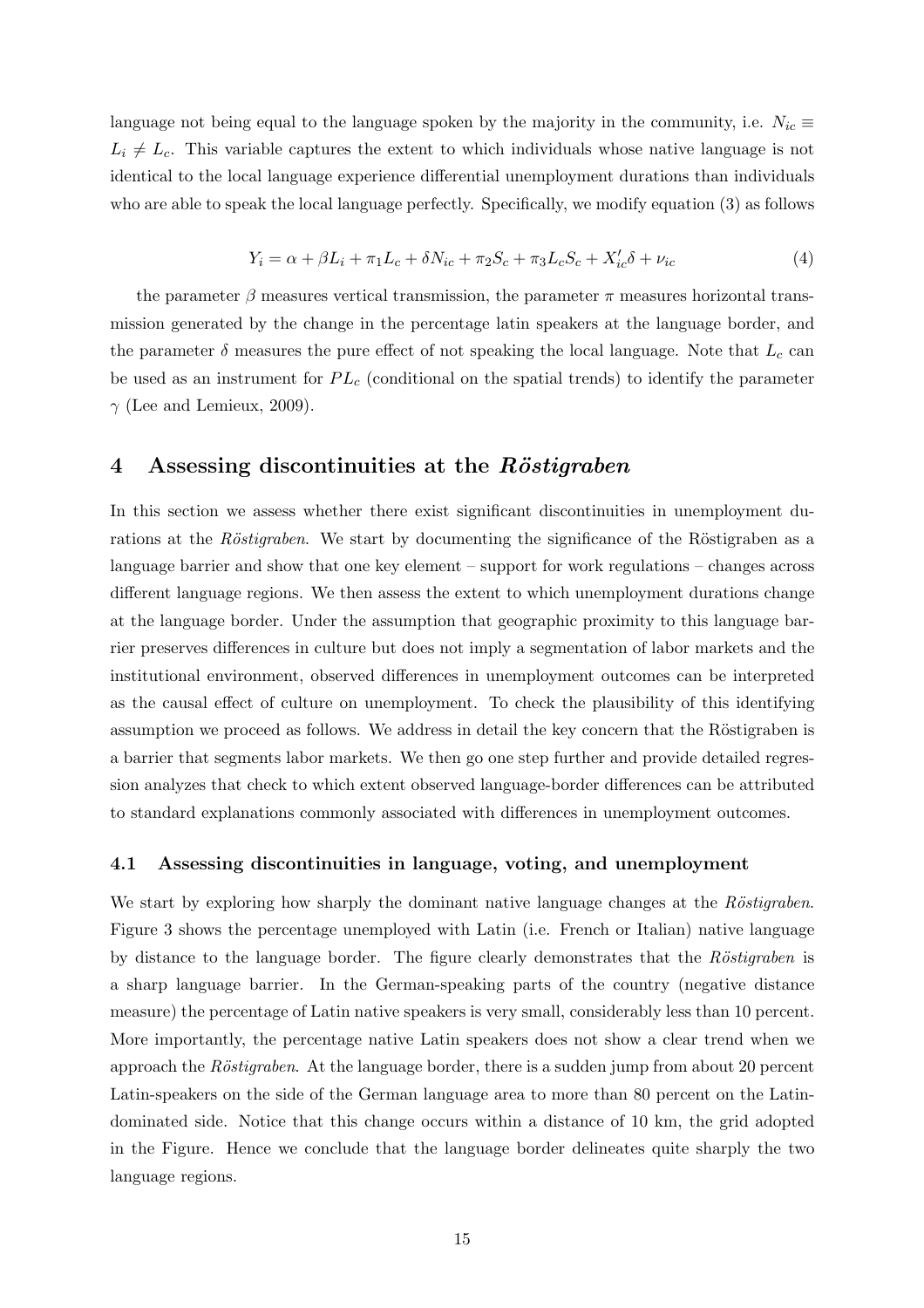Figure 3: Percentage Latin-speakers (French, Italian or Romansh), by distance to language border



Notes: negative=German-speaking part; positive=French-/Italianspeaking part. Source: Swiss Census 2000, Federal Statistical Office (FSO), Neuchâtel.

Recall that Table 2 showed much stronger support for work time regulations in the Latin speaking areas of Switzerland than in the German speaking areas of Switzerland. If there is a cultural break at the language border, then there should also be a gap in support for work time regulations exactly at the language border. Figure 4 draws these voting results, using disaggregated information at the community level by distance to the language border.

Panel a)-c) show average (weighted) community votes for the referenda on working-time regulations ("intensive margin"), respectively for the 1985 vote whether to increase vacation weeks (panel a); and the 1988 and 2002 votes on a reduction of regular weekly working hours (panels b and c). These graphs tell a consistent story. In particular, there exists a large discontinuity in voting behavior at the language border. The voting population with residence on the Latin-speaking side of the language border votes also in favor of more work time regulations as compared to the German-speaking side. The situation is very similar when we look at voting results concerning lifetime-work regulations. In panels d)-e) we see the results of the community votes on the 1988 vote on the reduction of the statutory retirement age, the 2000 vote on easier access to early retirement and the 2000 vote on leaving the retirement age for women at the current level (rather than increasing it). Overall, these results indicate that there is a clear break in one important element of culture – support for work time regulations – at the language border.<sup>13</sup>

 $13$ Voting is endogenous reflecting not only work attitudes but also the large differences in regional unemployment. Note, however, that in the late 1980s Switzerland was characterized by unemployment rates below the 1 percent level. Thus, even though there were regional differences in unemployment in the 1980s, voters are likely to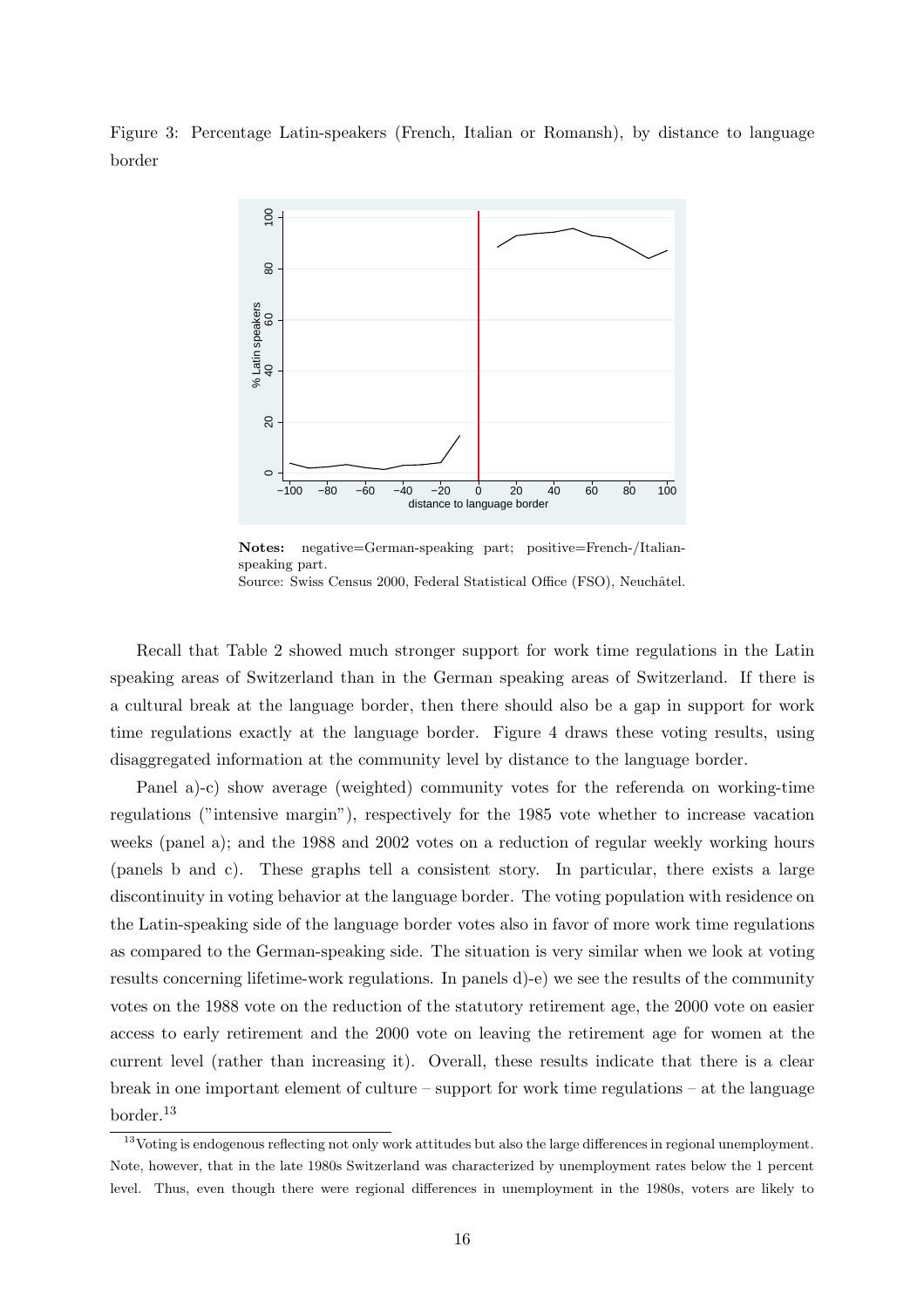

Figure 4: Voting results on 6 referenda, by distance to language border, Panels a)-f)

Notes: negative=German-speaking part; positive=French-/Italian-speaking part. This figure reports percentage of yes votes in national referenda or voter initiatives on work time regulations. Source: data from Federal Statistical Office (FSO), Neuchâtel.

In Section 2 above we have already documented the striking differences in unemployment outcomes between German-speaking and the Latin-speaking cantons. If culture is a first-order determinant of these differences we should see a discontinuous change in unemployment not only between entire language areas, but also at the Röstigraben. In Figure 5, we draw the average duration of unemployment experienced by residents located at different distances from this border. This graph clearly shows a strong discontinuity of average unemployment durations at the language border. On the German-speaking side the average duration of unemployment is about 29 weeks. On the Latin-speaking side the corresponding value is about 35 weeks. In either direction, we do not observe a strong trend (with respect to distance from the border) in unemployment outcomes.

Table 3 presents unemployment durations for the two language regions together with two estimates for the differential at the language border. Row 1 suggests that the difference in unemployment duration between language regions is very high (10 weeks), but probably driven to some extent by different economic structures (column 4). Using model (3) without controls, we estimate the corresponding difference directly at the language border (column 5). This estimate may be biased if the relationship between unemployment duration and distance to language

have been less concerned by the motive to generate employment for the unemployed when voting on work time reductions. Nevertheless, we still find striking differences in voting on work time regulations for the 1980s votes. This suggests that there is a clear cultural break at the language border.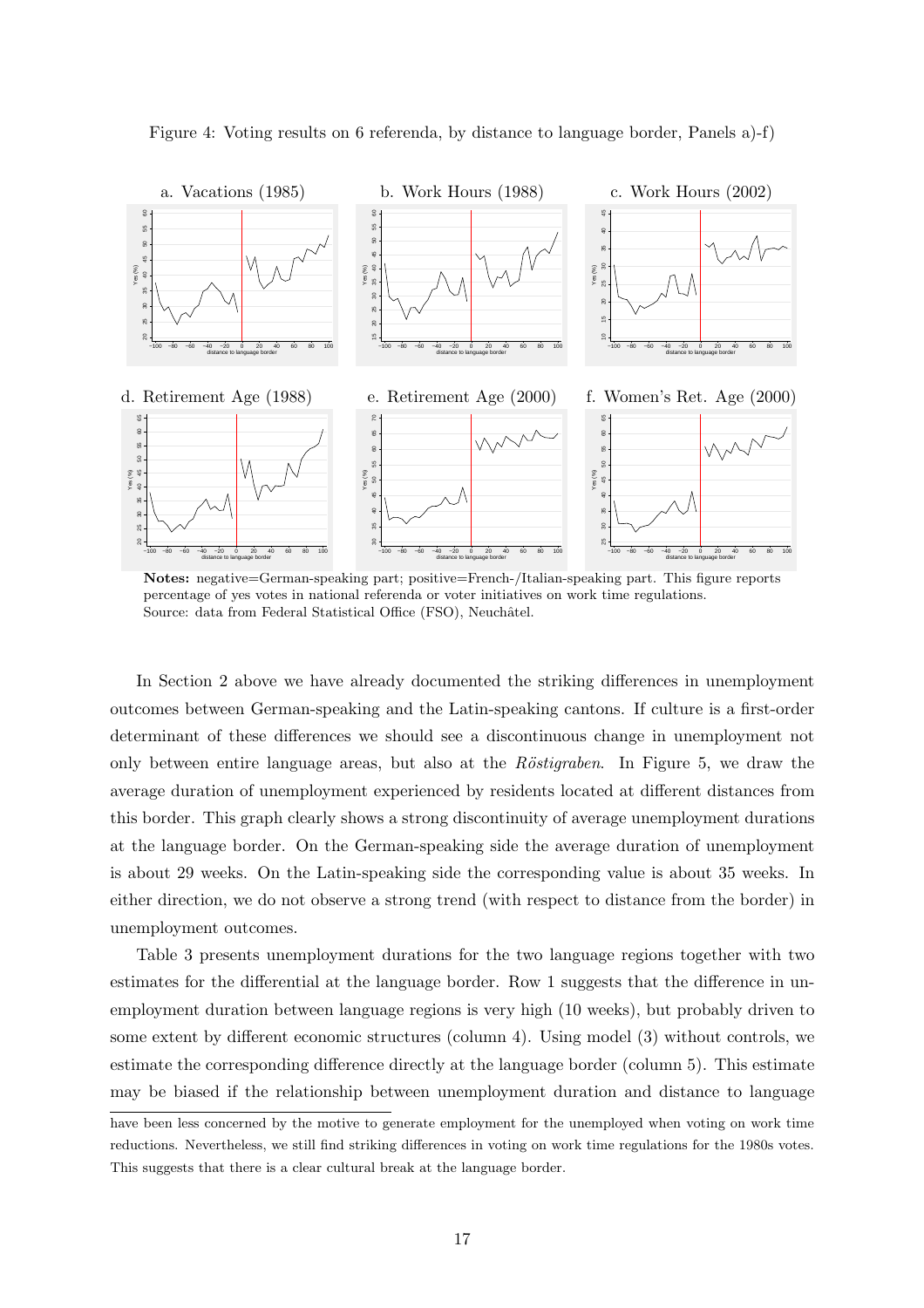Figure 5: Average durations of unemployment, by distance to language border



Notes: negative=German-speaking part; positive=French-/Italianspeaking part. Source: Unemployment Register 1998-2003, Federal Statistical Office (FSO), Neuchâtel.

border is misspecified. Addressing this important issue, we therefore report estimates of model (3) that only use information from three bilingual German/French cantons (Fribourg / Valais / Berne). Findings in column (6) show that the language border difference in unemployment duration remains at a level of 6 weeks. Row 2 in Table 3 also presents estimates for log unemployment duration which should be less affected by outliers. Results indicate that log unemployment duration increases by .19 points using information on all Switzerland or by .21 points using bilingual cantons. These estimates translate into changes of unemployment duration that are of similar order of magnitude as the duration estimates.

Table 3: Summary statistics: Dependent variables

|                               | $\left 1\right\rangle$ | $\left( 2\right)$ | (3)    | $\left( 4\right)$ | (5)       | (6)                  |
|-------------------------------|------------------------|-------------------|--------|-------------------|-----------|----------------------|
|                               | All                    | Latin             | German | Difference        |           | Difference at border |
|                               |                        |                   |        |                   | All       | Bilingual cantons    |
| Unemployment duration (weeks) | 32.12                  | 39.12             | 29.07  | $10.05***$        | $6.34***$ | $6.18***$            |
| Log unemployment duration     | 4.89                   | 5.16              | 4.77   | $.38***$          | $.19***$  | $.21***$             |
| No. of observations           | 173072                 | 52317             | 120755 |                   | 173072    | 34528                |

Notes: Latin = majority in community speaks French, Italian or Romansh. Difference at the border is estimated using linear specifications. Source: Data from Unemployment Register 1998-2003, Swiss Census 2000, Federal Statistical Office (FSO), CH-2010 Neuchatel.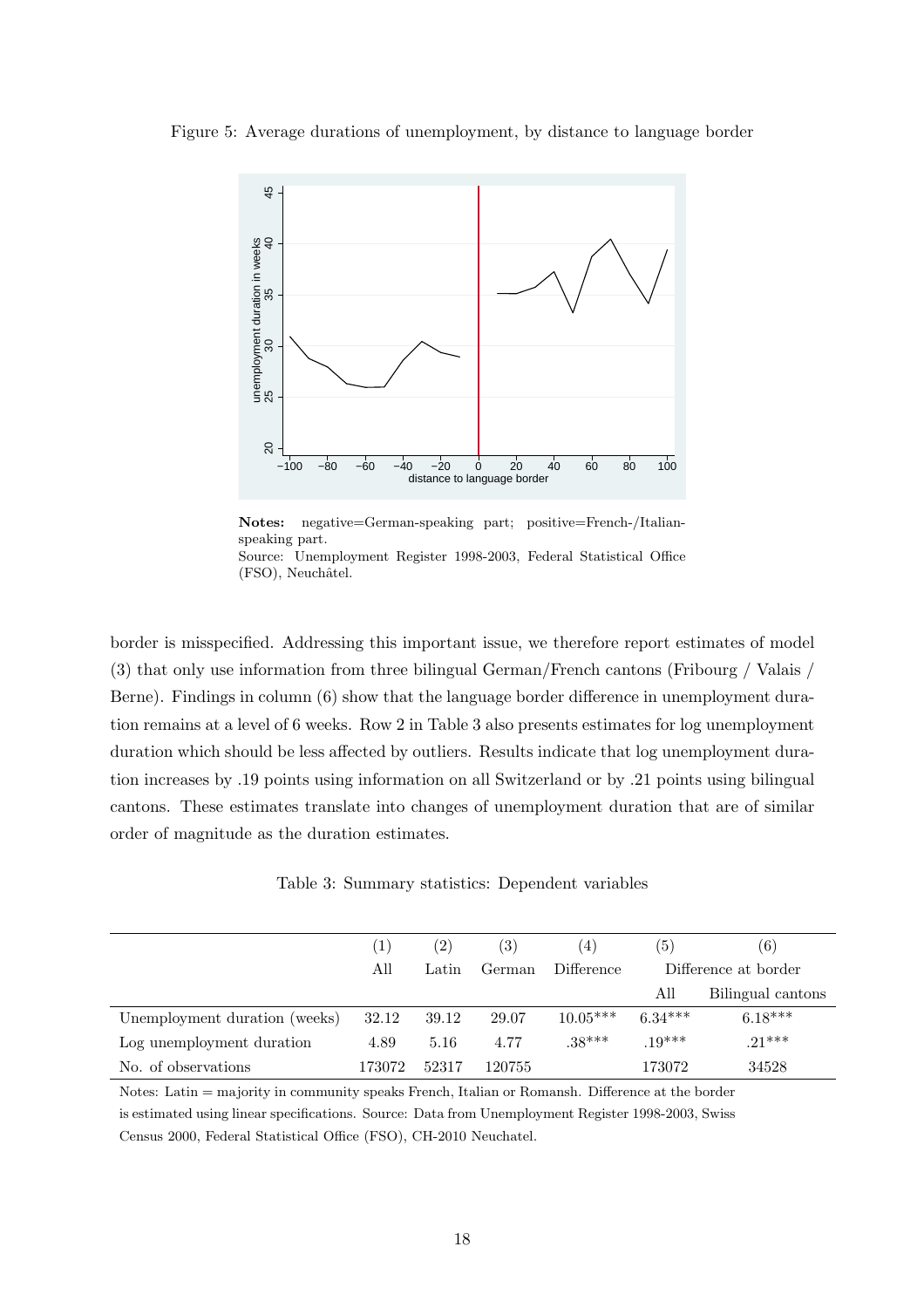Notice that a 6 weeks difference in unemployment durations is quantitatively significant. To see recall the effects of unemployment insurance parameters as estimated e.g. by Katz and Meyer (1990). Their analysis indicates that an increase in maximum benefit duration by 10 weeks increases actual durations of unemployment by one week. Extrapolating this effect linearly, a six-week difference in unemployment duration arises from increasing the maximum benefit duration of unemployment benefits by more than a whole year! We therefore conclude that the difference in unemployment durations at the  $R\ddot{o}stigraphen$  is strikingly large. To what extent is this difference driven by differences in labor demand and labor market integration?

#### 4.2 Assessing discontinuities in labor markets

An obvious concern against the cultural interpretation of language-border effects in unemployment outcomes is that these differences may reflect labor market conditions. We address this central issue in two different ways.

First, commuting times allow studying the extent of labor market integration. If the language barrier separates markets, workers living close to the border will be forced to search further away from their place of residence. This suggests that commuting times will tend to be higher in communities that are close to the language border than in communities that are further away from the border. The empirical evidence is exactly in contrast to this idea (Figure 6a). Both in the Latin speaking area and in the German speaking area, commuting times tend to be lower closer to the border than further away. What is more, there is no discontinuity in the fraction commuting more than 30 minutes to their workplace at the language border. This evidence suggests both that the language border does not constrain job search radius in a one sided fashion.



Figure 6: Are Labor Markets Integrated?

Notes: negative=German-speaking part; positive=French-/Italian-speaking part. Figure a shows the share of workers commuting for more than 30 minutes to reach their place of work. Figure b shows average log unemployment duration for job seekers for non Swiss citizens whose native language is neither of the languages spoken in Switzerland.

Source: Swiss Census 2000, Federal Statistical Office (FSO), Neuchâtel.

Moreover, we also provide descriptive evidence on immigrants who are neither German native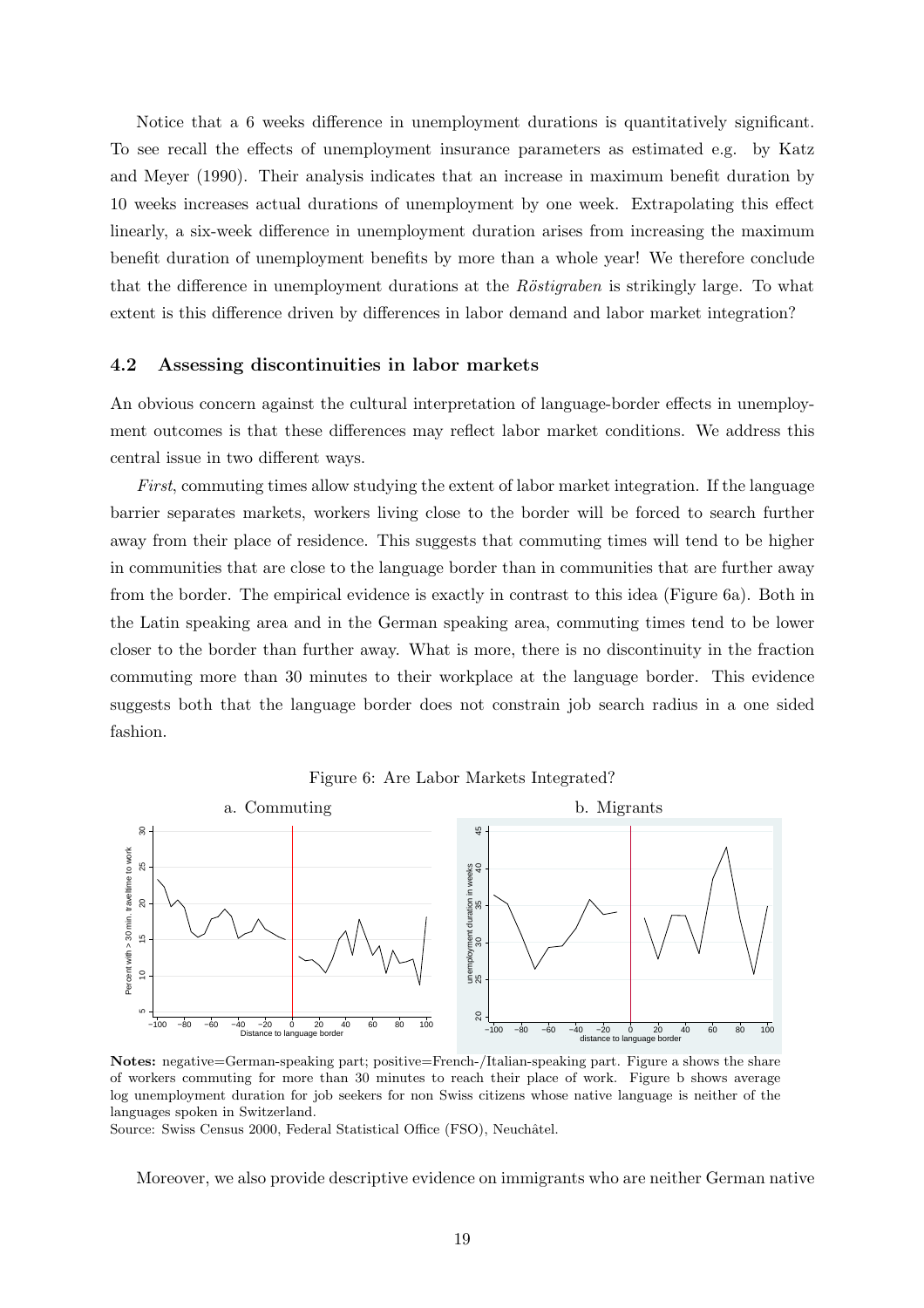speakers nor Latin native speakers (whereof 29% immigrants from former Yugoslavia, 12% from Portugal, and 11% Turkish immigrants). Arguably, this group does not share the cultural background of Latin- or German-Swiss so they are neither affected by horizontal (due to language differences) nor by vertical (due to differences in country of origin) transmission of preferences and values. Yet immigrant job seekers are looking for jobs in similar labor markets as the native job seekers. Figure 6b reports unemployment duration of this group of migrants. Clearly, the figure shows that there are no salient differences in unemployment durations for immigrants with a non-German and non-Latin cultural background, i.e. a group of job seekers who do not share norms and views expressed by Swiss residents.<sup>14</sup> This is a second piece of evidence suggesting that labor markets are similar on both sides of the  $R\ddot{o}stigraben$ .

The second question is whether labor market success would be identical in the absence of cultural differences. A direct measure of labor demand is the number of vacancies in each community per employed person (Figure 7a). The Swiss firm census provides information on all vacancies that were created by firms between January and June 2000. Interestingly, the figure suggests that the vacancy to employment rate is slightly higher on the Latin speaking side of the language border. This suggests that labor market chances are slightly better on the Latin side of the language border than on the German speaking side of the language border.



Notes: negative=German-speaking part; positive=French-/Italian-speaking part. Figure a shows the vacancies posted by firms between January and June 2000 in each community per number of employed individuals in the working age population (16-64 years) living in that community. Figure b shows shows the share non-Swiss residents.

Source: Unemployment Register 1998-2003, Swiss Census 2000, Federal Statistical Office (FSO), Neuchâtel.

The ultimate question refers to job competition among Swiss natives and non-Swiss immigrants. The Latin speaking area of Switzerland is characterized by a substantially higher share of non-Swiss population than the German speaking area. Thus, competition for jobs is stronger in the Latin-speaking area than in the German speaking are. Yet does this also hold for communities located close to the language border? Figure 7b shows that the migrant share

 $14$ Table 7 confirms that there is no significant difference in log unemployment duration in a regression setting that controls for canton dummies, individual characteristics, community characteristics, and labor market policy controls.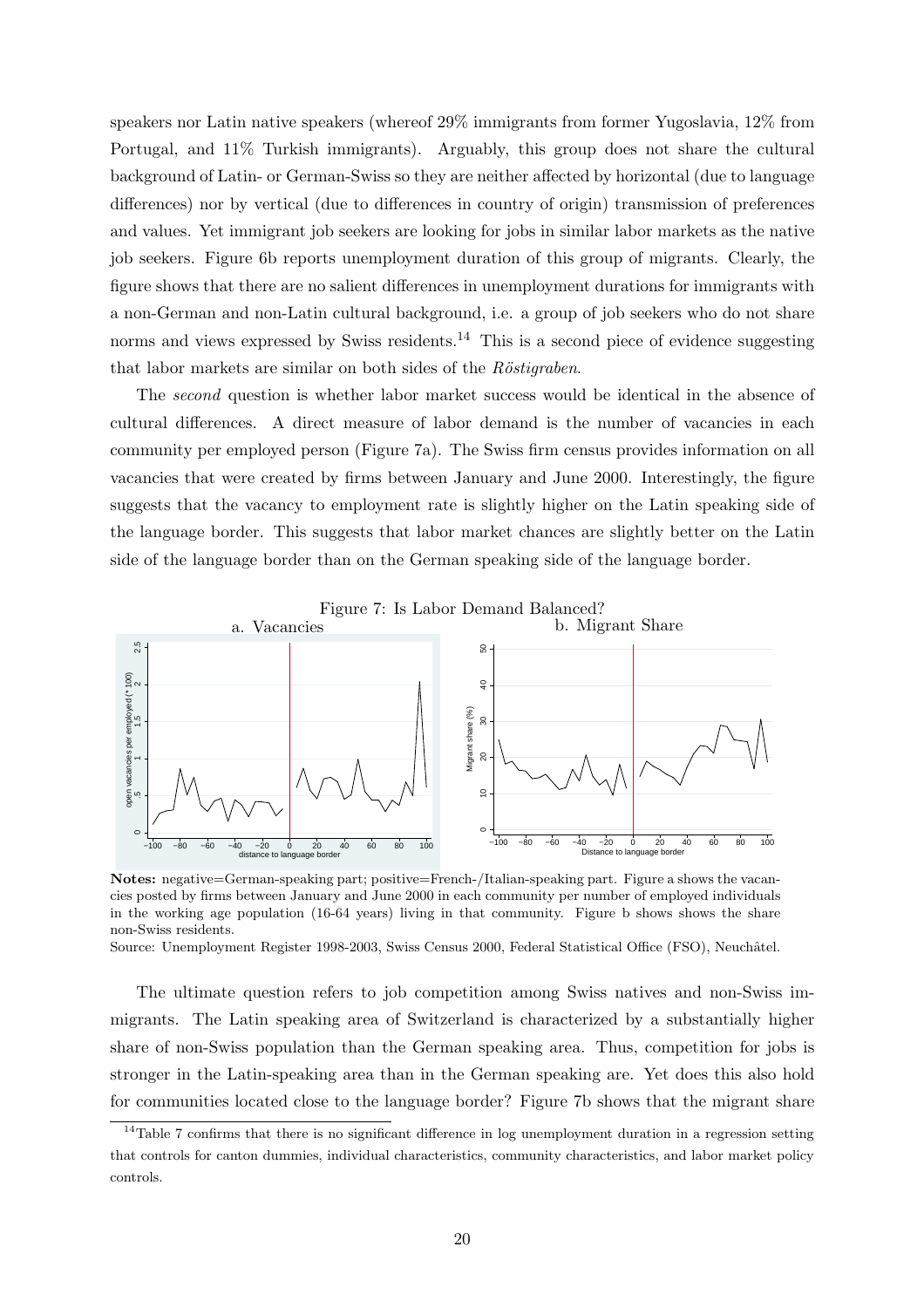is balanced right at the language border. Both German speaking border communities and Latin speaking communities are characterized by a migrant share on the order of 18 %. This evidence is consistent with symmetric job competition across the language border within Switzerland.<sup>15</sup> Moreover, Figure 7 also suggests that regional sorting by immigrants is not relevant. First, the migrant share is balanced at the language border, and second there are no differences in unemployment duration at the language border.<sup>16</sup>

Taken together, ex ante evidence suggests that the language border does not separate labor markets, that labor market chances are similar across the border, and that there is not differential job competition between Swiss and non-Swiss migrants.

## 5 The Effect of Culture on Unemployment

This section provides the main result on the effects of culture on unemployment. We first discuss regression analyzes of the border gap in unemployment duration that account in detail for regional differences in the economic and institutional environment. In a second step, we discuss why unemployment duration differs at the border and provide additional evidence on alternative labor supply measures.

#### 5.1 Effects on Unemployment Duration

The above descriptive graphical analysis did not control for socio-economic characteristics of individual job-seekers, so the specific reason for the observed border-discontinuity in unemployment remains unclear. Therefore we investigate whether the barrier effect survives once we introduce, sequentially, four groups of variables: (i) the composition of the unemployment pool with respect to human capital and other socio-economic characteristics; (ii) labor demand conditions (availability of jobs, vacancies, changes in jobs and firms); (iii) community characteristics (age structure, average education levels, and urbanization/agglomeration); and (iv) implementation of labor market policies (treatment intensities with active labor market policies and sanction rates).

Table 4 shows the estimated effect at the language border based on equation (3). All regressions in Table 4 control for inflow year and quarter, for canton (=state) dummies, and a set of dummies for large cities. Introducing canton dummies is of particular importance in the present context because cantonal borders are also institutional borders and because cantonal dummies account for persistent regional differences in labor market conditions. We also use dummy variables to control for large urban centers because they may be driving the distance

<sup>&</sup>lt;sup>15</sup>One might argue that there is asymmetric competition for jobs due to workers crossing the national border. Note, however, that identification is due to bilingual cantons. Two of these three cantons (Fribourg and Berne) do not share a border with France. Moreover, the third canton (Valais) who borders France and Italy does so in a rugged terrain that does not lend itself to daily communing. Asymmetric international job competition is therefore unlikely to be an important issue.

<sup>&</sup>lt;sup>16</sup>Note that the share of non-Swiss who do not speak a language spoken in Switzerland is also balanced across the language border reaching a level of about 6 %.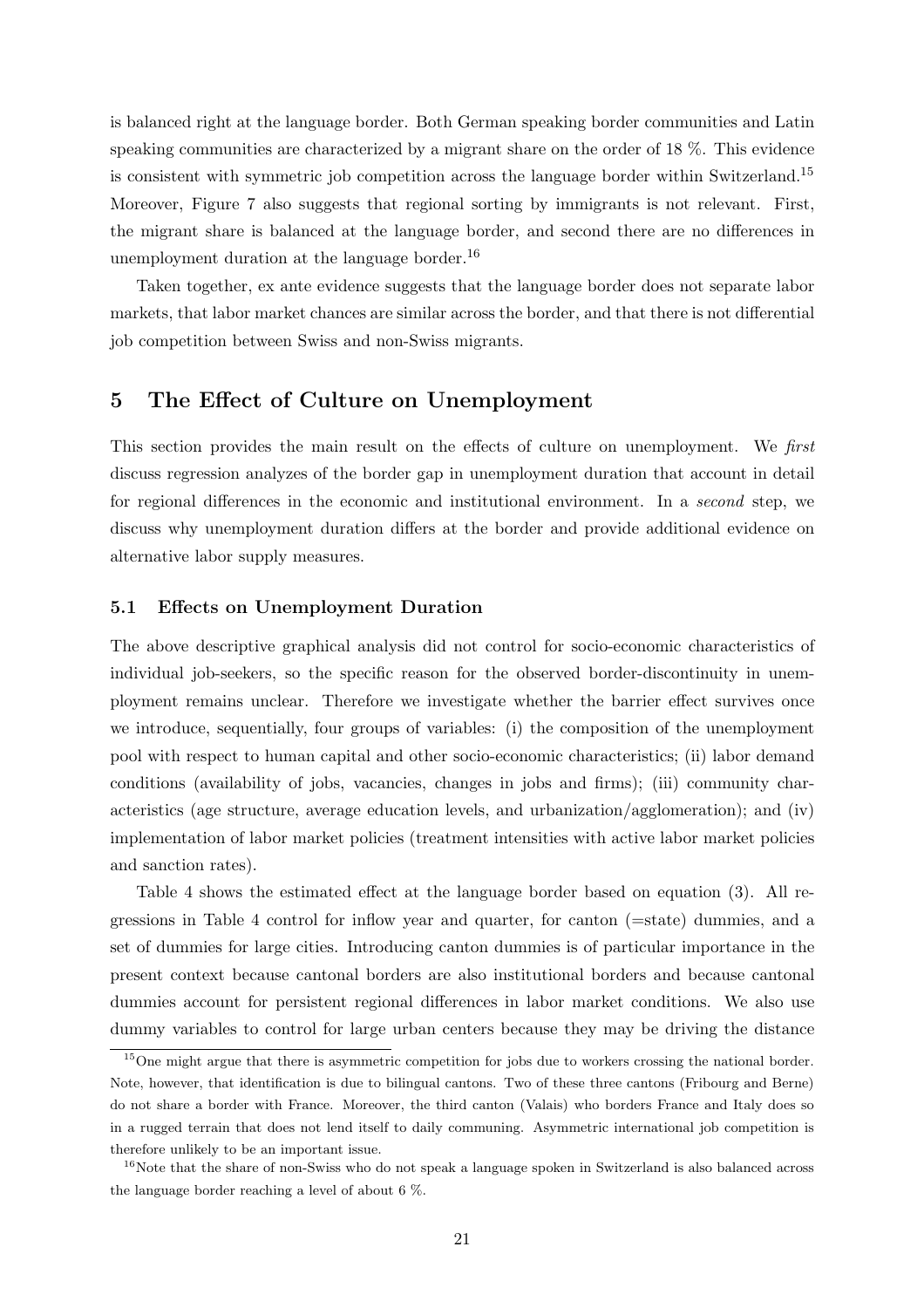to border effects in the regressions. All estimates account for clustering at the level of each community.<sup>17</sup>

|                           | (1)            | (2)            | (3)            | (4)          |
|---------------------------|----------------|----------------|----------------|--------------|
|                           | lndur          | lndur          | <b>lndur</b>   | lndur        |
| Latin                     | $0.237***$     | $0.241***$     | $0.244***$     | $0.215***$   |
|                           | (0.039)        | (0.032)        | (0.032)        | (0.031)      |
| Distance                  | $-0.0317$      | $-0.0987***$   | $-0.0979***$   | $-0.0948***$ |
|                           | (0.031)        | (0.029)        | (0.029)        | (0.028)      |
| Distance Latin            | $-0.0596***$   | 0.0143         | 0.00926        | 0.00205      |
|                           | (0.013)        | (0.013)        | (0.014)        | (0.014)      |
| Constant                  | $2.583***$     | $2.493***$     | $2.345***$     | $2.363***$   |
|                           | (0.077)        | (0.208)        | (0.222)        | (0.224)      |
|                           |                |                |                |              |
| Individual controls       | Yes            | Yes            | Yes            | Yes          |
| Community characteristics | N <sub>0</sub> | Yes            | Yes            | Yes          |
| Labor demand              | N <sub>0</sub> | N <sub>o</sub> | Yes            | Yes          |
| ALMP controls             | $\rm No$       | N <sub>o</sub> | N <sub>o</sub> | Yes          |
| Observations              | 173072         | 173072         | 173072         | 173072       |
| $R^2$                     | 0.123          | 0.126          | 0.126          | 0.126        |

Table 4: The language barrier effect in unemployment durations

Notes: Robust standard errors in parentheses. \*\*\* p<0.01, \*\* p<0.05, \* p<0.1. Latin = majority in community speaks French, Italian or Romansh. Distance = distance to language border (in 100 kilometers road distance). All designs include control dummies for year, quarter, canton (state) and for large cities. Other controls are individual characteristics (age, marital status, no. of dependents, qualification, employability, previous earnings, previous industry and mobility). Community characteristics are education, sector, age and % of people that speak another than the official languages. Labor demand controls are number of firms, % change in no. of firms and available jobs from 1998 to 2001 and vacancies per working age population. Labor market policy controls are a community average of sanction rates, ALMP assignment rates for training course, employment programs, and subsidized jobs. Source: Data from Unemployment Register 1998-2003, Swiss Census 2000, Federal Statistical Office (FSO), CH-2010 Neuchatel.

Column 1 includes a large set of individual characteristics in the regression (skills, sector of last job, employment prospects assessed by the caseworker, previous earnings, family background, willingness to move to another region). Controlling for the above set of variables, we

 $17$ Card and Lee (2008) argue that errors need to be clustered with respect to the running variable if the running variable is not measured on a continuous scale. Note that this type of clustering is not needed in our context since distance to border is measured on a continuous scale.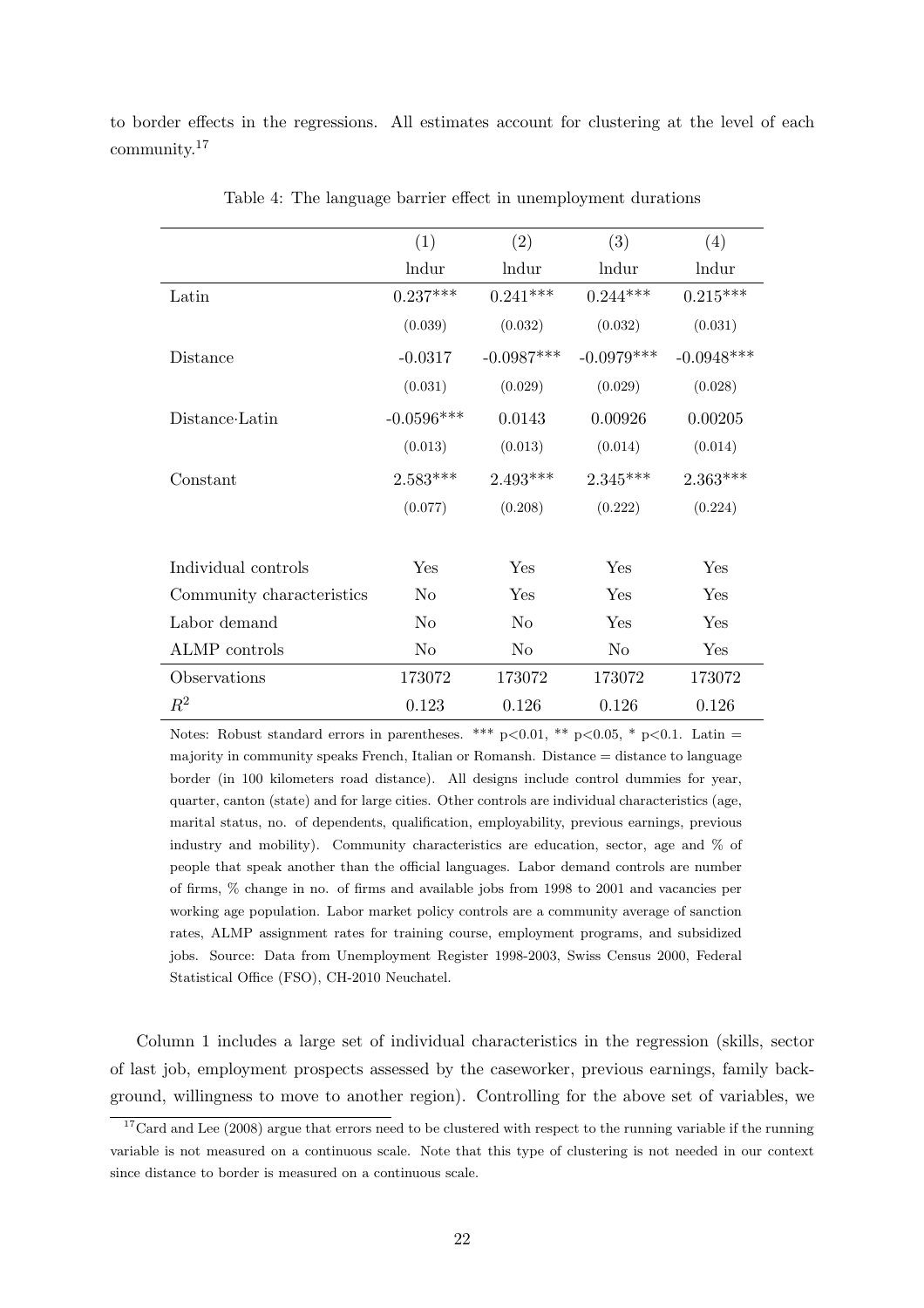find a language border differential in log unemployment durations of .237 log points. Evaluated at the sample mean, roughly 32 weeks, this is equivalent to a 7.5 weeks difference in average durations of unemployment at the language border. This means that, after controlling for a detailed set of characteristics, the estimated language barrier effect does even become somewhat larger than the raw differential observed at the language border in figure 5 above. The language barrier effect is estimated using linear distance-to-language border trends, separately for the Latin-speaking and the German-speaking side of the language border. The parameter estimates for the distance to the language border indicate that unemployment duration decreases when approaching the language border on the German speaking side of the language border, and it increases when approaching the language border from the French/Italian/Romansh speaking side of the language border. Apart from the estimates in column 1, results indicate that distance matters for unemployment to a similar extent on either side of the language border. We investigate below to what extent non-linear specifications and specifications that attach more weight to communities located closer to the language border affect the main results.

To check the robustness of this effect, the remaining 3 columns of Table 4 introduce additional controls. Column 2 controls for community characteristics (community education levels, demographic structure, community size, and a dummy that indicates whether the community belongs to suburbs of an urban center (agglomeration)). Although most of these variables (in particular, age structure, education levels, and community size) have a statistically significant impact on unemployment durations, introducing these additional controls does not change the magnitude of the language barrier effect. In contrast, the point estimate even increases slightly to .241. Column 3 checks for labor demand conditions within cantons (i.e. in addition to persistent differences in labor market conditions across canton that are captured by the cantonal dummies). We introduce detailed community indicators to capture local differences in labor demand. The number of available jobs in the community (in the base year 2001); the increase in the number of jobs and the increase in the number of firms at the community level between the years 1998-2001; and the number of vacancies opened in a community between January and June 2000 per employed resident in the working age 16-64 years. Introducing these detailed labor market indicators neither has a strong impact on the overall performance of the estimated equations nor does it have an impact on the estimated language barrier effect on unemployment durations. It appears that differences in labor market conditions are well captured by the cantonal dummies. Column 4 includes indicators for differences in regional ALMP treatment intensities (sanction rates, ALMP assignment rates for training courses, employment programs, and subsidized jobs). These variables contribute to explaining unemployment durations. However, controlling for regional differences in ALMPs does not contribute very much to an explanation of the observed difference in unemployment durations at the language barrier. The coefficient of the Latin-dummy decreases only slightly to .215.

Why is the unemployment duration differential at the language border so stable? Intuitively, this must be due to the fact that the characteristics we include in columns 1-4 are either balanced on both sides of the language border, or that imbalances are quantitatively unimportant.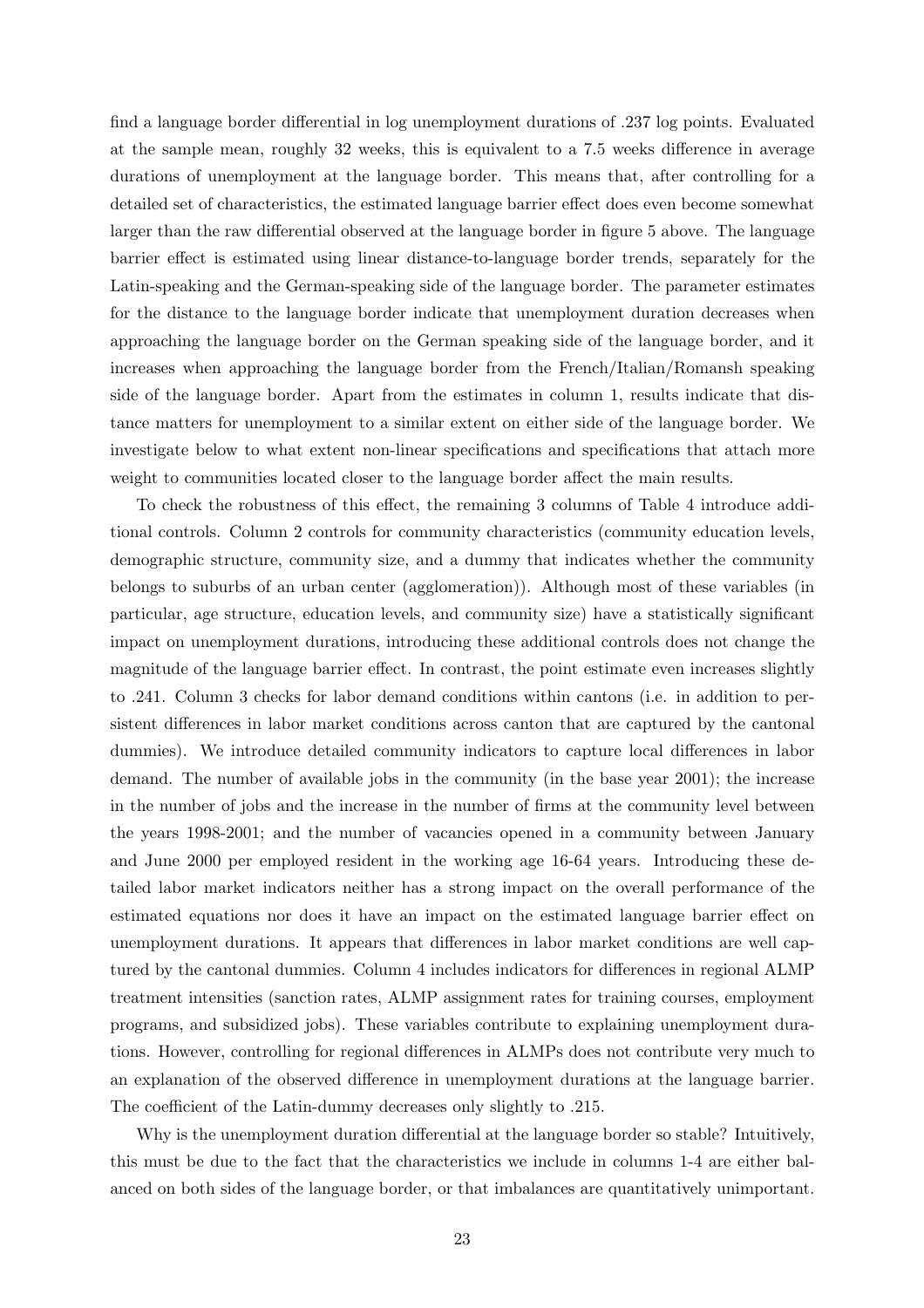Detailed summary statistics in the appendix show that contrasting individuals just across the language border reduces the imbalances across language regions considerably. Nevertheless, a number of background characteristics remain imbalanced at the language border in ways that are favoring job seekers on the Latin speaking side of the language border.<sup>18</sup> Do the differences in observed characteristics contribute to enlarging the difference in unemployment duration? To shed further light on this issue we regress individual, community, labor demand, and ALMP characteristics on log unemployment duration of individuals living on the German speaking side of the language border. We then combine the German parameter estimates with the background characteristics of the Latin speaking job seekers to predict unemployment duration of residents of the Latin speaking side of the border – and vice versa for the German speaking side of the language border. This allows assessing the overall contribution of imbalances in background characteristics to the language border unemployment differential.

Figure 8 shows average actual log unemployment duration (solid lines) as well as average predicted log unemployment duration (dashed lines) for both language regions using the procedure outlined above. Results indicate that there is no noteworthy discontinuity at the language border, neither in a regression based on German-Swiss observations to predict Latin-Swiss unemployment duration nor vice versa. Moreover, both exercises suggest that the observed gap in log unemployment is smaller than the one predicted using background characteristics. This explains why results that do control for background characteristics identify a slightly larger language border differential than those that do not account for background characteristics.

We next look at the robustness of the estimated effect. Table 5 looks at the unemployment differential at different segments of the language border. Column 1 repeats the estimate of column 4 in Table 4 for ease of comparison. In columns 2 and 3 we restrict the sample to observations along the German-French language border and the German-Italian language border, respectively. That is, in column 2 we use only observation that (i) live in a French-speaking community or that (ii) live in a German-speaking community that has a French-speaking community as nearest neighbor on the other side of the language border. In column 3 we use therefore only unemployed from (i) Italian-speaking communities, or (ii) German-speaking communities that have an Italian-speaking community as nearest language border neighbor.

It is interesting to see that the estimated coefficient for the French-German comparison is almost exactly the same as the one for the whole sample. This is support for the robustness of our specification as the French-German language border accounts for the vast majority of the overall language border. (In fact, the term "Röstigraben" originally refers to French-German language border only). Column 3 shows that also for the Italian-German language border the point estimate is very close to the baseline estimate of column 1, but is not statistically significant. Notice, however, that the high standard error is due to the low within canton variance that can be used to identify the effect. Identification is based on a few communities with a majority of the Italian-speaking residents in the canton Graubünden.<sup>19</sup>

<sup>&</sup>lt;sup>18</sup>For instance, job seekers on the Latin side are slightly better qualified, easier to place, and more mobile.

<sup>&</sup>lt;sup>19</sup>The only cantons where there are Italian-speaking communities are the canton Ticino and the canton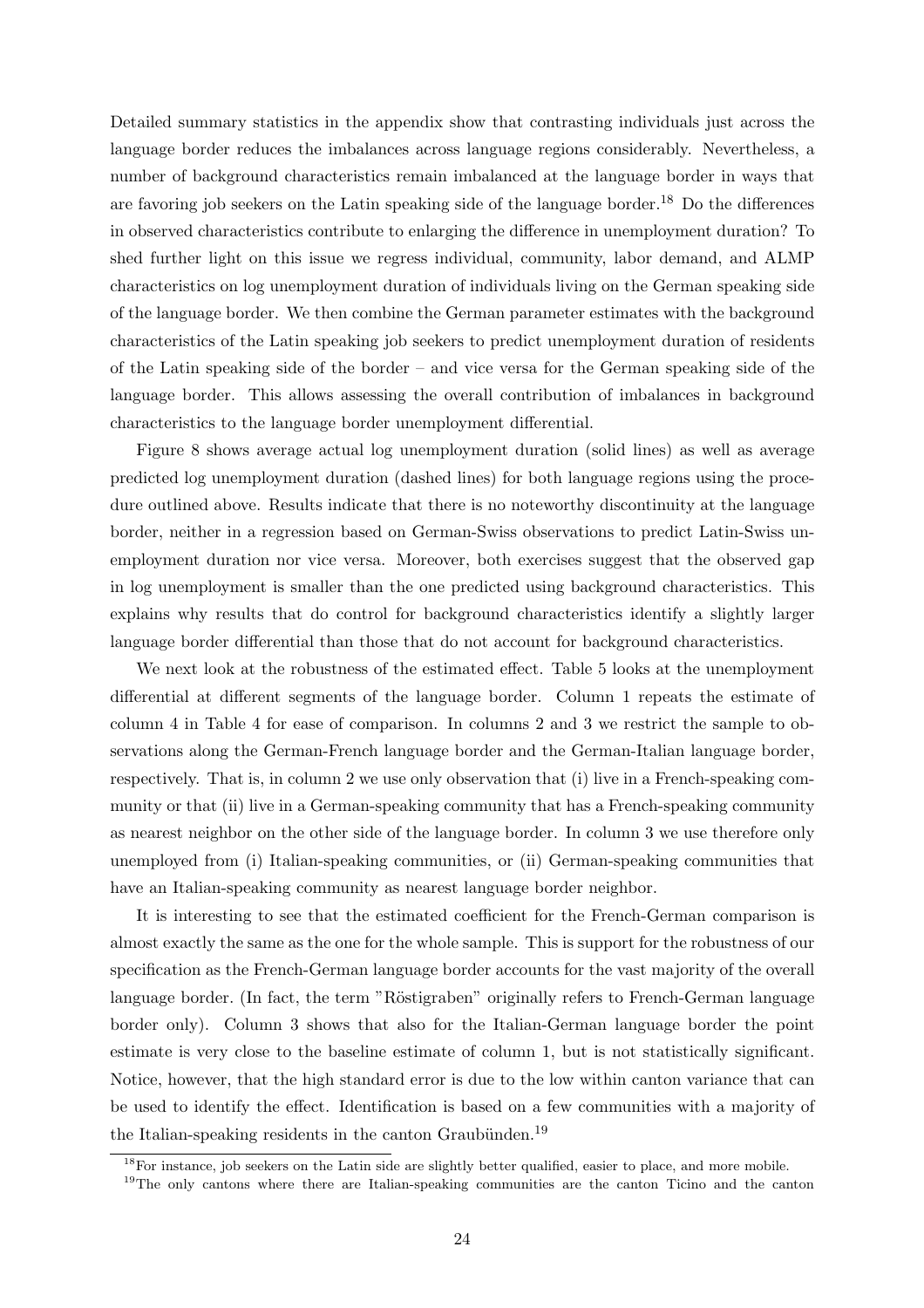Figure 8: Predicted and actual log unemployment duration, by distance to language border



Notes: negative=German-speaking part; positive=French-/Italianspeaking part. Solid lines show actual log unemployment duration. Dashed lines show predicted unemployment duration using data from the German speaking part of Switzerland to predict duration in the Latin speaking part and vice versa. Linear prediction. Source: Swiss Census 2000, Federal Statistical Office (FSO), Neuchâtel.

Existing estimates are based on a linear distance to border specification. Column 4 in Table 4 introduces squared terms in distance to language border (along with an interaction term Latin  $\cdot$  distance<sup>2</sup>) to assess the validity of the linear specification. Estimates indicate that the Latin border effect is 0.166 which is lower than in the baseline estimate. We also assess sensitivity to functional form using a second approach – local linear regression (column 5). Local linear regression attaches more weight to observations that are closer to the language border.<sup>20</sup> Local linear regression yields a Latin-border effect that is lower than the one of our baseline specification (column 5 in Table 4). Column 6 shows the Latin-effect when focusing on job seekers who live in one of the three bilingual cantons: Berne, Fribourg, and Valais. That is, we are measuring the effect even closer to the language border. The Latin-border effect is almost exactly equal to the one estimated using local linear regression. The final robustness check, conducted in column 6 of Table 4 analyzes whether our results remain stable when we focus on bilingual public employment offices and include public employment office fixed effects.<sup>21</sup> This is

<sup>21</sup>We do not control for distance to language border because all of these offices are located on the language

Graubünden, located in the South and the South-East, respectively. The canton Ticino consists entirely of Italian speaking communities. In Graubünden, some communities are Italian, but the vast majority speaks Swiss German.

 $^{20}$ We adopt a normal kernel with bandwidth of 15 kilometers (or 9.3 miles). This implies that the job seeker who lives, for instance, 30 kilometers from the language border only contributes 0.135 as much to identification as a job seeker living exactly on the language border (because the weight of the latter is 0.135 of the weight of the former job seeker).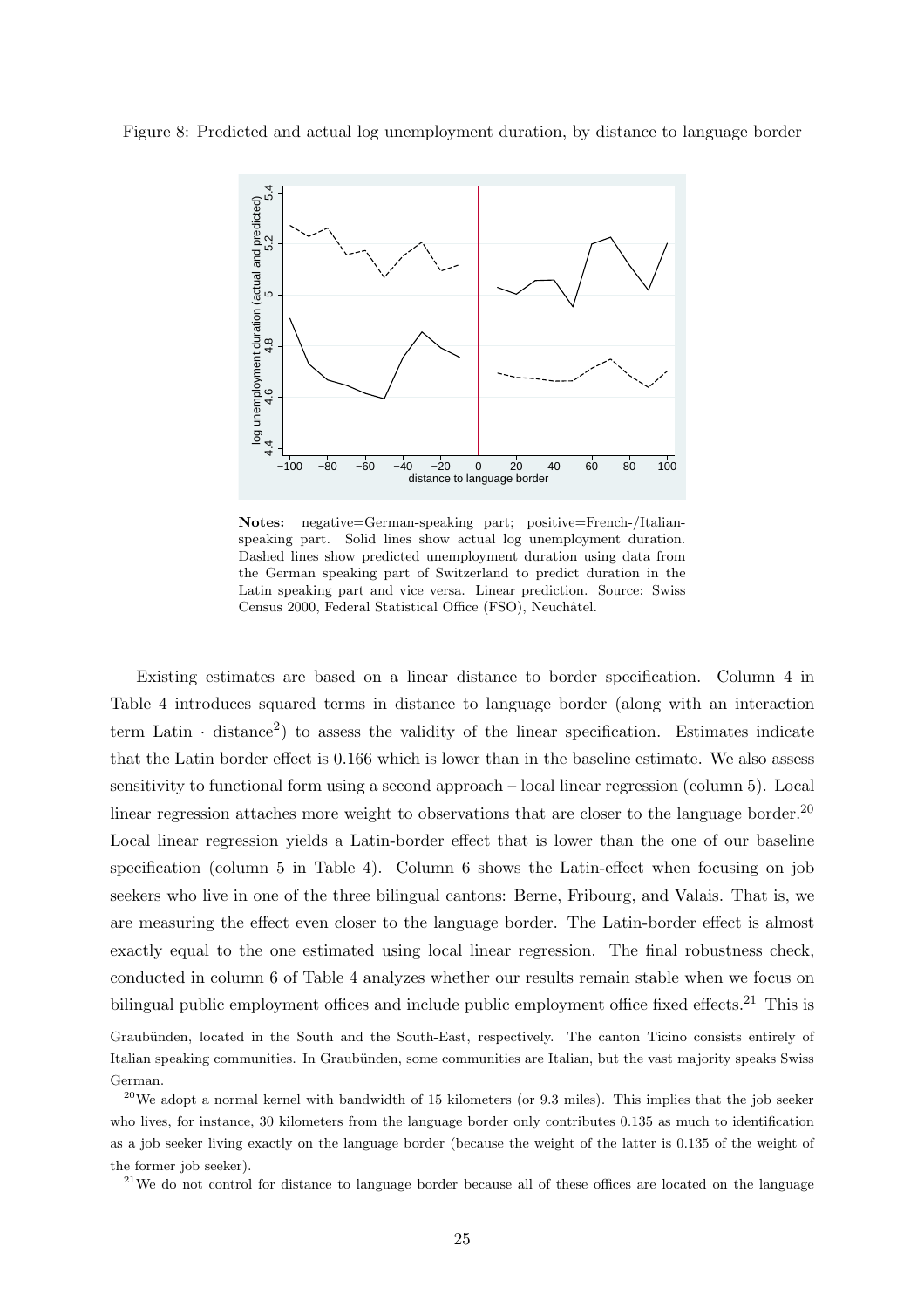|                    | (1)          | (2)          | (3)        | (4)        | (5)        | (6)        | (7)       |
|--------------------|--------------|--------------|------------|------------|------------|------------|-----------|
|                    | <b>Base</b>  | French       | Italian    | Squared    | Local      | Bilingual  | Bilingual |
|                    | line         | border       | border     | Distance   | Linear.    | cantons    | PES (FE)  |
| Latin              | $0.215***$   | $0.218***$   | 0.191      | $0.166***$ | $0.189***$ | $0.207***$ | $0.176*$  |
|                    | (0.031)      | (0.033)      | (0.165)    | (0.040)    | (0.043)    | (0.044)    | (0.091)   |
| Distance           | $-0.0948***$ | $-0.0830***$ | $0.0777*$  | 0.0201     | 0.001      | $-0.0884$  |           |
|                    | (0.028)      | (0.031)      | (0.045)    | (0.064)    | (0.146)    | (0.078)    |           |
| Distance Latin     | 0.00205      | $-0.00432$   | $0.221*$   | 0.001      | 0.0822     | $-0.0353$  |           |
|                    | (0.014)      | (0.016)      | (0.127)    | (0.014)    | (0.196)    | (0.140)    |           |
| Distance sq.       |              |              |            | $0.0804**$ |            |            |           |
|                    |              |              |            | (0.035)    |            |            |           |
| Distance sq. Latin |              |              |            | 0.0102     |            |            |           |
|                    |              |              |            | (0.041)    |            |            |           |
| Constant           | $2.363***$   | $2.474***$   | $3.125***$ | $2.364***$ | $1.936***$ | $1.598***$ | $-0.378$  |
|                    | (0.224)      | (0.249)      | (0.947)    | (0.222)    | (0.520)    | (0.456)    | (1.708)   |
| All controls       | Yes          | Yes          | Yes        | Yes        | Yes        | Yes        | Yes       |
| Observations       | 173072       | 121367       | 28886      | 173072     | 173072     | 34528      | 3012      |
| $R^2$              | 0.126        | 0.133        | 0.110      | 0.126      | 0.107      | 0.100      | 0.097     |

Table 5: Culture and Unemployment: Sensitivity Analysis

Notes: Robust standard errors in parentheses. \*\*\* p<0.01, \*\* p<0.05, \* p<0.1. Latin = majority in community speaks French, Italian or Romansh. Distance = distance to language border (in 100 kilometers road distance). Squared Distance = regression includes a squared term in distance and an interaction term Latin · distance squared. Local linear Reg.: Observations are weighted with respect to distance to language border (normal kernel weights with bandwidth  $h = 15km$ ). Bilingual cantons = canton of Berne, Valais, Fribourg (German / French cantons). Bilingual PES = public employment service offices with both Latin and German speaking job seekers. All controls as in table 4.

Source: Data from Unemployment Register 1998-2003, Swiss Census 2000, Federal Statistical Office (FSO), CH-2010 Neuchatel.

potentially relevant as regional labor offices have some discretion about implementation of active labor market policies. Including labor office fixed effects still allows us to identify the Latineffect as there are some bilingual districts. It turns out that the point estimate is lower than our baseline estimates of Table 4. Summing up we find that while our baseline analysis measures an upper bound the the language border gap in unemployment duration, all sensitivity analyzes (except for the Italian German contrast) identify a statistically and economically important unemployment duration gap at the language border of similar order of magnitude.

border.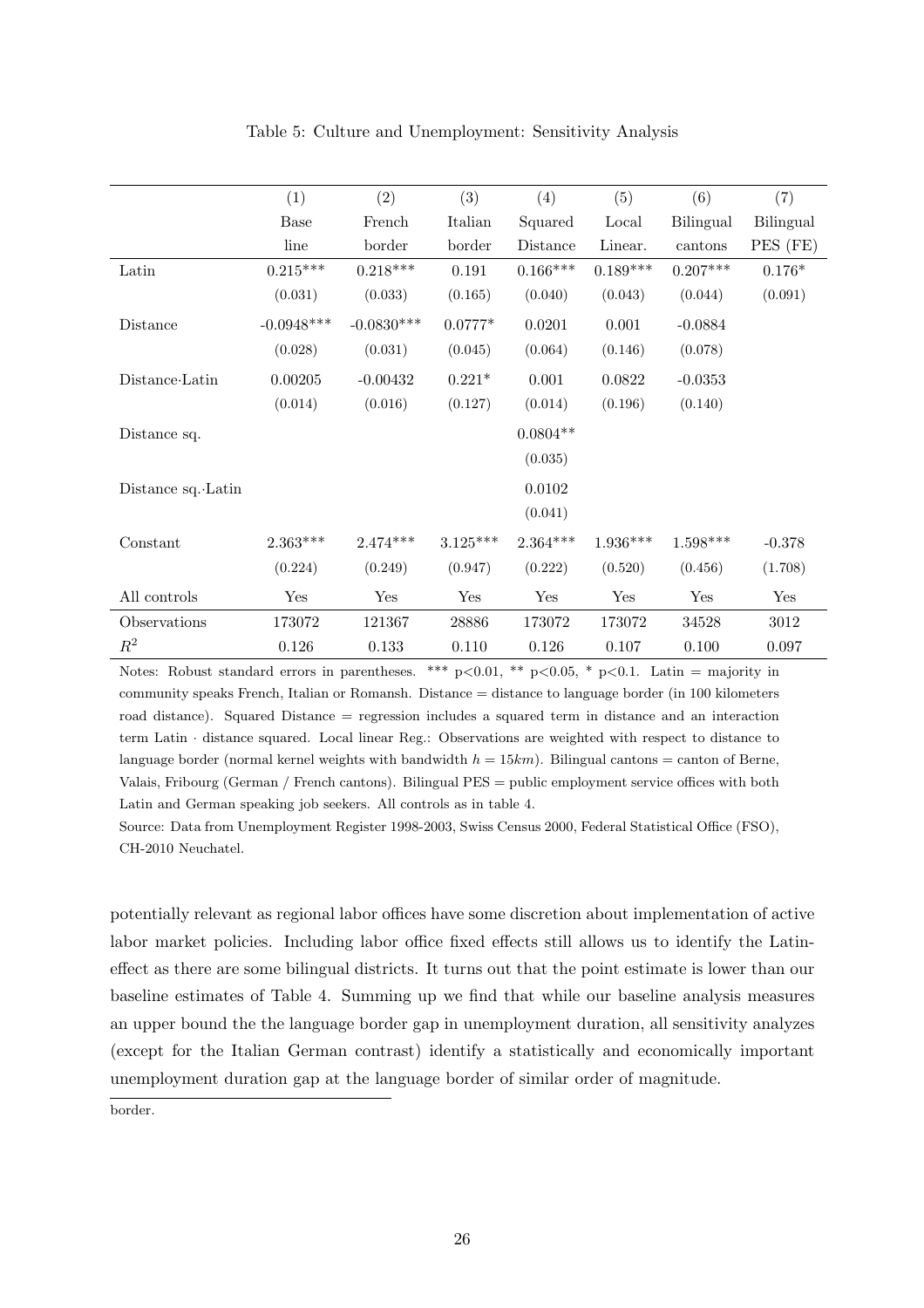### 5.2 Exit Channels and Alternative Measures of Labor Supply

Above we have documented a very large difference in unemployment durations across language regions. We have argued that standard explanations for regional unemployment differences are unlikely to account for the Latin-border effect. In this subsection we go one step further and ask whether the estimated Latin-effect can plausibly be interpreted as an effect of cultural differences in attitudes towards work in general and job search behavior in particular. To make the case for the culture explanation we proceed in two steps. First, we look at the particular channel by which unemployed individuals find new jobs. Exploiting information available in the AVAM data base we ask whether unemployed individuals in the German-speaking region are more likely to find a new job by own initiative rather than by mediation of caseworkers in the regional labor offices. This provides direct evidence on the extent to which search effort exerted by the unemployed may account for regional unemployment differences. Second, if culturally transmitted work norms are a first-order determinant of unemployment outcomes, we should see similar regional differences with respect to other dimensions of labor supply: labor force participation and full-time vs part time employment.

Our first step exploits information available in the AVAM database on how a new job was started: (i) whether this job was found by the unemployed worker him- or herself; or (ii) whether the new job was mediated by the caseworker at the local labor office. Studying the issue of how unemployed individuals find a new job sheds direct light on the job search effort of unemployed individuals.

Moreover, this analysis sheds further light on the issue whether differences in labor demand may explain the estimated Latin-effect. The idea is this: if unemployment differences are due to lower labor demand on the Latin side (because of job competition between migrants and natives or discrimination of Latin speaking Swiss-residents by all employers), this should show up in both exit channels. Firms are central both to jobs that job seekers locate themselves; and to jobs that caseworkers at the employment office mediate. In contrast, job seekers are clearly central in locating jobs themselves, but their search effort is less crucial for jobs mediated by the public employment office. These jobs are assigned by caseworkers and job seekers who refuse to apply for such a job run into the risk that their benefits might be withheld. Hence strong regional differences in the relative importance of exits to own-initiative jobs and exits to caseworkermediated jobs make us more confident that cultural differences in work norms drive observed differences in unemployment durations.

Table 6 presents the results of our Cox proportional hazard rate analyses. Note that the dependent variable is no longer the duration of unemployment but the exit rate from unemployment. Hence the coefficients of Table 6 have a different interpretation than those in Table 4. All models estimated in Table 6 control for the full set of variables (as in Table 4, column 4). Column 1 reports the estimates of the single-risk model, Columns 2 to 4, report the estimates of a competing risk model with three exit states (own-initiative job, caseworker-mediated job;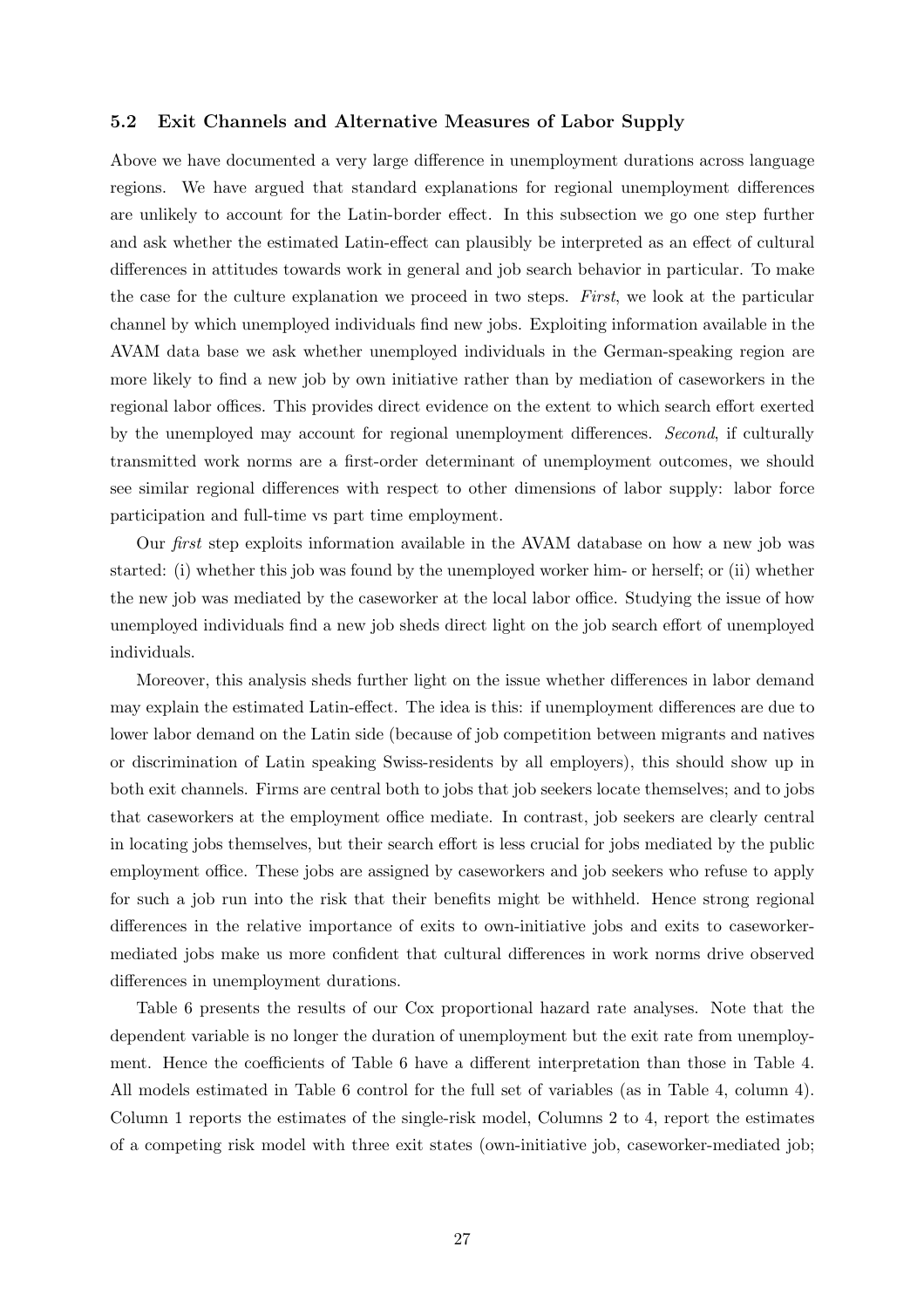|                    | (1)         | (2)         | (3)         | (4)         |
|--------------------|-------------|-------------|-------------|-------------|
|                    | All         | Self        | Empl. Serv. | Other       |
|                    | 96.21%      | 48.30\%     | 14.47\%     | 33.44\%     |
| Latin              | $-0.322***$ | $-0.497***$ | $0.217***$  | $-0.257***$ |
|                    | (0.032)     | (0.047)     | (0.074)     | (0.042)     |
| Distance $(100km)$ | $0.0742***$ | $0.157***$  | $-0.101$    | 0.0548      |
|                    | (0.026)     | (0.040)     | (0.067)     | (0.040)     |
| Distance-Latin     | 0.0105      | $-0.0285$   | 0.0263      | $0.0402*$   |
|                    | (0.015)     | (0.027)     | (0.045)     | (0.022)     |
| All controls       | <b>Yes</b>  | Yes         | Yes         | Yes         |
| Observations       | 173072      | 173072      | 173072      | 173072      |

Table 6: The importance of various exit channels at the language barrier

Notes: Robust standard errors in parentheses. \*\*\*  $p<0.01$ , \*\*  $p<0.05$ , \*  $p<0.1$ . Latin = majority in community speaks French, Italian or Romansh. Distance = distance to language border (in 100 kilometers road distance). All: all exits from unemployment. Self: exits to jobs found by the job seeker. Empl. Serv.: exit to job found by the public employment service. Other: destination unknown (job or non-employment). All controls as in table 4. Source: Data from Unemployment Register 1998-2003, Swiss Census 2000, Federal Statistical Office (FSO), CH-2010 Neuchatel.

other exit).<sup>22</sup> The estimate of the single-risk model in column 1 indicates that the overall exit rate is .322 log points lower on the Latin-speaking side than on the German-speaking side of the language border, consistent with our basic findings in Table 4. The estimates of the competing risk model yields a particularly interesting result. The barrier effect is extremely strong for job finding rates on the unemployed worker's own initiative. The exit hazard rate is .497 log points (roughly 40 percent) lower on the Latin-speaking side compared to the German-speaking side. In contrast, the exit rate for jobs located by a local labor office is .217 log points (roughly 24 percent) higher on the Latin-speaking side compared to the German-speaking side of the language border. This could be due to the fact that there are more open vacancies on the Latin speaking side of the border compared to the German speaking side of the border (see Figure 7). The barrier effect for other exits is negative though only half as big as on exits to own-initiative jobs. This result is intuitive as other exits do not only include exits from the labor force, but also exits to own-initiative jobs that are not communicated to the local labor office. This lets us conclude that the Latin-effect for other exits might be a mixture between a negative effect

<sup>&</sup>lt;sup>22</sup>This model assumes that the three competing exit hazards are independent conditional on information observed in the dataset. This allows separate estimation of the three hazard rates. We do not expect results on the Latin effect to be sensitive to the assumption of independence since these are identified from language border contrasts.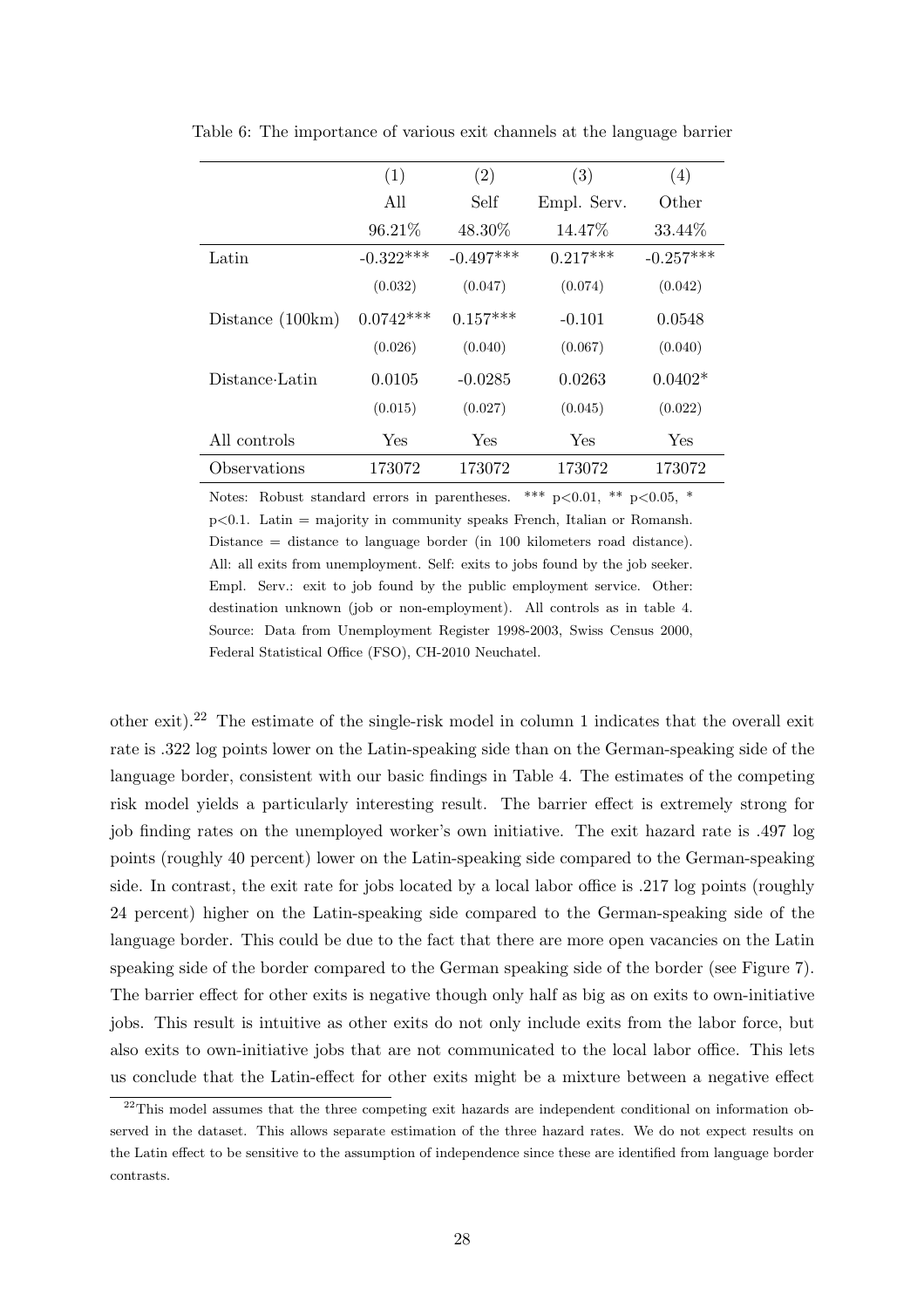for those that find a job themselves, and an insignificant effect for withdrawing from the labor force. Taken together we find that the relative importance of the way by which unemployed individuals find a new job changes strongly at the language border. This result is consistent with the hypothesis that observed unemployment differences are driven by cultural differences in job search behavior but are inconsistent with an explanation based on labor demand differences.

The second step to make a case for the importance of cultural differences in work attitudes is a look at other dimensions of labor supply. The idea is this: When cultural differences in attitudes towards work are a first-order explanatory factor behind observed differences in unemployment duration, we should see differences at the language border also with respect to other dimensions of labor supply. We use the Swiss population census of the year 2000 providing results on both Swiss men whose native language is a Swiss language and immigrants whose native language is not one of the four official Swiss languages. Public use files of this data set are unique as they provide information on the universe of the resident population in Switzerland. The large number of observations makes it an ideal data set to explore the issue. Our focus is labor force participation or, more precisely, a dummy indicating whether or not an individual is employed or unemployed (dummy takes value 1) or out of labor force (value  $0$ ).<sup>23</sup>

Table 7 provides results on unemployment duration, labor force participation, and full vs part-time employment for Swiss men who speak a Swiss language, and results for migrant men who do not speak a Swiss language, in the age bracket 16-64. Results consistently indicate that labor supply is lower on the Latin side of the language border compared to the German speaking side. Unemployment duration is 24 percent higher, labor force participation is 3 percentage points lower, and the rate of full time employment is 1 percentage point lower among residents of Latin border communities compared to what one would expect from German border communities.<sup>24</sup> In contrast, labor supply of migrant men who do not speak a Swiss language does not differ in a statistically significant manner at the language border.

## 6 Vertical versus horizontal cultural transmission

The estimated Latin-effects in tables 4 to 5 are consistent with a large impact of culture on unemployment. In general any effects of culture are a mixture between an individual's culture inherited from the own family (vertical transmission) and the dominant culture of the individual's peers transmitted through social interaction, social networks, or social norms (horizontal

<sup>&</sup>lt;sup>23</sup>Using employment (rather than labor force participation) as a dependent variable does not change the results in Table 7. We also experimented with unemployment (both unconditional and conditional on being in the labor force) as the dependent variable. Also in the unemployment regressions results indicate significantly higher unemployment probabilities in the Latin region.

<sup>&</sup>lt;sup>24</sup>Focusing on bilingual cantons reproduces the same result. Further results (not shown) for labor market entrants (15-24 years), prime-age workers (25-49 years), and labor market leavers (50-64 years) indicate that labor force participation is more strongly reduced among entrants and leavers whereas the reduction of fulltime employment occurs among prime-age workers. Unemployment results also indicate a stronger effect among younger age groups (25-49 years) than for older cohorts (50-59 years).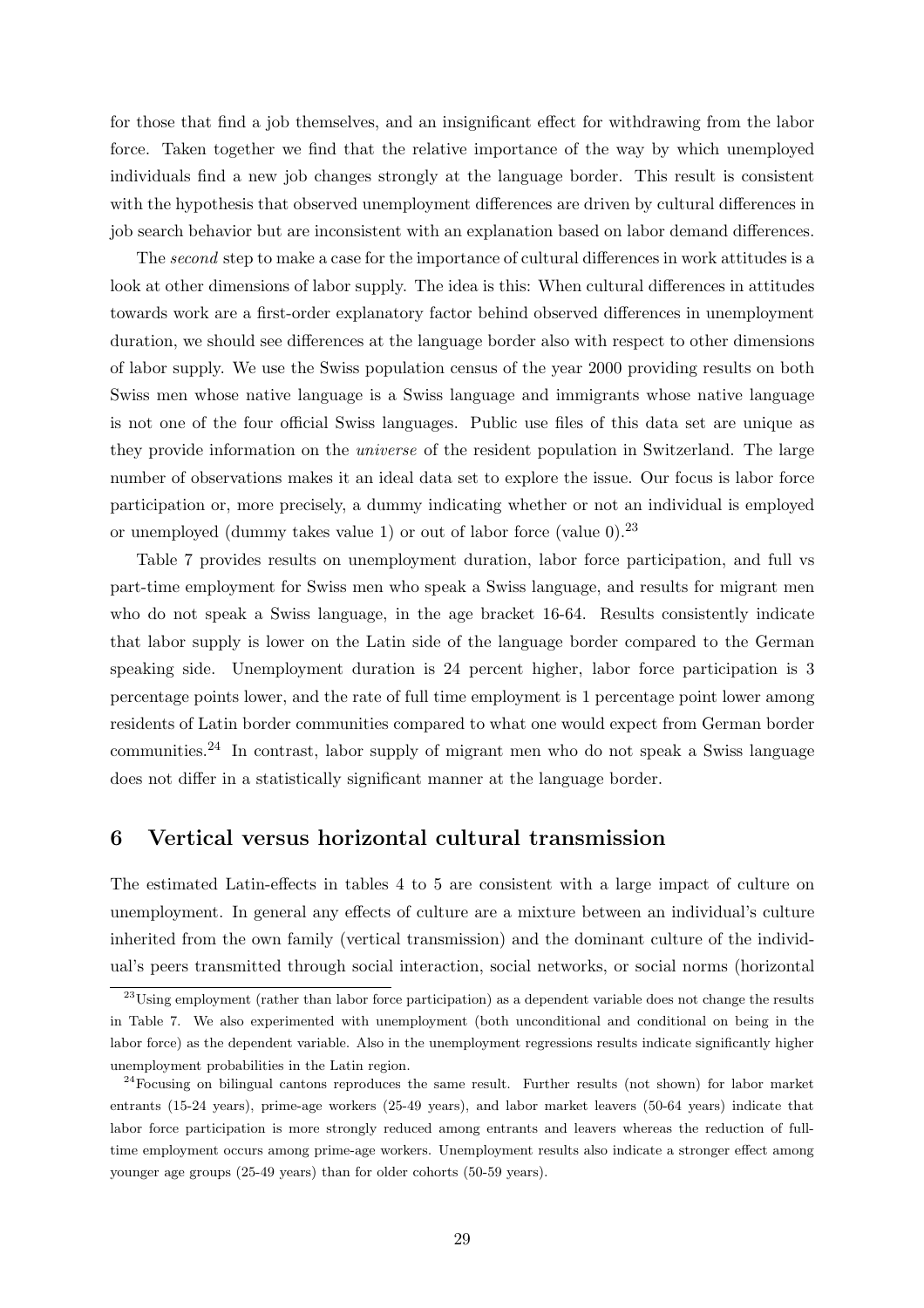|                    |              | Swiss men               |              | Migrant men |                             |             |  |  |
|--------------------|--------------|-------------------------|--------------|-------------|-----------------------------|-------------|--|--|
|                    |              | (Swiss native language) |              |             | (non-Swiss native language) |             |  |  |
|                    | (1)          | (2)                     | (3)          | (4)         | (5)                         | (6)         |  |  |
| Dependent variable | log          | in labor                | full-time    | log         | in labor                    | full-time   |  |  |
|                    | duration     | force                   | employed     | duration    | force                       | employed    |  |  |
| Latin              | $0.215***$   | $-0.0311***$            | $-0.0115***$ | 0.0674      | $-0.0123$                   | $-0.00543$  |  |  |
|                    | (0.031)      | (0.00333)               | (0.00353)    | (0.052)     | (0.0112)                    | (0.00597)   |  |  |
| Distance $(100km)$ | $-0.0948***$ | $-0.00364$              | $-0.00153$   | $-0.0138$   | 0.000363                    | $-0.00908*$ |  |  |
|                    | (0.028)      | (0.00370)               | (0.00423)    | (0.047)     | (0.00806)                   | (0.00529)   |  |  |
| Distance Latin     | 0.00205      | $0.0201***$             | $0.0146**$   | $-0.00653$  | 0.000660                    | 0.00571     |  |  |
|                    | (0.014)      | (0.00647)               | (0.00725)    | (0.021)     | (0.0139)                    | (0.00975)   |  |  |
| Constant           | $2.363***$   | $0.946***$              | $0.833***$   | $2.942***$  | $0.765***$                  | $0.927***$  |  |  |
|                    | (0.224)      | (0.0206)                | (0.0302)     | (0.467)     | (0.127)                     | (0.0506)    |  |  |
| All controls       | Yes          | Yes                     | Yes          | Yes         | Yes                         | Yes         |  |  |
| Observations       | 173072       | 1718501                 | 1445747      | 99093       | 198150                      | 150331      |  |  |
| $\,R^2$            | 0.126        | 0.212                   | 0.061        | 0.098       | 0.083                       | 0.023       |  |  |

#### Table 7: Unemployment Duration and Labor Force Participation

Notes: Standard errors in parentheses. \*\*\*  $p<0.01$ , \*\*  $p<0.05$ , \*  $p<0.1$ . Latin = majority in community speaks French, Italian or Romansh. Distance = distance to language border (in 100 kilometers road distance). Source: Data from Swiss Census 2000, Federal Statistical Office (FSO), CH-2010 Neuchatel.

transmission). That is, culture can be transmitted vertically from the parents to their children, but also horizontally from relevant peer groups.

This section disentangles the role of these two transmission mechanisms. We decompose these two channels using variation in native language within language regions. More precisely, there is a small (but non-negligible) fraction of individuals in the Latin region whose native language is German, and vice versa. Therefore we can separate the effect of being a Latin native speaker (vertical transmission) from the effect of living in a Latin community (horizontal transmission).

Table 8 shows the relative importance of vertical and horizontal transmission for unemployment duration. Column 1 of table 8 repeats the baseline estimation from table 4, column 4. Including a dummy for Latin native language into this regression (column 2) reduces the measured effect on the language border markedly. However, adding together the effect of vertical transmission (MT Latin) and horizontal transmission (Latin) yields an overall effect of culture quite similar to the one estimated in column 1. The coefficients of column 2 do not account for the fact that it could be harder to find a job in a region where you do not speak the dominant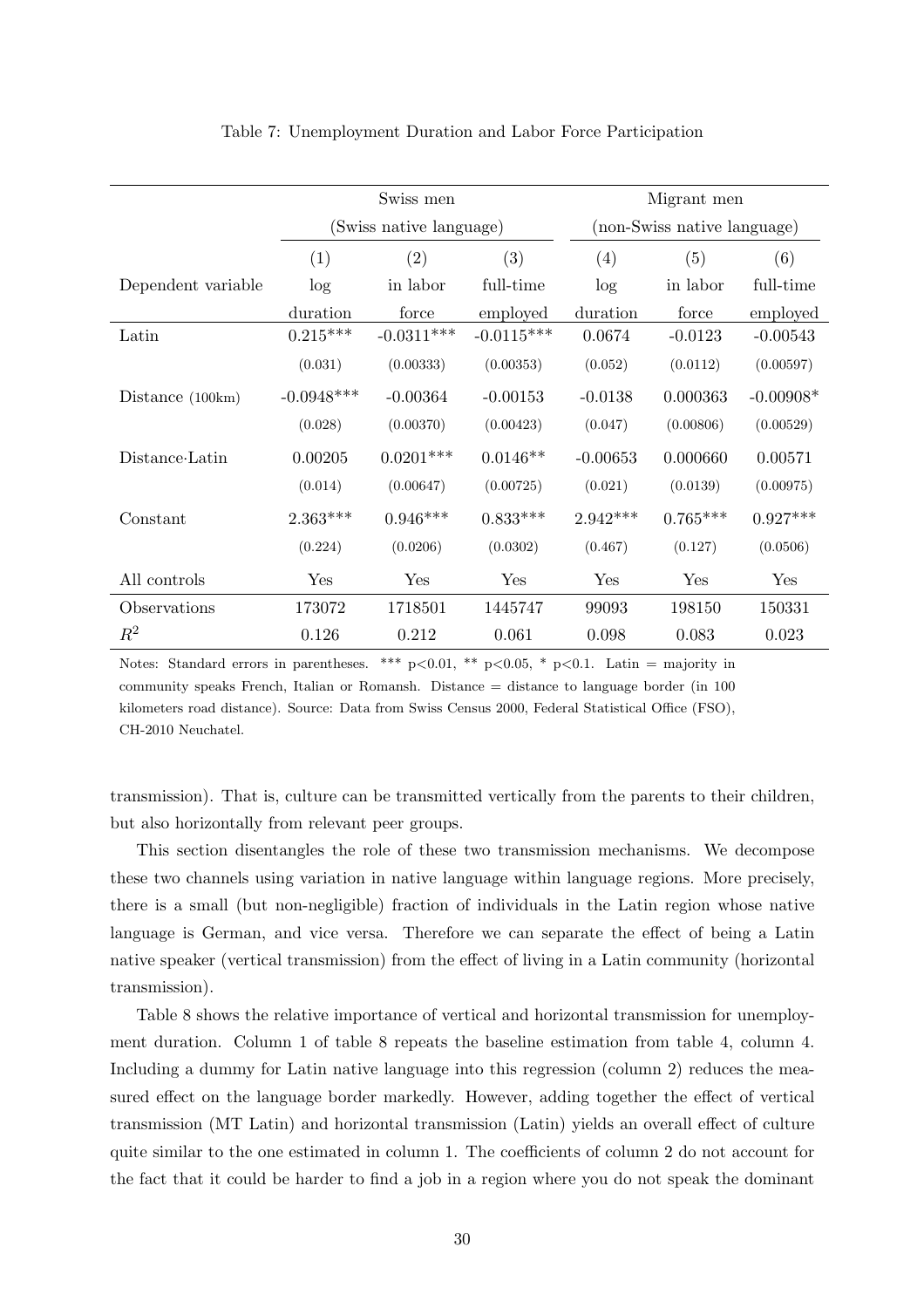local language. Columns 3 and 4 repeat the analysis of columns 1 and 2 including a dummy indicating whether the individual's native language differs from the dominant local language. The estimated culture-effects do not change at all. Having a native language that differs from the local language decreases unemployment duration. One way to rationalize this finding is in terms of second language skills. While movers have a native skill disadvantage, they are likely to compensate for that in terms of second languages. A second way to rationalize this finding is that movers could be positively selected in terms of job search skills or employability.

Column 5 of table 8 takes into account that the percentage of Latin speakers does not increase from 0% to 100% at the language border. That is, we deal with a fuzzy regression discontinuity design. In this context, we can use information on residence in the Latin region as an instrument for the percentage with native language French, Italian, or Romansh conditional on distance to the border (Lee and Lemieux, 2009). This allows extrapolating the effect on unemployment duration that would arise when changing the percentage Latin speakers from  $0\%$ to 100%. The results suggest that increasing the percentage of Latin speakers by 100 % prolongs unemployment duration by 17 %. In contrast, interacting with Latin speaking parents increases unemployment duration 10 %. Recall that self-selection based on work ethic tends to decrease the importance of vertical transmission. This suggests that vertical transmission of culture is at least half as important as horizontal transmission of culture in explaining unemployment duration.

To check the robustness of our estimates further, table 9 takes a closer look at the effect of vertical transmission of culture. Column 1 of table 9 repeats column 4 of table 8. Columns 2 of table 9 looks more closely on the isolated effect of vertical transmission (own native language) using a design where horizontal transmission is captured by community fixed effects. It turns out that the estimate of vertically transmitted culture does not differ from our estimate of column 1. Column 3 estimates the same model using only data from the three bilingual cantons (Berne, Valais, and Fribourg). This yields results very similar to the baseline specification of column 1, though within bilingual cantons the vertical transmission effect at the language border becomes somewhat more important. In column 4 we confine the analysis to job seekers who live in Fribourg only. Fribourg is an interesting case because it is a bilingual city (with some more Latin-speaking than German-speaking individuals). People living in Fribourg share the same environment and the same labor market, independently of their native language and as a result of bilinguality there is no obvious disadvantage to speaking a Latin or the German language. Estimates of the role of the vertical transmission within the city of Fribourg are not affected by self-selection. It turns out that the vertical transmission within the city of Fribourg is on the same order of magnitude than the corresponding effect estimated using data from whole Switzerland. Provided vertical transmission of culture is equally important in Fribourg as in the rest of Switzerland, this evidence suggests that self-selection does not bias baseline estimates of the vertical channel of cultural transmission strongly. Finally, in columns 5 and 6 of table 9 we look at the Latin and the German region separately. The vertical transmission effect is identified contrasting natives and non-natives in the Latin region (presumably leading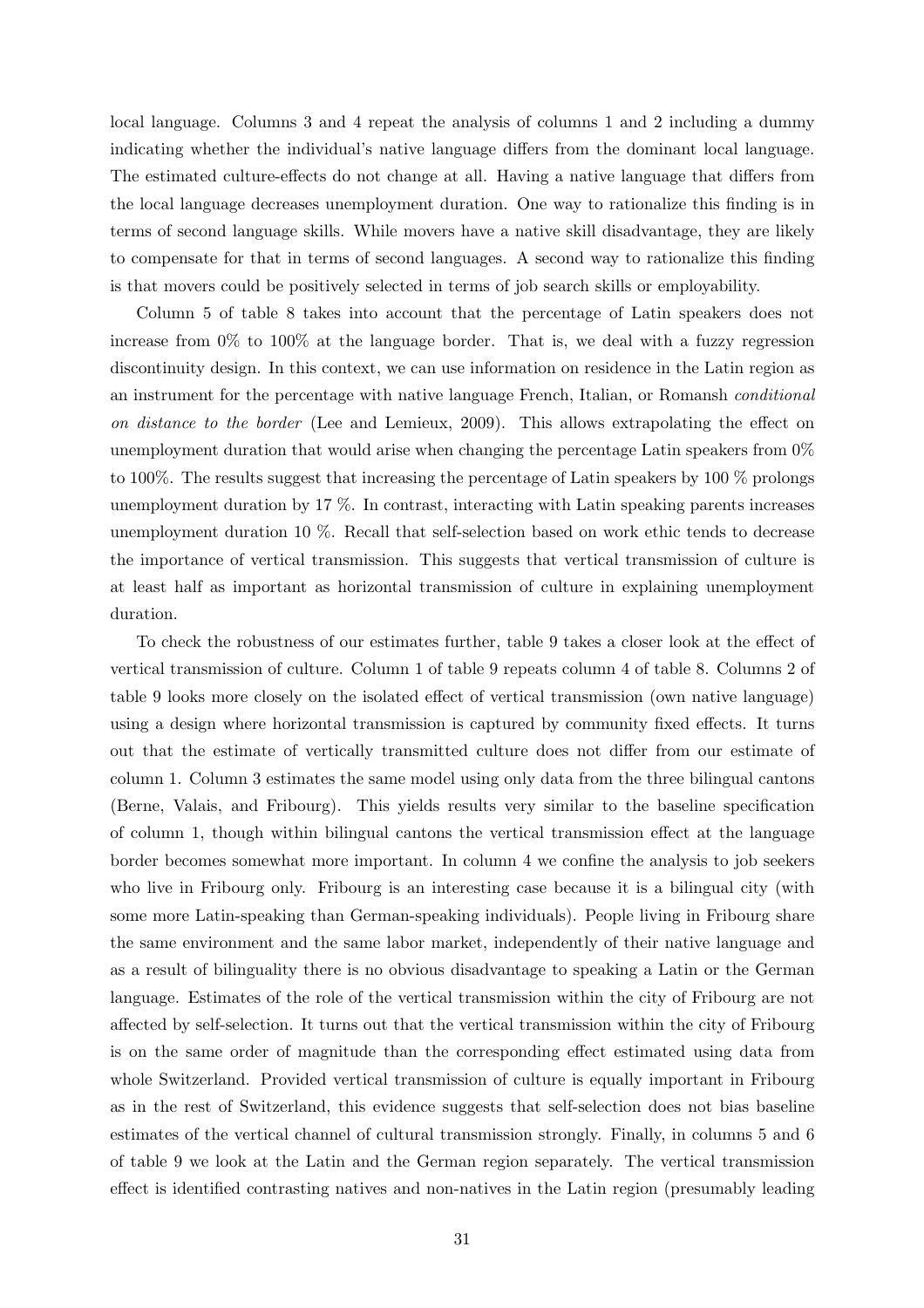|                    | (1)          | (2)         | (3)           | (4)         | (5)         |  |
|--------------------|--------------|-------------|---------------|-------------|-------------|--|
|                    | lndur        | lndur       | lndur         | lndur       | lndur       |  |
|                    | <b>OLS</b>   | <b>OLS</b>  | <b>OLS</b>    | <b>OLS</b>  | IV          |  |
| $%$ Latin          |              |             |               |             | $0.173***$  |  |
|                    |              |             |               |             | (0.046)     |  |
| Latin              | $0.215***$   | $0.131***$  | $0.214***$    | $0.127***$  |             |  |
|                    | (0.031)      | (0.033)     | (0.031)       | (0.033)     |             |  |
| MT Latin           |              | $0.104***$  |               | $0.108***$  | $0.0981***$ |  |
|                    |              | (0.015)     |               | (0.015)     | (0.016)     |  |
| Distance $(100km)$ | $-0.0948***$ | $-0.105***$ | $-0.0968$ *** | $-0.108***$ | $-0.119***$ |  |
|                    | (0.028)      | (0.028)     | (0.028)       | (0.028)     | (0.030)     |  |
| Distance-Latin     | 0.00205      | 0.00271     | 0.00251       | 0.00335     | 0.00278     |  |
|                    | (0.014)      | (0.014)     | (0.014)       | (0.014)     | (0.014)     |  |
| $MT \neq LL$       |              |             | $-0.0225$     | $-0.0301**$ | $-0.0309**$ |  |
|                    |              |             | (0.014)       | (0.013)     | (0.013)     |  |
| Constant           | $2.363***$   | $2.338***$  | $2.368***$    | $2.343***$  | $2.327***$  |  |
|                    | (0.224)      | (0.223)     | (0.223)       | (0.222)     | (0.219)     |  |
| All controls       | Yes          | Yes         | Yes           | Yes         | Yes         |  |
| Observations       | 173072       | 173072      | 173072        | 173072      | 173072      |  |
| $\mathbb{R}^2$     | 0.126        | 0.126       | 0.126         | 0.127       | 0.127       |  |

Table 8: Separating Horizontal and Vertical Transmission of Culture

Notes: Robust standard errors in parentheses. \*\*\* p<0.01, \*\* p<0.05, \* p<0.1. Latin = majority in community speaks French, Italian or Romansh. Distance = distance to language border (in 100 kilometers road distance). MT Latin = native language is French, Italian, or Romansh.  $MT \neq LL$  = native language is different from community majority language. All controls as in table 4.

Source: Data from Unemployment Register 1998-2003, Swiss Census 2000, Federal Statistical Office (FSO), CH-2010 Neuchatel.

to a downward bias if there is a native advantage), and the native language effect is identified contrasting non-native Latin speakers with German natives (leading to an upward bias). Thus, strong asymmetries in the native language effect (being Latin native-speaker causes a labor market disadvantage) would indicate failure of identification. It turns out that the estimated effect of being Latin native speaker is not statistically significantly different and quantitatively very similar in both language regions. This is consistent with the key identifying assumption that there are no unobserved differences between movers and stayers (see section 3).

To learn more about the relative importance of horizontal versus vertical transmission of culture we look in more detail at the exit process from unemployment to a regular job. Using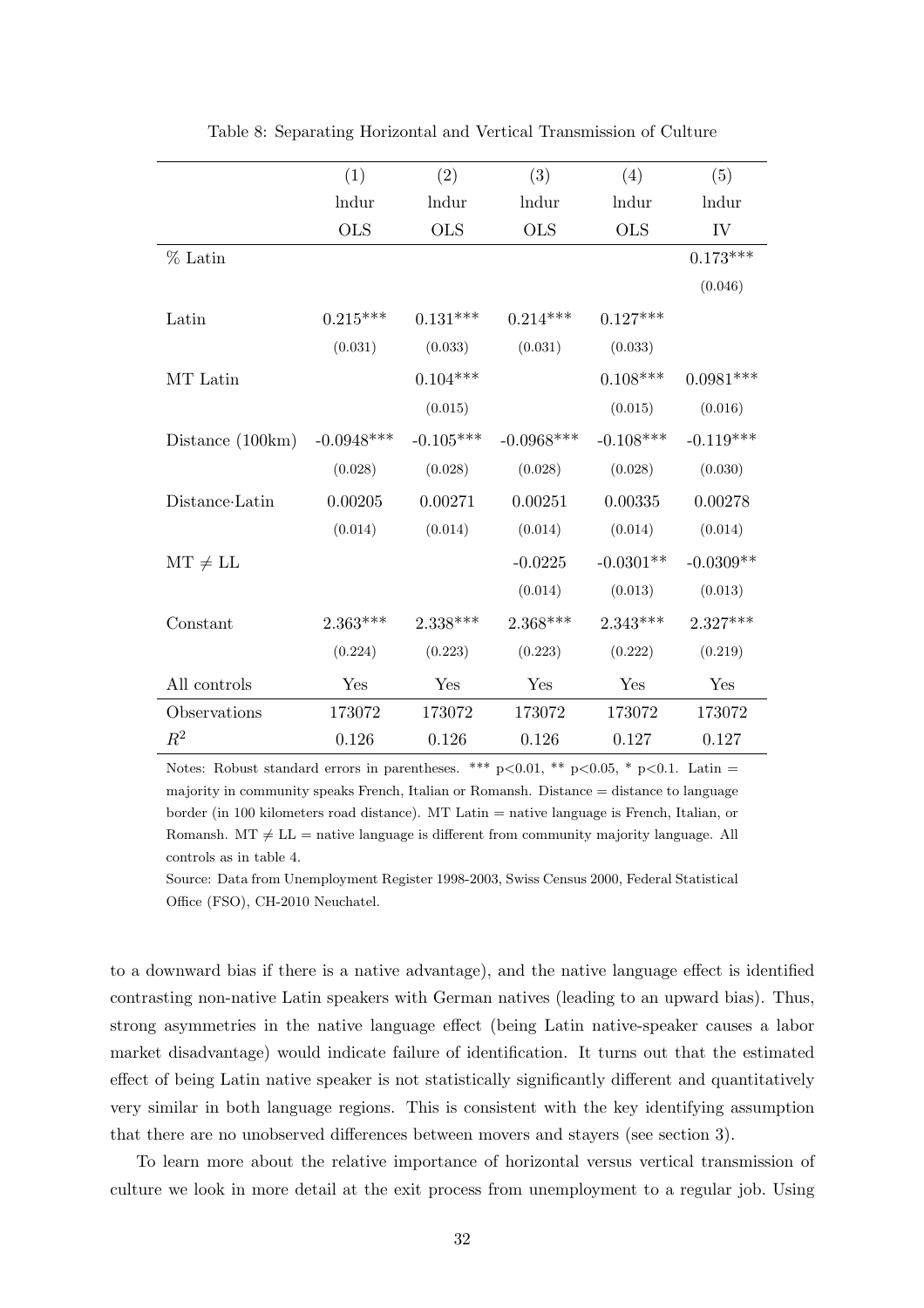|                                                                                               | (1)         | (2)        | (3)        | (4)       | (5)        | (6)         |
|-----------------------------------------------------------------------------------------------|-------------|------------|------------|-----------|------------|-------------|
|                                                                                               | <b>OLS</b>  | Community  | Bilingual  | Fribourg  | Latin      | German      |
|                                                                                               |             | FE         | cantons    |           | region     | region      |
| Latin                                                                                         | $0.127***$  |            | $0.114**$  |           |            |             |
|                                                                                               | (0.033)     |            | (0.046)    |           |            |             |
| MT Latin                                                                                      | $0.108***$  | $0.106***$ | $0.147***$ | $0.107**$ | $0.101***$ | $0.0852***$ |
|                                                                                               | (0.015)     | (0.017)    | (0.034)    | (0.008)   | (0.021)    | (0.022)     |
| Distance $(100km)$                                                                            | $-0.108***$ |            | $-0.125$   |           |            |             |
|                                                                                               | (0.028)     |            | (0.081)    |           |            |             |
| $\begin{minipage}{.4\linewidth} Distance\text{-}\text{Latin} \end{minipage} \vspace{-0.03in}$ | 0.00335     |            | $-0.0447$  |           |            |             |
|                                                                                               | (0.014)     |            | (0.139)    |           |            |             |
| $MT \neq LL$                                                                                  | $-0.0301**$ | $-0.0180$  | 0.00795    |           |            |             |
|                                                                                               | (0.013)     | (0.013)    | (0.022)    |           |            |             |
| Constant                                                                                      | $2.343***$  | $3.337***$ | $1.475***$ | $5.248**$ | $3.251***$ | $2.237***$  |
|                                                                                               | (0.222)     | (0.546)    | (0.456)    | (0.086)   | (0.307)    | (0.416)     |
| All controls                                                                                  | Yes         | Yes        | Yes        | Yes       | Yes        | Yes         |
| Observations                                                                                  | 173072      | 173072     | 34528      | 684       | 52317      | 120755      |
| $\mathbb{R}^2$                                                                                | 0.127       | 0.086      | 0.101      | 0.125     | 0.120      | 0.105       |

Table 9: Sensitivity Analysis on Vertical vs Horizontal Transmission

Notes: Robust standard errors in parentheses. \*\*\* p<0.01, \*\* p<0.05, \* p<0.1. Latin = majority in community speaks French, Italian or Romansh. Distance = distance to language border (in 100 kilometers road distance). MT Latin = native language is French, Italian, or Romansh. MT  $\neq$  LL = native language is different from community majority language. All controls as in table 4. Source: Data from Unemployment Register 1998-2003, Swiss Census 2000, Federal Statistical Office (FSO), CH-2010 Neuchatel.

exit-channel information available in the AVAM data, we now extend our analysis of table 6 above. In particular, we study whether an individual's own native language affects exit channels (own-initiative jobs versus caseworker-mediated jobs) in a different way than the dominant language of the resident community. Column 1 of Table 10 shows the result of the single-risk analysis adding a Latin native-speaker dummy as a proxy for vertical transmission of culture. Columns 2 to 4 show the results from the competing risk analysis with exit channel own-initiative job (column 2), caseworker-mediated job (column 3) and other exits (column 4). (Notice that coefficients indicate the estimated effect on the exit rate, hence signs are different from previous tables using unemployment durations as the dependent variable). The estimated effects confirm our previous results. The single-risk analysis of column 1 shows that both horizontal and vertical transmissions effects are (statistically and quantitatively) highly significant with the horizontal channel being somewhat more important. More interestingly, we find that the effect is driven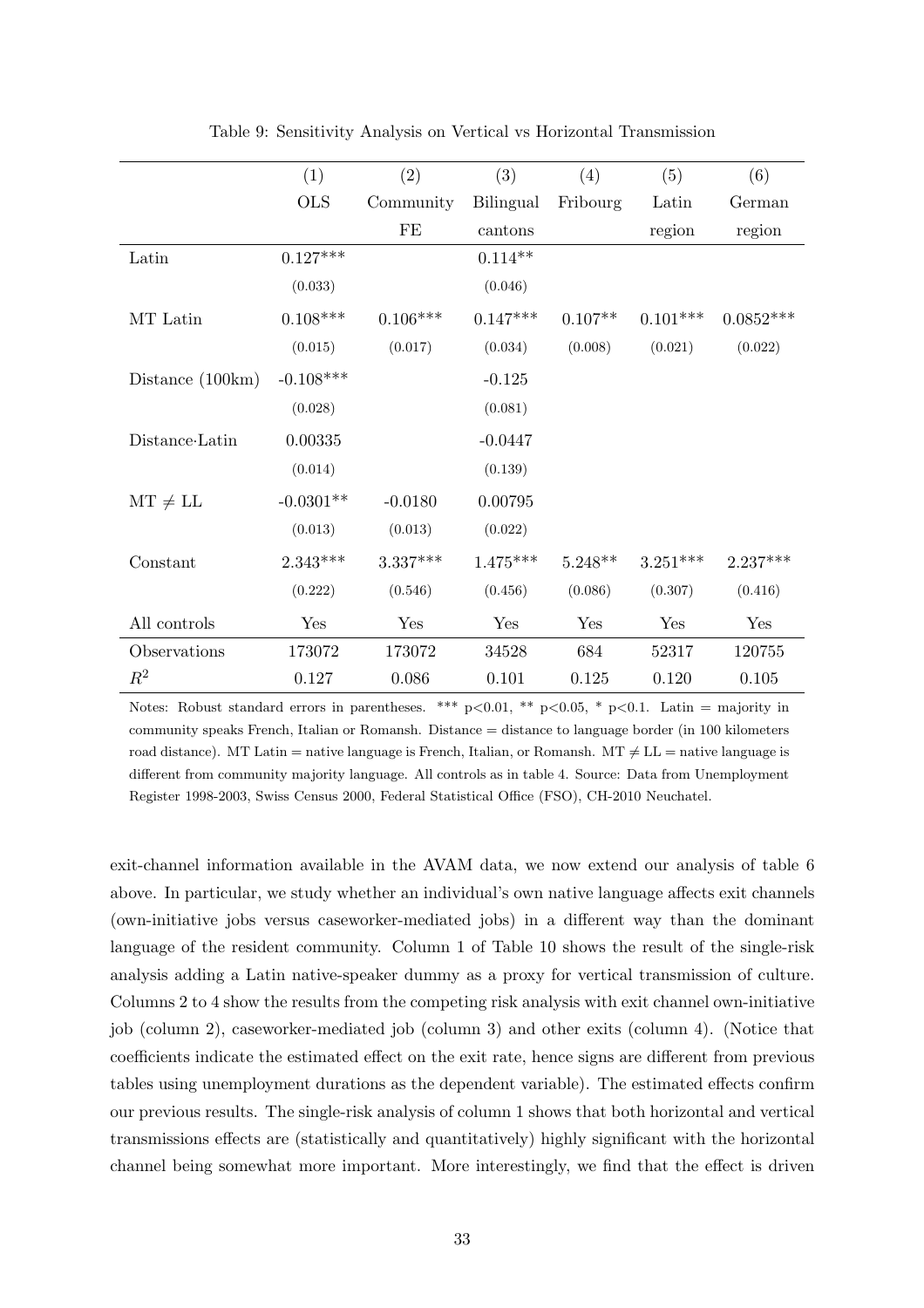by exits to own-initiative jobs. Both Latin-effects, own language and language region, are significantly negative. Interestingly, being Latin-native speaker also reduces the probability of leaving the unemployment register via "other exits".This is since other exits are mainly exits to own-initiative jobs rather than labor force withdrawals.<sup>25</sup>

|                    | (1)         | (2)         | (3)         | (4)         |  |
|--------------------|-------------|-------------|-------------|-------------|--|
|                    | All         | Self        | Empl. Serv. | Other       |  |
|                    | 96.21%      | 48.30%      | 14.47%      | 33.44\%     |  |
| Latin              | $-0.229***$ | $-0.390***$ | $0.173**$   | $-0.129***$ |  |
|                    | (0.033)     | (0.048)     | (0.079)     | (0.047)     |  |
| MT Latin           | $-0.118***$ | $-0.135***$ | 0.0579      | $-0.162***$ |  |
|                    | (0.013)     | (0.021)     | (0.035)     | (0.023)     |  |
| Distance $(100km)$ | $0.0877***$ | $0.171***$  | $-0.107$    | $0.0758*$   |  |
|                    | (0.026)     | (0.040)     | (0.067)     | (0.040)     |  |
| Distance Latin     | 0.0100      | $-0.0294$   | 0.0258      | $0.0388*$   |  |
|                    | (0.015)     | (0.027)     | (0.045)     | (0.022)     |  |
| $MT \neq LL$       | $0.0226**$  | 0.0115      | $-0.000654$ | $0.0626***$ |  |
|                    | (0.011)     | (0.016)     | (0.028)     | (0.017)     |  |
| All controls       | Yes         | Yes         | Yes         | Yes         |  |
| Observations       | 173072      | 173072      | 173072      | 173072      |  |

Table 10: Exit channels and Horizontal vs Vertical Transmission of Culture

Notes: Robust standard errors in parentheses. \*\*\*  $p<0.01$ , \*\*  $p<0.05$ , \*  $p<0.1$ . Latin  $=$  majority in community speaks French, Italian or Romansh. Distance  $=$ distance to language border (in 100 kilometers road distance). MT Latin  $=$  native language is French, Italian, or Romansh.  $MT \neq LL =$  native language is different from community majority language. All: all exits from unemployment. Self: exits to jobs found by the job seeker. Empl. Serv.: exit to job found by the public employment service. Other: destination unknown (job or non-employment). Stratification at the community level. All controls as in table 4. Source: Data from Unemployment Register 1998-2003, Swiss Census 2000, Federal Statistical Office (FSO), CH-2010 Neuchatel.

Do the baseline estimates of the Latin region and Latin mother tongue merely reflect past experiences of unemployment? To check whether this concern is important we use information on the individual's past unemployment history available in the AVAM data. In particular, Table 11 splits the sample into individuals who are experiencing their first unemployment spell in the

<sup>&</sup>lt;sup>25</sup>We also estimated Cox regressions that are stratified at the community level. These compare with the fixed effects regression from table 9 in that they allow for differences in the baseline hazard by communities. Comparing the stratified estimates to columns 1-4 in Table 10 we find no noteworthy differences in the estimated effect of vertical transmission of culture on exit rates.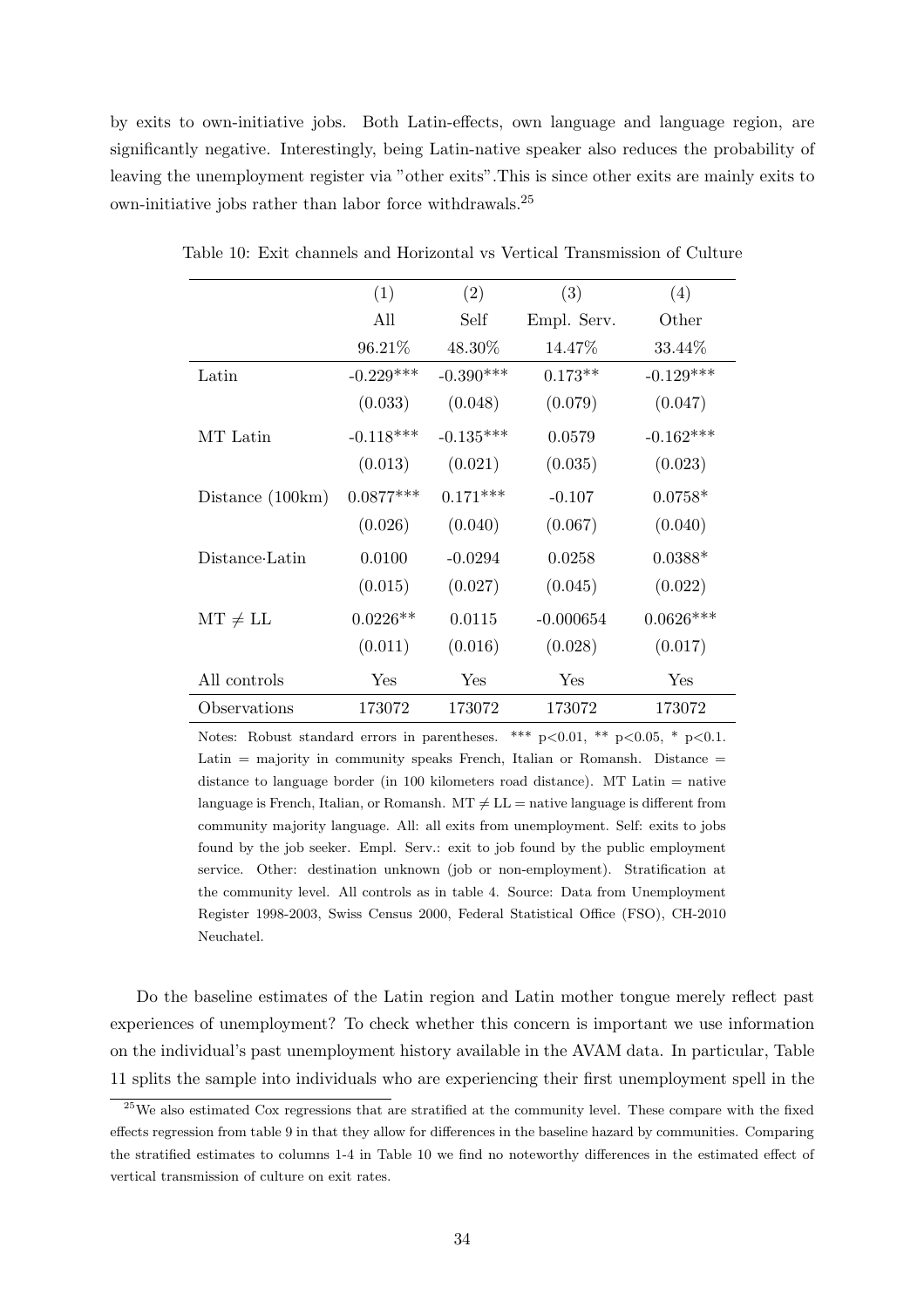last 5 years and individuals who have experienced one or more spells in the last 5 years before their current unemployment spell.<sup>26</sup>

|                            | (1)         | (2)            | (3)                | (4)                | (5)                  | (6)                |
|----------------------------|-------------|----------------|--------------------|--------------------|----------------------|--------------------|
|                            | lndur       | lndur          | lndur              | lndur              | lndur                | lndur              |
|                            | All         | $1^{st}$ spell | not $1^{st}$ spell | not $1^{st}$ spell | not $1^{st}$ spell   | not $1^{st}$ spell |
| Latin                      | $0.127***$  | $0.183***$     | $0.104**$          | $0.0984**$         | $0.0894**$           | $0.0842**$         |
|                            | (0.033)     | (0.041)        | (0.041)            | (0.040)            | (0.041)              | (0.040)            |
| MT Latin                   | $0.108***$  | $0.110***$     | $0.107***$         | $0.108***$         | $0.0955***$          | $0.0964***$        |
|                            | (0.015)     | (0.021)        | (0.021)            | (0.021)            | (0.021)              | (0.021)            |
| Distance $(100km)$         | $-0.108***$ | $-0.109***$    | $-0.103***$        | $-0.0959***$       | $-0.0959***$         | $-0.0890**$        |
|                            | (0.028)     | (0.031)        | (0.037)            | (0.037)            | (0.037)              | (0.036)            |
| Distance Latin             | 0.00335     | 0.0109         | $-0.000242$        | $-0.000456$        | $-0.00269$           | $-0.00290$         |
|                            | (0.014)     | (0.019)        | (0.020)            | (0.020)            | (0.020)              | (0.020)            |
| $MT \neq LL$               | $-0.0301**$ | $-0.0213$      | $-0.0327*$         | $-0.0315*$         | $-0.0311*$           | $-0.0298*$         |
|                            | (0.013)     | (0.016)        | (0.018)            | (0.017)            | (0.018)              | (0.017)            |
| No. of spells last 5 years |             |                |                    | $-0.0587***$       |                      | $-0.0588***$       |
|                            |             |                |                    | (0.003)            |                      | (0.003)            |
| Avg. log dur last 5 years  |             |                |                    |                    | $0.0693***$          | $0.0693***$        |
|                            |             |                |                    |                    | (0.004)              | (0.004)            |
| Constant                   | $2.343***$  | $2.871***$     | $2.294***$         | $2.569***$         | $1.905***$           | $2.180***$         |
|                            | (0.222)     | (0.316)        | (0.290)            | (0.282)            | (0.288)              | (0.280)            |
| All controls               | Yes         | Yes            | Yes                | Yes                | $\operatorname{Yes}$ | Yes                |
| Observations               | 173072      | 72034          | 101038             | 101038             | 101038               | 101038             |
| $R^2$                      | 0.127       | 0.174          | 0.107              | 0.111              | 0.110                | 0.114              |

Table 11: The Role of Prior Unemployment Experience

Notes: Robust standard errors in parentheses. \*\*\* p<0.01, \*\* p<0.05, \* p<0.1. Latin = majority in community speaks French, Italian or Romansh. Distance = distance to language border (in 100 kilometers road distance). MT Latin = native language is French, Italian, or Romansh. MT  $\neq$  LL = native language is different from community majority language. No. of spells last 5 years: Number of unemployment spells in the 5 years prior to this spell. Avg. log dur last 5 years: Average log duration of unemployment spells in the 5 years prior to this unemployment spell. All controls as in table 4. Source: Data from Unemployment Register 1998-2003, Swiss Census 2000, Federal Statistical Office (FSO), CH-2010 Neuchatel.

Column 1 of table 11 repeats the baseline result of table 8 (column 4). Columns 2 and 3 repeat this same regression when the sample is confined to individuals without a previous unemployment spell in the recent past (column 2) and individuals with one or more previous spells (column 3). It turns out that the Latin-region effect is even stronger among individuals experiencing their first unemployment spell and lower for individuals with previous unemployment experience. We do not see a significant difference of Latin native-language effect between groups with a

 $26$ Notice that we have data on unemployment history back to 1993, therefore we can identify the exact number of spells in the last five years for every unemployment spell in the data set.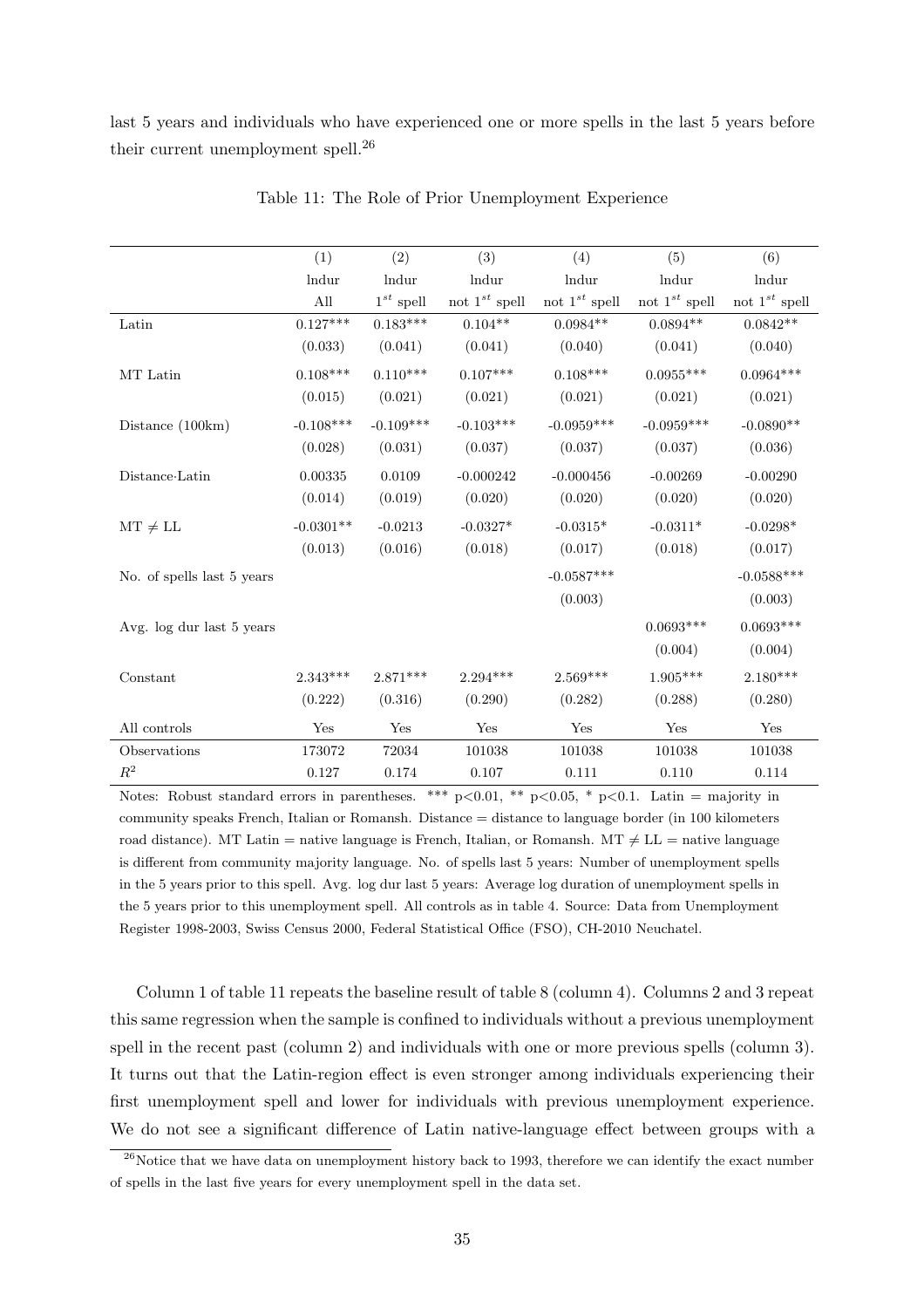different unemployment background. This means that vertical transmission of culture is not driven by past unemployment history. In contrast, the horizontal cultural channel is sensitive to the experience of unemployment.

Columns 4 to 6 of table 11 elaborate further on the role of previous employment history for repeatedly unemployed job seekers. Column 4 adds information on the number of unemployment spells. Both the native language and Latin region effect remain unaffected by adding controls for unemployment recurrence suggesting that there are no important differences in terms of past unemployment recurrence between both Latin region and German region residents, and Latin speakers compared to German speakers. Column 4 adds average duration of unemployment spells in the past. Estimates of the strength of the vertical and the horizontal channel are slightly lower compared to the baseline in column 3 that does not control for past duration. This suggests that there are indeed differences in past unemployment duration. Importantly, these differences do in no way account for the salient and strong differences in unemployment duration between Latin speakers and German speakers, and Latin region residents compared to their German region counterparts. Column 6 adds both past unemployment recurrence and mean duration to the main regression model. Results indicate that both vertical and horizontal transmission of culture remain statistically highly significant and quantitatively important.<sup>27</sup> We conclude that the Latin-effects (regional and own language) are quantitatively important and not driven by differential unemployment histories between Latin and German native speakers and Latin and German language regions.

# 7 Conclusions

This paper analyzes the role of culture in explaining unemployment duration along the Swiss  $Röstigraben - the language barrier separating the German-speaking from the Latin-speaking$ (i.e. French- and Italian-speaking) regions of Switzerland. Our strategy to identify an effect of culture on unemployment relies on the idea that, while the  $Röstigraphen$  separates cultural groups, it neither separates labor markets nor political jurisdictions. This idea is tested in three steps. We first collect data on national votes in Switzerland that are associated with limiting work time (weekly hours, duration of vacancies, and early retirement). We argue that voting in favor of work time regulations reflects preferences and norms associated with work. Indeed, the data indicate a strikingly higher support for work limits on the Latin-side of the Röstigraben. (The percentage of votes in 6 national referenda on work-time limits was between 13 to 23 percentage points higher – or 1.4 to 1.7 times as large – in Latin-speaking regions as compared to German-speaking regions.). More importantly, support for work time differs strongly on either side of the language border.

Second, the Röstigraben lends itself to studying culture because important segments of that

 $27$ Consistent with the previous literature, we find that longer durations in the past are associated with longer current unemployment; and more spells in the past go hand in hand with shorter spells in the present (indicating instable employment, i.e. frequent moves between employment and unemployment).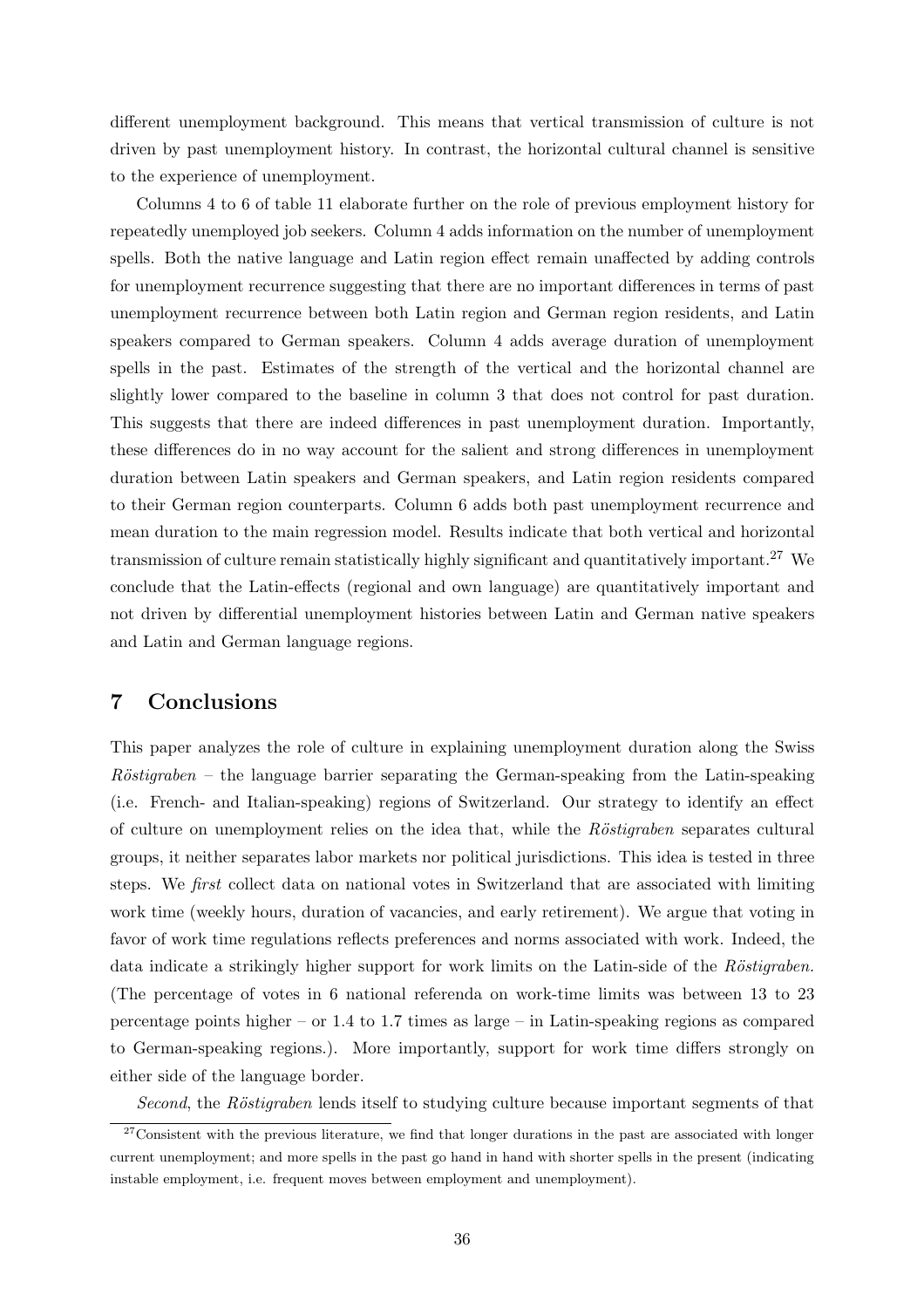border do not coincide with the borders of Swiss states. Hence, with such quasi-experimental variation in tastes for leisure at the language barrier we can identify the role of culture in explaining unemployment. We discuss in detail how alternative explanations might contribute to the unemployment-gap at the Röstigraben and find that this gap is unlikely generated by differences in labor market conditions and/or changes in political jurisdictions. We also find that differences in labor market policies cannot account for the discontinuous change in unemployment at the Röstigraben.

As a third way to test for potential importance of different tastes for leisure we exploit information in Swiss unemployment register data about the way unemployed individuals find a new job (by own initiative versus by mediation through local labor offices). Results indicate that the bulk of the difference is driven by a lower exit rate to own-initiative jobs on the Latin-speaking side. Finally, we document that individuals on the Latin-side do not only have higher unemployment durations but there is also a gap in other dimensions of labor supply. In particular, our findings indicate a substantial Röstigraben-gap in labor force participation rates, which is particularly large for younger and older individuals.

Our analysis also sheds light on the relative importance of horizontal versus vertical transmission of culture. In this dimension we go beyond the epidemiological literature that has concentrated on the vertical transmission mechanism (Fernández and Fogli, 2006, Fernández, 2007). As we observe individuals in the Latin region whose native language is German, and vice versa, we can separate the effect of being a Latin native speaker (vertical transmission) from the effect of living in a Latin community (horizontal transmission). We find that both channels are of substantial importance, with the horizontal effect being roughly twice as large as the vertical effect.

In quantitative terms, our analysis suggests that culture is an important predictor of unemployment. Our horizontal estimate suggests that a change in the cultural environment from a 0 percent to a 100 percent Latin neighborhood increases unemployment durations by .173 log points; and our vertical transmission estimate suggests that being Latin (rather than German) native speaker increases the duration of unemployment by .098 log points. Evaluated at the sample mean, the overall effect of culture is on the order of a 7 weeks difference in the average duration of unemployment. Quantitatively, this is a very large effect. Taking as a benchmark the estimate of Katz and Meyer (1990) – according to which a 10 weeks increase in maximum benefit duration increases the average duration of unemployment by 1 week – our estimates suggest that our estimated culture-effect is as large as the effect of a 1.3 years (!) increase in maximum benefit duration.

Clearly, the "change culture" policy cannot be mandated whereas the "change unemployment benefit generosity" policy can be. Does this mean that our results are irrelevant to economic policy? We believe that the answer is no, for at least three reasons. First, our research sheds light on the reasons for the tremendous differences in regional unemployment rates that have puzzled policy makers and researchers for a long time. Second, having identified the role of cultural differences in explaining unemployment we can now start thinking about how economic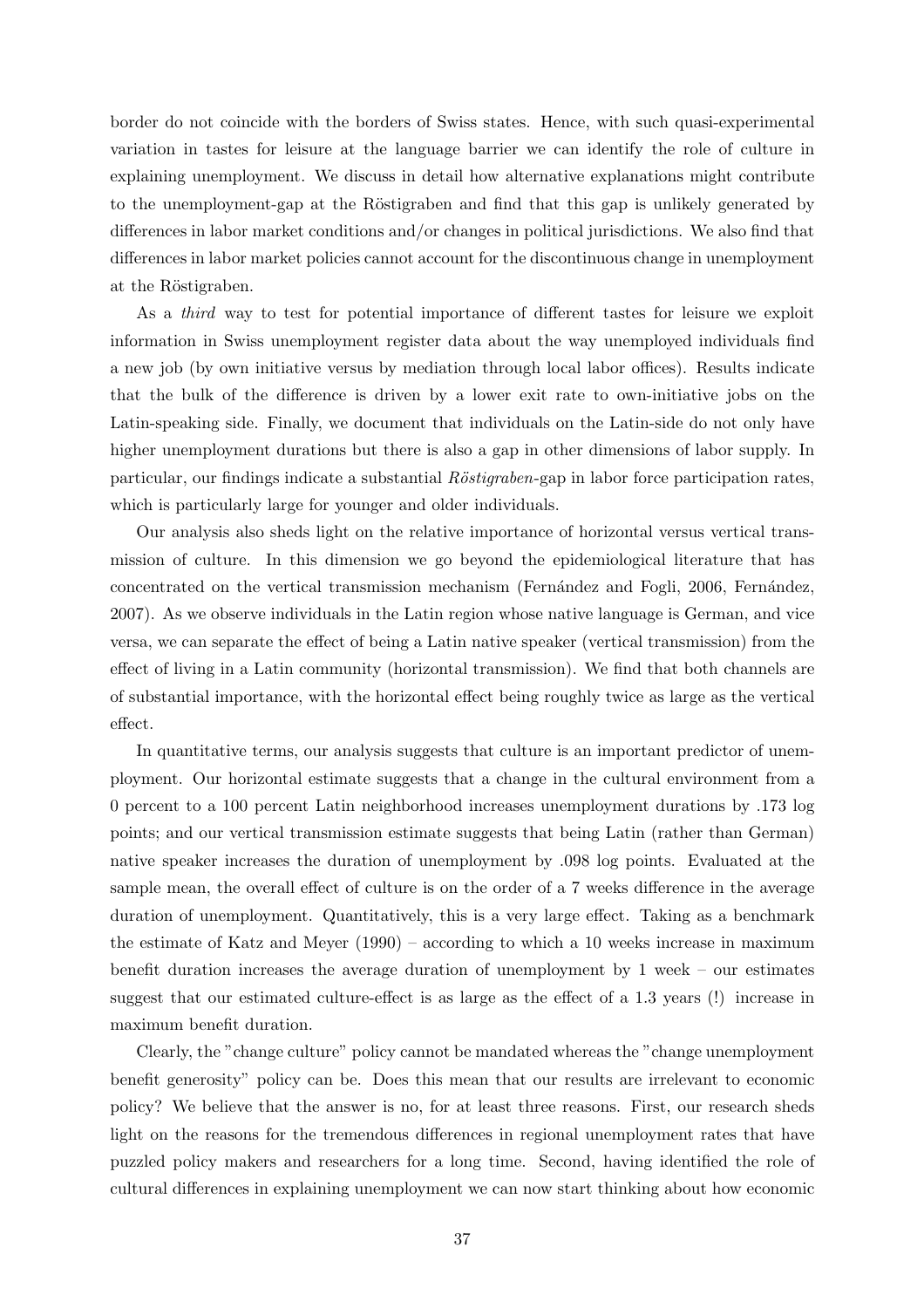policy interacts with culture. Third, cultural differences may also give rise to different policies. Understanding the reverse arrow of causation is an interesting topic of future research.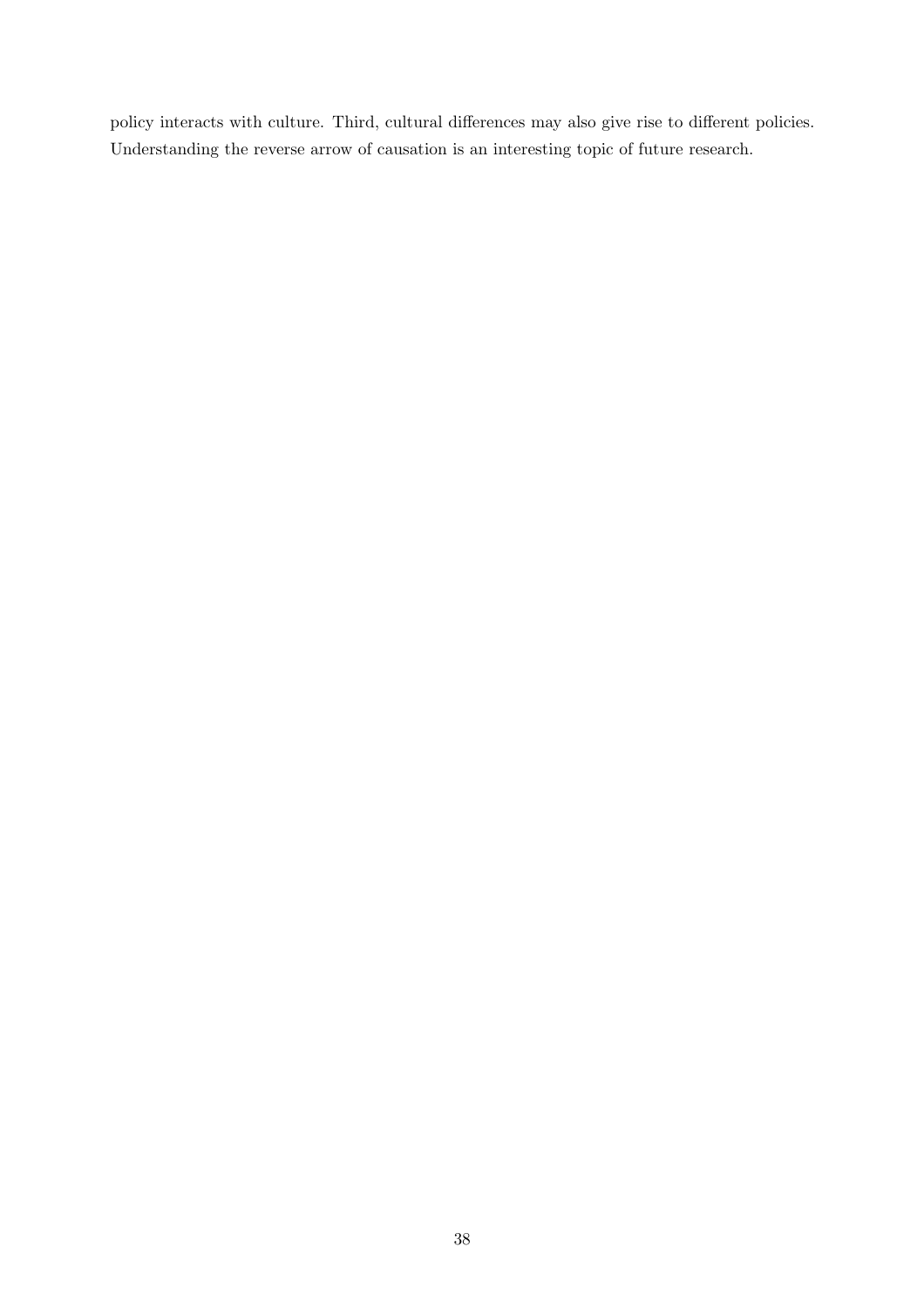## References

- [1] Akerlof, George (1984). A Theory of Social Custom, of Which Unemployment May be One Consequence, The Quarterly Journal of Economics, 94(4): 749-775.
- [2] Alesina, Alberto, Edward Glaeser, and Bruce Sacerdote (2006), Work and Leisure in the U.S. and Europe. Why so Different? NBER Macroeconomics Annual (eds. M.Gertler and K.Rogoff)
- [3] Alesina, Alberto and Nicola Fuchs-Schündeln (2007), Good-Bye Lenin (or Not?): The Effect of Communism on People's Preferences, American Economic Review, 97, 1507–1528
- [4] Alesina, Alberto and Paola Giuliano (2007), The Power of the Family, IZA Discussion Paper No 2750.
- [5] Algan, Y. and P. Cahuc (2005) "The Roots of Low European Employment: Family Culture?" NBER International Seminar on Macroeconomics, MIT Press (eds J. Frenkel and C. Pissarides).
- [6] Algan Y. and P. Cahuc (2009) "Civic Culture and the Design of Labor Market institutions" American Economic Journal: Macroeconomics 1(1): 111–145.
- [7] Aspachs-Bracons, Oriol, Costa-Font, Joan, Clots, Irma and Masella, Paolo (2008). "Compulsory Language Educational Policies And Identity Formation", Journal of the European Economic Association 6(2-3): 434-444.
- [8] Bowles, Samuel (1998), "Endogenous Preferences: The Cultural Consequences of Markets and Other Economic Institutions ", Journal of Economic Literature, Vol. 26, 75-111.
- [9] Bisin, A., Verdier, T., (2000), "'Beyond the Melting Pot': Cultural Transmission, Marriage and the Evolution of Ethnics and Religious Traits", Quarterly Journal of Economics, Vol. 115, No. 3, 955-988.
- [10] Bisin, A., Verdier, T., (2001), "The Economics of Cultural Transmission and the Dynamics of Preferences", Journal of Economic Theory, 97, 298-319.
- [11] Bisin, A., Topa, G., Verdier, T., (2004), "Religious Intermarriage and Socialization in the United States", Journal of Political Economy, Vol. 112, No. 3, 615-664.
- [12] Büchi, Christophe (2003), Röstigraben. Das Verhältnis ziwschen deutscher und französischer Schweiz. Geschichte und Perspektiven, Verlag Neue Zürcher Zeitung.
- [13] Card, David and Lee, David (2008). "Regression discontinuity inference with specification error", Journal of Econometrics 142(2): 655-674.
- [14] Calvo-Armengol, Antonio and Jackson, Mathew, (2004). The Effects of Social Networks on Employment and Inequality, American Economic Review, 94(3), 426-454.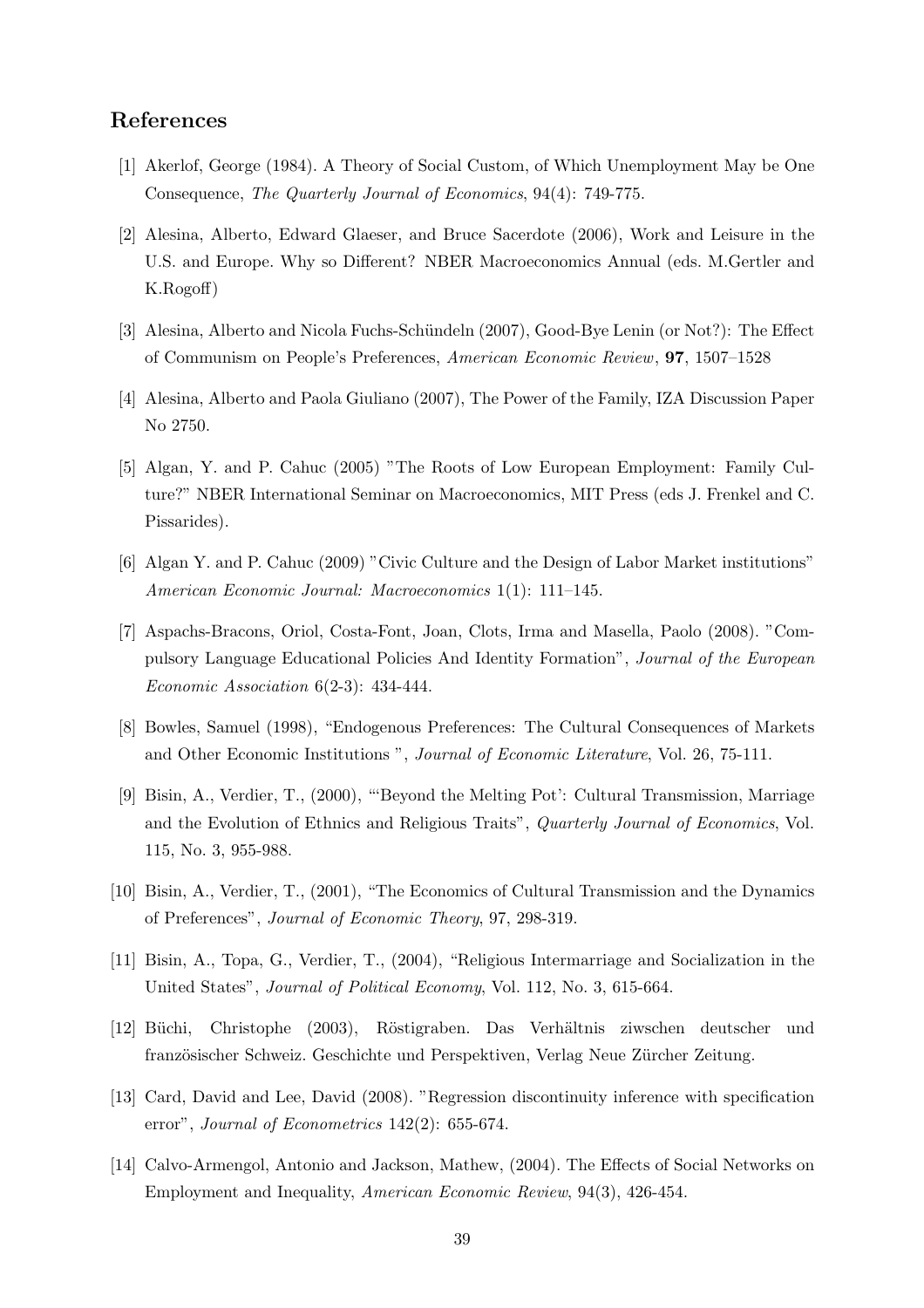- [15] Clark, Andrew (2003). "Unemployment as a Social Norm: Psychological Evidence from Panel Data", Journal of Labor Economics, 21, pp.323-351.
- [16] Diekmann, Andreas, Engelhardt, Henriette, Jann, Benn, Armigeon, Klaus and Geissbühler, Simon (1998). "Der Schweizer Arbeitsmarktsurvey", University of Berne.
- [17] Doepke M. and F. Zilibotti (2008) "Occupational Choice and the Spirit of Capitalism", Quarterly Journal of Economics, 123(2): 747-793.
- [18] Fernández, R. (2007). Women, work, and culture. Journal of the European Economic Association 5(2–3): 305-332.
- [19] Fern´andez, R. and Fogli, A. (2009). Culture: an empirical investigation of beliefs, work and fertility. American Economic Journal: Macroeconomics 1(1): 146–177.
- [20] Fernández, R. and Fogli, A. (2006). Fertility: the role of culture and family experience. Journal of the European Economic Association 4, 552–61.
- [21] Frölich, Markus and Lechner, Michael, 2004. "Regional Treatment Intensity as an Instrument for the Evaluation of Labour Market Policies," IZA Discussion Papers 1095.
- [22] Gerfin Michael and Michael Lechner, 2002. "A Microeconometric Evaluation of the Active Labour Market Policy in Switzerland," Economic Journal 112: 854-893.
- [23] Guiso, L., P. Sapienza and Zingales, L. (2009). Cultural biases in economic exchange. Quarterly Journal of Economics forthcoming.
- [24] Guiso, L., Sapienza, P. and Zingales, L. (2006). Does culture affect economic outcomes? Journal of Economic Perspectives 20(2), 23–48.
- [25] Hahn, J., Todd, P., and van der Klaauw, W. (2001). Identification and Estimation of Treatment Effects with a Regression-Discontinuity Design. Econometrica, 69(1), 201–209.
- [26] Hauk, Esther and Saez-Marti, Maria, 2002. "On the Cultural Transmission of Corruption," Journal of Economic Theory, 107(2), pages 311-335, December.
- [27] European and World Values Surveys four-wave integrated data file, 1981-2004, v.20060423, 2006. Surveys designed and executed by the European Values Study Group and World Values Survey Association. File Producers: ASEP/JDS, Madrid, Spain and Tilburg University, Tilburg, the Netherlands. File Distributors: ASEP/JDS and GESIS, Cologne, Germany.
- [28] Ichino, A. and G. Maggi (2000), "Work Environment and Individual Background: Explaining Regional Shirking Differentials in a Large Italian Firm," Quarterly Journal of Economics 115: 1057-1090.
- [29] Katz, L. and Meyer, B. (1990), "The Impact of the Potential Duration of Unemployment Benefits on the Duration of Unemployment", Journal of Public Economics, 41, 45-72.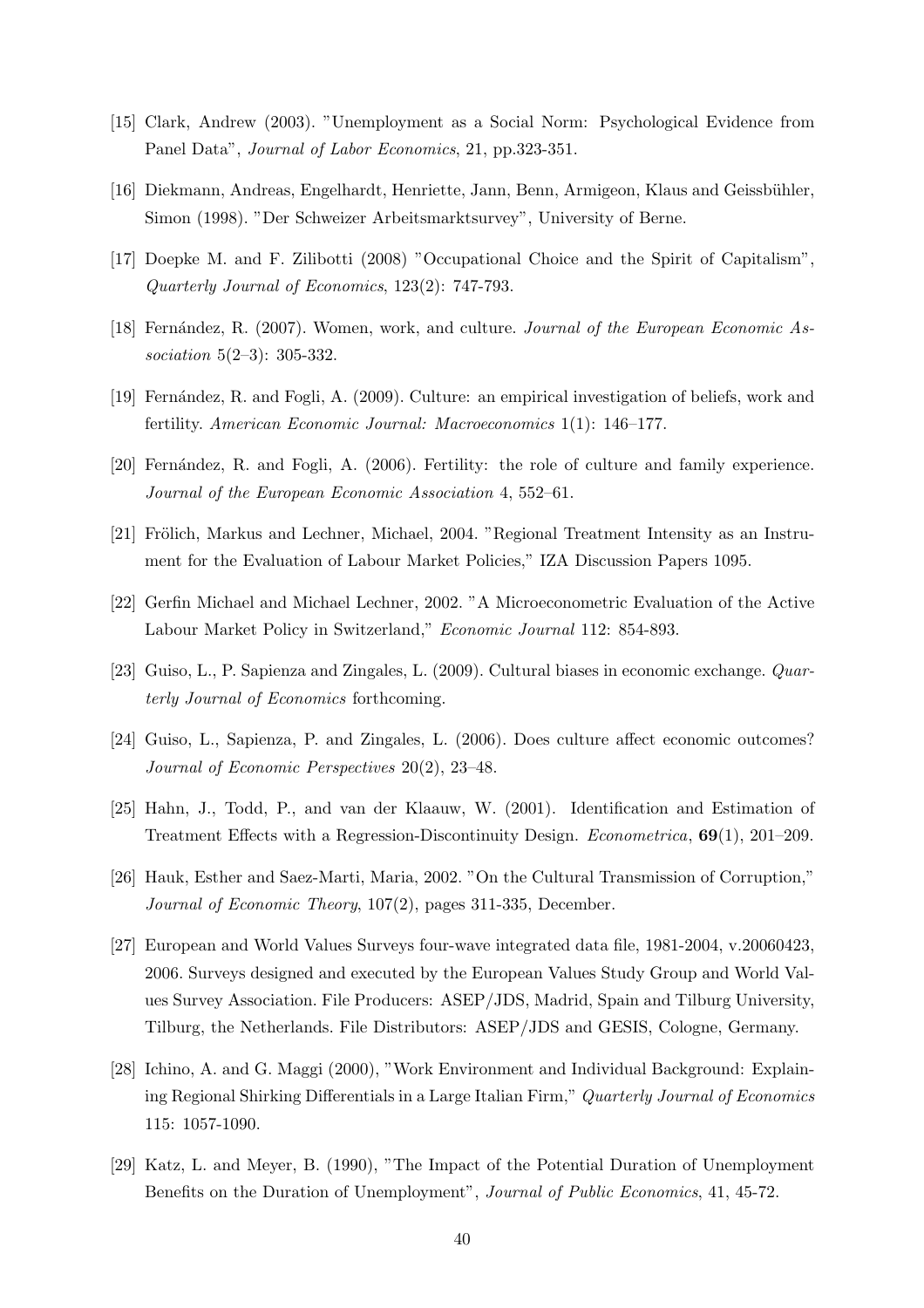- [30] Kolm, Ann-Sofie (2005). "Work Norms and Unemployment", Economics Letters, vol. 88(3), 426-431.
- [31] Lee, David and Lemieux, Thomas (2009). "Regression Discontinuity Designs in Economics", NBER Working Paper No. 14723
- [32] Lalive Rafael, Jan C. van Ours and Josef Zweimüller, 2005. "The Effect Of Benefit Sanctions On The Duration Of Unemployment," Journal of the European Economic Association 3: 1386-1417.
- [33] Lindbeck, Assar and Sten Nyberg (2006). "Raising Children to Work Hard: Altruism, Work Norms and Social Insurance", Quarterly Journal of Economics, 121: 1473-1503.
- [34] Lindbeck, Assar, Sten Nyberg, and Jörgen Weibull (2003) "Social Norms and Welfare State Dynamics", Journal of the European Economic Association , 1(2-3), April-May 2003, 533- 542.
- [35] Lüdi Georges and Iwar Werlen (2005). Sprachenlandschaft in der Schweiz, Eidgenössische Volkszählung 2000, Bundesamt für Statistik, Neuchatel.
- [36] Nickell, Stephen and Richard Layard (1999) "Labor market institutions and economic performance", Handbook of Labor Economics, 3, 3029-3084.
- [37] Novembre, John, Johnson, Toby, Bryc, Katarzyna, Kutalik, Zoltan, Boyko, Adam R. Auton, Adam, Indap, Amit, King, Karen S., Bergmann, Sven, Nelson, Matthew R., Stephens, Matthew, Bustamante, Carlos D. (2008), "Genes mirror geography within Europe", Nature, 456(7218): 98-101.
- [38] OECD (2005). "Employment Outlook". OECD: Paris.
- [39] Prescott E. C. (2004) "Why Do Americans Work So Much More Than Europeans?" Federal Reserve Bank of Minneapolis Quarterly Review, Vol. 28, No. 1, July 2004, pp.2–13.
- [40] Stutzer, A. and Lalive, R. (2004). The Role of Social Norms in Job Searching and Subjective Well-Being. *Journal of the European Economic Association*, 2(4), 696–719.
- [41] de Tocqueville, Alexis (1848), "Democracy in America", reprinted in 1969 by Harper & Row Publishers: New York.
- [42] Tabellini, G. (2005). Culture and institutions: economic development in the regions of Europe. Working Paper No. 1492, CESifo.
- [43] Thoenig, Matthias, Maystre, Nicolas, Olivier, Jacques and Thierry Verdier (2009). "Product-Based Cultural Change: Is the Village Global?", Working Paper, University of Geneva.
- [44] Werlen, Iwar (2008). Sprachkompetenzen der erwachsenen Bevlkerung in der Schweiz. Swiss National Research Project 56, www.nfp56.ch.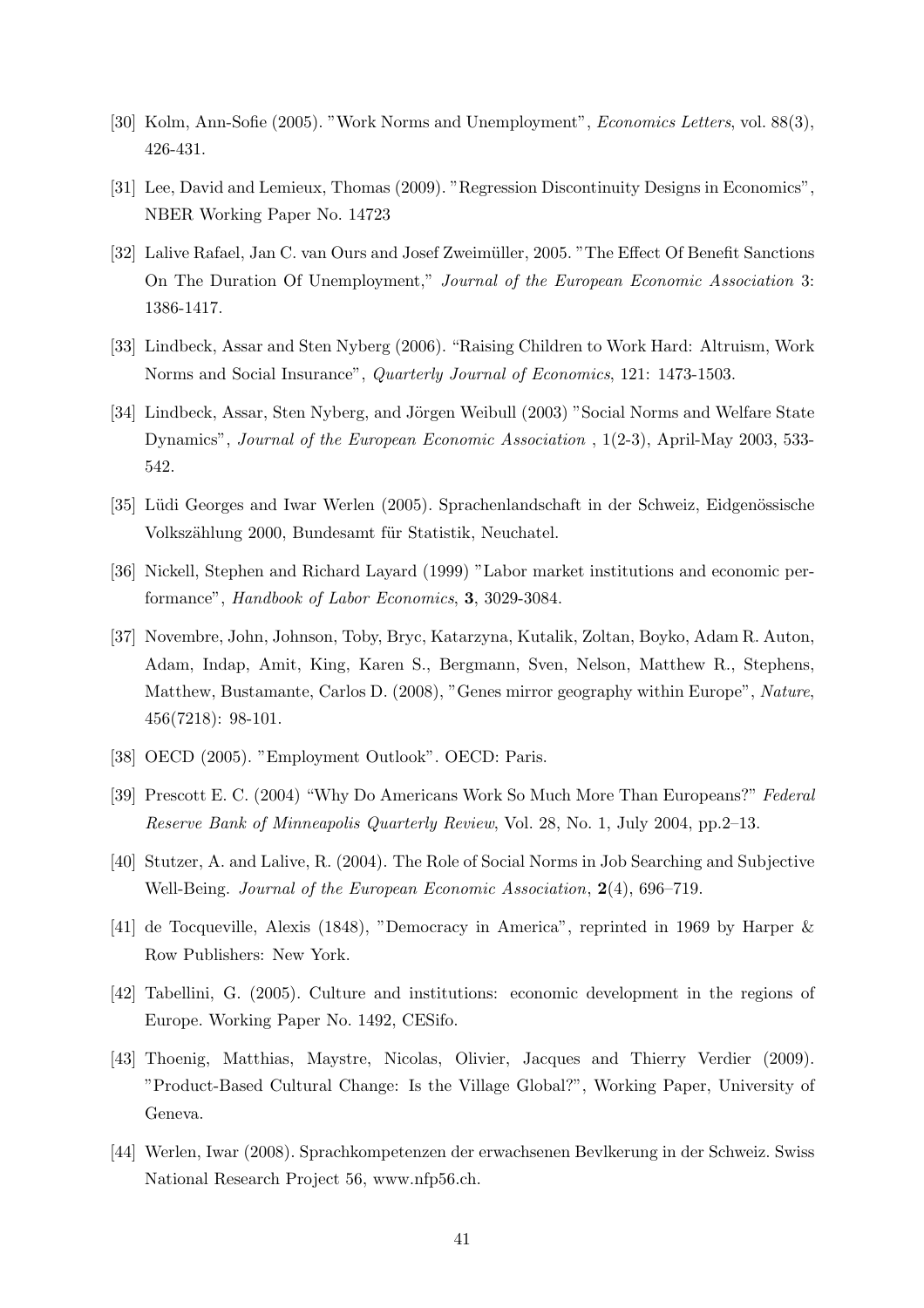#### Appendix

This appendix provides descriptive statistics on all variables used in estimating model 3. All tables follow the same template. Columns 1-3 show means for all, job seekers in Latin regions, and job seekers in German speaking regions. Columns 4-6 show the language region difference in means, the language border difference in means, and the language border difference within bilingual regions. Columns 4-6 therefore allow assessing to what extent background characteristics are balanced.

Table 12 shows background information for individual characteristics (qualification, sector of last job, difficulty of placement, mobility, age, earnings, family characteristics and native language).

|                            | (1)     | (2)     | (3)                | (4)                                             | (5)       | (6)                  |
|----------------------------|---------|---------|--------------------|-------------------------------------------------|-----------|----------------------|
|                            | All     | Latin   | German             | Difference                                      |           | Difference at border |
|                            |         |         |                    |                                                 | All       | Bilingual cantons    |
|                            |         |         | Qualification      |                                                 |           |                      |
| $\%$ low qualification     | $.08$   | .09     | .08                | $.01***$                                        | .01       | .00                  |
| $%$ medium qualification   | $.10\,$ | .10     | .10                | $.00**$                                         | $-.03**$  | $-.03**$             |
| $%$ high qualification     | $.82\,$ | .81     | $.82\,$            | $-.01***$                                       | .02       | $.02\,$              |
|                            |         |         | Sector of last job |                                                 |           |                      |
| $%$ agrar                  | $.03\,$ | $.03\,$ | $.02\,$            | $.01***$                                        | $.02***$  | $.02**$              |
| $%$ construction           | .11     | .11     | .10                | $.00***$                                        | $-.04*$   | $-.05*$              |
| $%$ manufacturing          | .17     | $.15\,$ | .18                | $-.03***$                                       | $.05***$  | $.05***$             |
| $%$ services               | .49     | .48     | .50                | $-.03***$                                       | .01       | .03                  |
| $\%$ tourism               | .06     | $.07$   | .06                | $.01***$                                        | $-.01$    | $.03**$              |
| $\%$ other sector          | $.08\,$ | .11     | .07                | $.04***$                                        | $.02**$   | $.01\,$              |
|                            |         |         |                    | Difficulty of placement (caseworker assessment) |           |                      |
| % easy to place            | .20     | .23     | .19                | $.05***$                                        | $.13***$  | $.07***$             |
| $%$ medium to place        | .64     | .64     | .63                | .00                                             | $-.10***$ | .02                  |
| % hard to place            | .15     | .11     | .17                | $-.05***$                                       | $-.04***$ | $-.09***$            |
|                            |         |         | Mobility           |                                                 |           |                      |
| $%$ no mobility            | .03     | .11     | .00                | $.11***$                                        | $.00*$    | .00                  |
| % daily mobility           | .89     | .76     | $.94\,$            | $-.18***$                                       | $-.05***$ | $-.08***$            |
| $\%$ mobility: parts of CH | .04     | .06     | $.02\,$            | $.04***$                                        | $.04***$  | $.05***$             |
| $%$ mobility: whole CH     | $.03\,$ | .04     | $.02\,$            | $.02***$                                        | .00       | $.02*$               |
| % mobility: abroad         | $.02\,$ | $.03\,$ | .01                | $.02***$                                        | .00.      | $.01\,$              |
|                            |         |         | Age and Earnings   |                                                 |           |                      |
| Age                        | 38.49   | 37.66   | 38.70              | $-1.04***$                                      | .10       | $-.11$               |
| Log insured earnings       | 8.49    | 8.42    | 8.51               | $-.09***$                                       | $-.08***$ | $-.08***$            |

Table 12: Summary statistics: Individual characteristics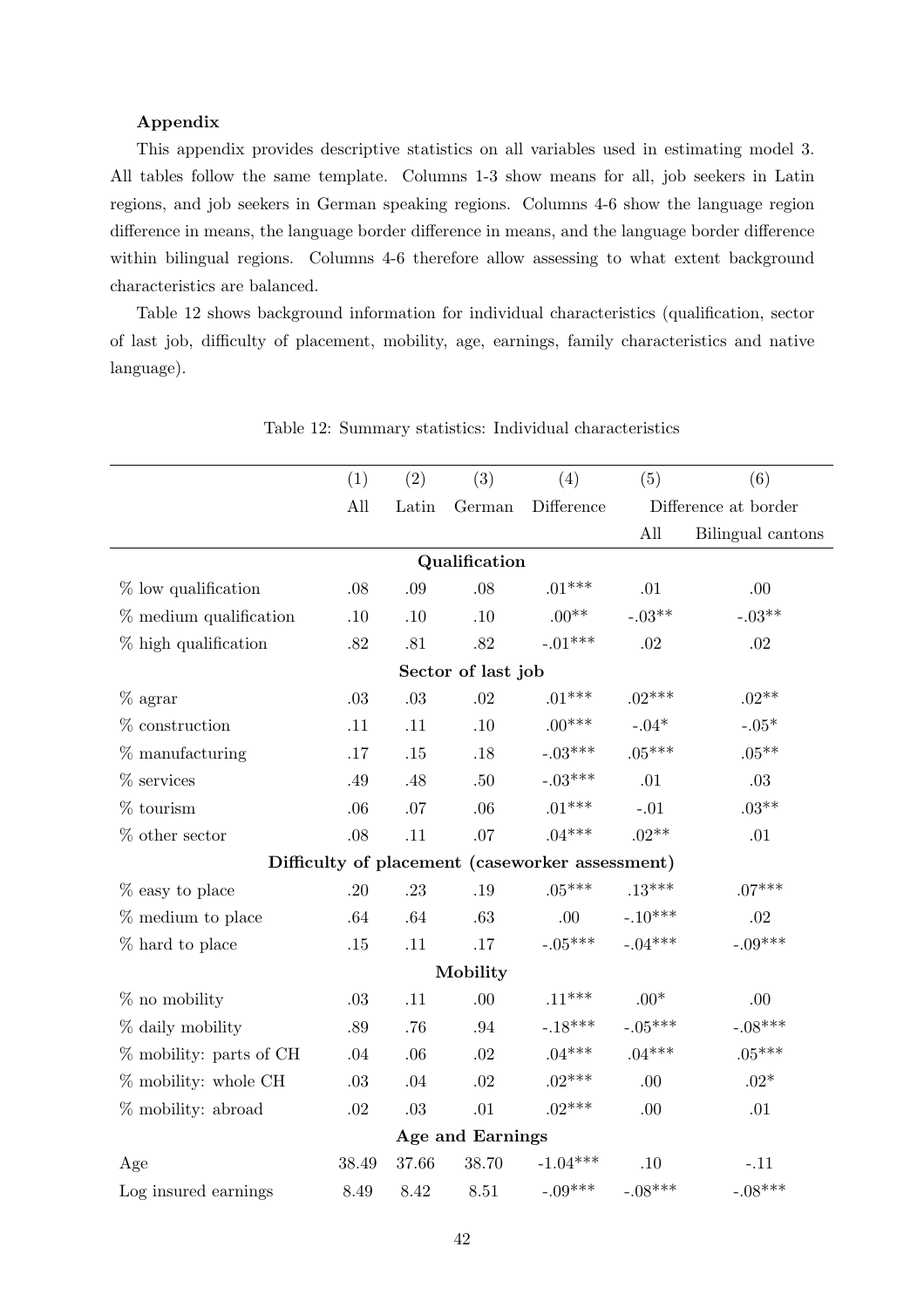| <b>rammy</b> character hours |     |      |     |            |           |           |  |  |  |
|------------------------------|-----|------|-----|------------|-----------|-----------|--|--|--|
| No. of dependents            | .96 | 1.01 | .94 | $.07***$   | $.12**$   | .07       |  |  |  |
| $\%$ single                  | .51 | .50  | .52 | $-.02***$  | $-.04**$  | $-.02$    |  |  |  |
| % married                    | .37 | .40  | .36 | $.03***$   | .03       | .01       |  |  |  |
| % divorced                   | .11 | .10  | .11 | $-.01***$  | .01       | .01       |  |  |  |
| % widowed                    | .00 | .00  | .00 | .00.       | $-.00.$   | .00.      |  |  |  |
| Mother tongue                |     |      |     |            |           |           |  |  |  |
| % German native language     | .69 | .05  | .97 | $-0.92***$ | $-.83***$ | $-.72***$ |  |  |  |
| % Latin native language      | .31 | .95  | .03 | $92***$    | $.83***$  | $72***$   |  |  |  |

#### Family characteristics

Notes: Latin = majority in community speaks French, Italian or Romansh. Difference at the border is estimated using linear specifications. Source: Data from Unemployment Register 1998-2003, Swiss Census 2000, Federal Statistical Office (FSO), CH-2010 Neuchatel.

The results suggest that individual qualification levels do not differ significantly at the language border. It seems however, that on the Latin side of the border significantly more people work in the construction and manufacturing sector and less in the services sector than on the German side. This difference in sectoral composition of the unemployment pool could explain parts of the persistently higher unemployment duration. Note also, that people seem to be slightly more mobile, that is willing to travel to other parts in Switzerland, on the Latin speaking side. This enforces the conclusion that we would rather expect shorter than longer unemployment durations on the Latin side of the language border. Contrasting individuals within bilingual cantons reduces the pre-existing differences considerably.

Tables 13 and 14 summarize differences in community characteristics (educational, sectoral and religious structure as well as dimension and agglomeration status) and labor demand characteristics (growth in jobs and firms, vacancies), respectively.

Table 13 shows minor but statistically significant differences in sectoral structure at the language border. These can be explanatory for the different sectoral structure in the unemployment pool. Religious structure and dimension of communities do also differ to a large extent at the language border. Again, going closer to the language border reduces the pre-existing differences in means considerably. Communities are also slightly smaller on the Latin side of the language border.

Looking at table 14 yields that especially the number of work places differ somewhat at the language border. Arguably, this reflects the fact that communities are smaller rather than weaker labor demand. Indeed, a more direct measure of labor demand – vacancies per employed person– does not show any significant differences at the language border. Moreover, the median wage paid to employed workers is somewhat lower on the Latin side than on the German side of the language border. This could, again, reflect the fact that communities are smaller on the Latin side of the border (absence of city wage premium). In sum, labor demand appears to be quite balanced at the language border.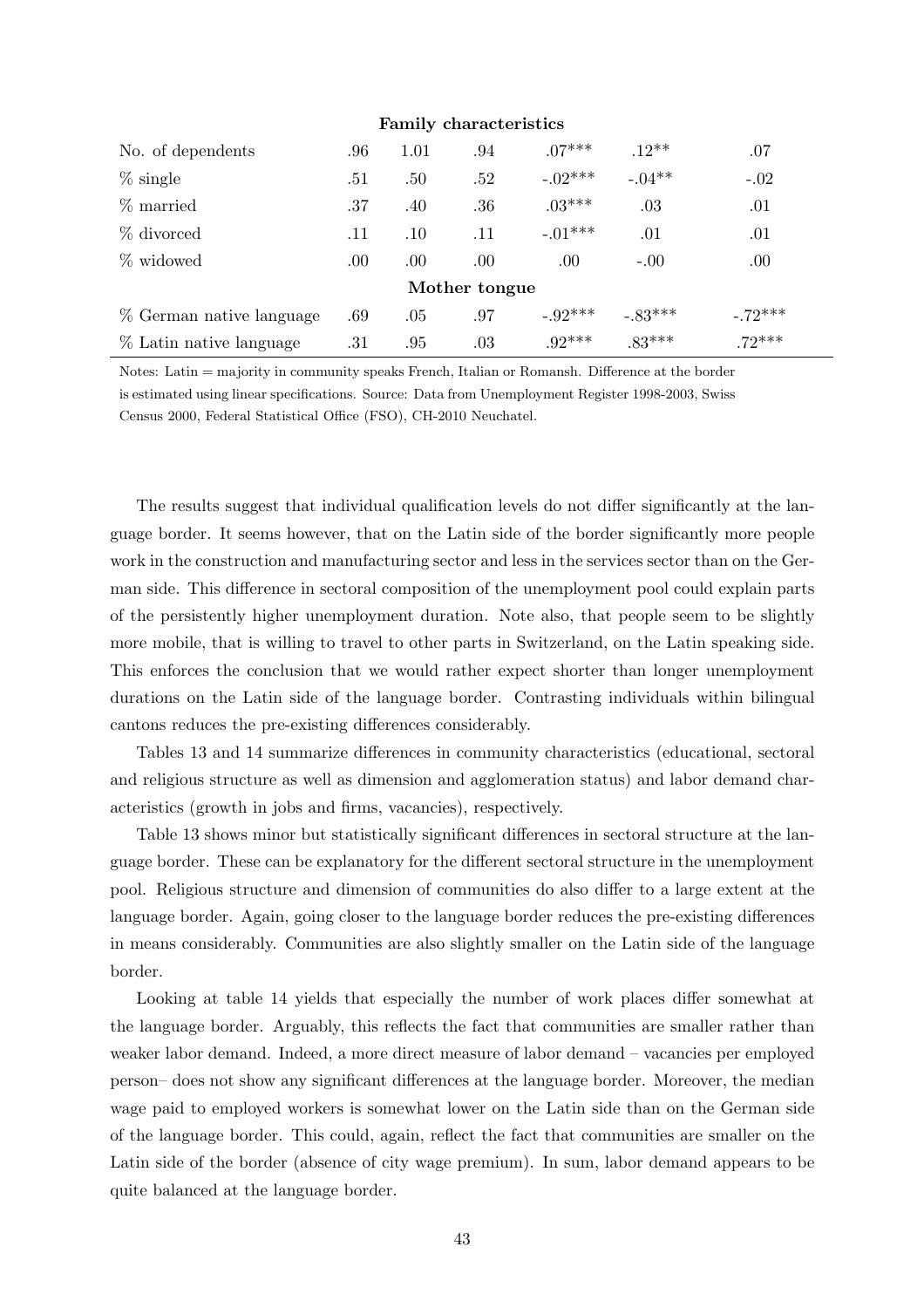|                        | (1)     | (2)     | (3)         | (4)         | (5)         | (6)                  |
|------------------------|---------|---------|-------------|-------------|-------------|----------------------|
|                        | All     | Latin   | German      | Difference  |             | Difference at border |
|                        |         |         |             |             | All         | Bilingual cantons    |
| % primary education    | .18     | .19     | .18         | $.01***$    | $-.01$      | .01                  |
| % secondary education  | $.73\,$ | .70     | .74         | $-.03***$   | $-.02$      | $-.03**$             |
| % other education      | .02     | .02     | .02         | $-.00***$   | $-.00^*$    | $-.00$               |
| $\%$ sector $1$        | $.02\,$ | $.02\,$ | $.02\,$     | $-.00^{**}$ | $.01***$    | .01                  |
| $%$ sector 2           | .12     | $.09\,$ | $.13\,$     | $-.04***$   | $-.01$      | $-.01$               |
| $\%$ sector $3$        | $.39\,$ | $.38\,$ | .40         | $-.02***$   | $-.04***$   | $-.02$               |
| $%$ age 25-29          | .08     | $.08\,$ | .07         | $.00***$    | $-.01***$   | $-.01**$             |
| $%$ age 30-34          | .09     | $.09\,$ | .09         | $-.01***$   | $-.01***$   | $-.01***$            |
| $%$ age 35-39          | .10     | .09     | .10         | $-.01***$   | $-.01***$   | $-.01***$            |
| $\%$ age 40-44         | .09     | .09     | .09         | $-.01***$   | $-.00^{**}$ | $-.00$               |
| $%$ age 45-49          | .09     | $.08\,$ | .09         | $-.00***$   | .00.        | .00                  |
| $\%$ age 50-54         | .09     | .09     | .09         | $.00***$    | .00.        | .00.                 |
| $%$ age 55-59          | .08     | $.08\,$ | .08         | $.00***$    | $.00^{**}$  | $.01***$             |
| $%$ men                | .46     | .45     | .47         | $-.02***$   | $-.00$      | $-.01$               |
| $%$ catholics          | .41     | .49     | $.37\,$     | $.12***$    | .04         | $.03\,$              |
| $%$ protestants        | .39     | .29     | .44         | $-.15***$   | $-.05*$     | $-.05$               |
| % other language       | .01     | .01     | .01         | $-.00***$   | $-.00$      | $-.00$               |
| Log no. of inhabitants | 8.91    | 8.58    | $\ \, 9.05$ | $-.47***$   | $-.46$      | $-.67^{\ast}$        |
| $%$ agglomeration      | .54     | .51     | .55         | $-.05***$   | $-.09$      | $-.39***$            |

Table 13: Summary statistics: Community characteristics

Notes: Latin = majority in community speaks French, Italian or Romansh. Difference at the border is estimated using linear specifications. Source: Data from Unemployment Register 1998-2003, Swiss Census 2000, Federal Statistical Office (FSO), CH-2010 Neuchatel.

A final candidate for explanation of differences in labor market performance between language regions is differing labor market policies.

There is some indication that sanction rates are higher in the German-speaking regions and that they discontinuously fall at the language border. Similarly, assignment rates to employment programs and subsidized jobs are somewhat higher on the German-speaking side as compared to the Latin-speaking side of the language border. In contrast, training programs are more heavily used on the Latin-speaking side. In sum, differences in ALMP-treatment intensities between language regions and at the language border could have some explanatory power in explaining the language barrier effect in unemployment durations.